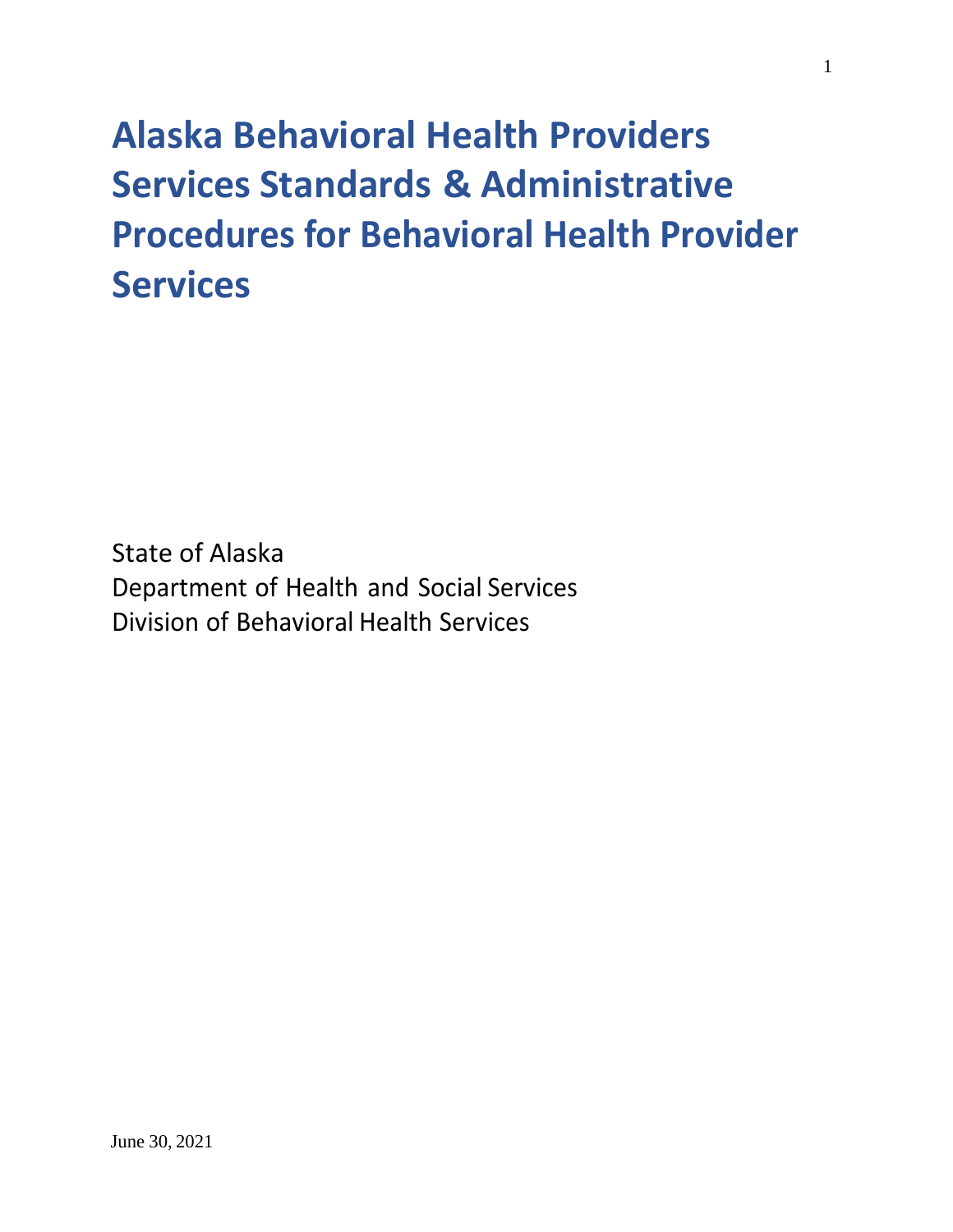# **Table of Contents**

| I. |    |                                                                          |
|----|----|--------------------------------------------------------------------------|
| П. |    |                                                                          |
|    | А. |                                                                          |
|    | В. |                                                                          |
|    | C. | Qualified Behavioral Health Professional Individual Enrollment 5         |
|    | D. |                                                                          |
|    | E. |                                                                          |
|    | А. |                                                                          |
|    | В. |                                                                          |
|    | C. |                                                                          |
|    | D. |                                                                          |
|    | Е. |                                                                          |
|    | F. |                                                                          |
|    | G. |                                                                          |
|    | Η. |                                                                          |
| ı. |    |                                                                          |
| J. |    |                                                                          |
|    | К. |                                                                          |
| L. |    | Adult Mental Health Residential Treatment Level 1 (AMHR Level 1) 36      |
|    | M. | Adult Mental Health Residential Service Level 2 (AMHR Level 2)  38       |
|    | N. |                                                                          |
|    | Ο. |                                                                          |
|    | Ρ. |                                                                          |
|    | Q. |                                                                          |
|    | R. |                                                                          |
| Ш. |    |                                                                          |
| V. |    | Attachment B: SAMHSA's Ten Essential Expectations for Crisis Services 55 |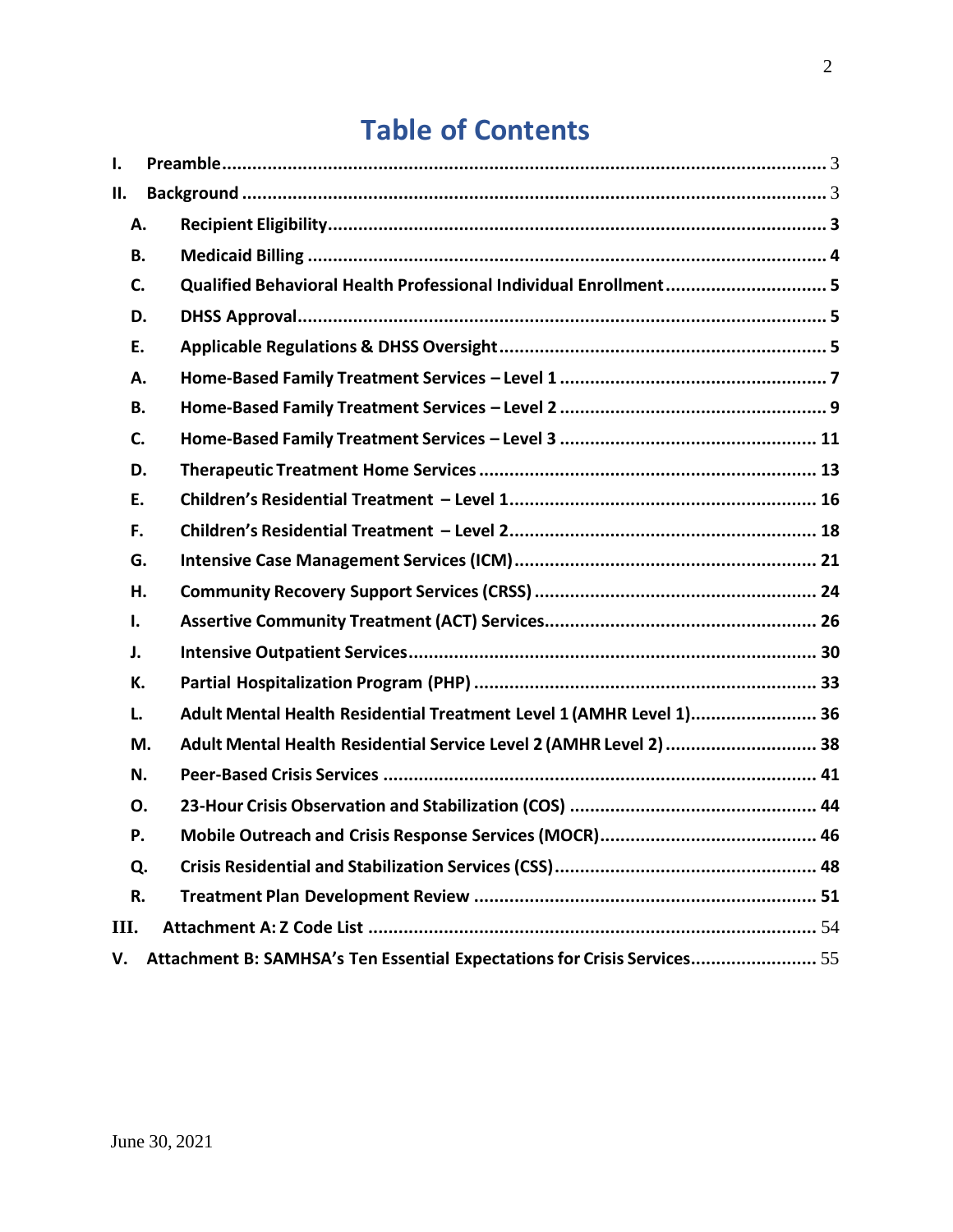#### <span id="page-2-0"></span>**I. Preamble**

This manual, issued by the Department of Health and Social Services (DHSS), is intended to serve as guidance to behavioral health providers in accompaniment with 7 AAC 136 and 139. It describes the behavioral health 1115 waiver services, eligibility requirements, required service components, staffing requirements, documentation, service authorization, and other servicerelated criteria that providers must meet to be eligible for Medicaid reimbursement. It also provides information regarding service locations, billing codes, and payment rates. Portions of the material in this manual may be repetitive of existing language in state law and regulations and federal requirements related to the 1115 waiver approval.

#### <span id="page-2-1"></span>**II. Background**

The purpose of Alaska's section 1115 waiver demonstration is to provide Alaska with the authority necessary to enhance the set of behavioral health services available under Medicaid for individuals with serious mental illnesses, severe emotional disturbances, and/or substance use disorders. This waiver also aims to integrate benefits, improve access, reduce operational barriers, minimize administrative burden, and improve the overall effectiveness and efficiency of Alaska's behavioral health system. More background information is provided below regarding Medicaid recipient eligibility for waiver services, Medicaid billing, requirements for certain provider types, and provider qualifications.

#### <span id="page-2-2"></span>**A. Recipient Eligibility**

To qualify for behavioral health services under the 1115 waiver demonstration, individuals must be eligible for Medicaid and meet the requirements of 7 AAC 139.010 as follows:

**I.** An eligible youth under age 21 who -

- a. is diagnosed with a mental health or substance use disorder;
- b. is at risk of developing amental health or substance use disorder based upon a screening conducted according to 7 AAC 135.100;
- c. is at risk of out of home placement;
- d. is currently in the custody of the state; or
- e. has been detained in a juvenile justice facility or treated in a residential treatment program or psychiatric hospital within the past year.
- **II.** An eligible individual who meets the criteria under 7 AAC 135.055 for experiencing a serious mental illness; or
- **III.** An individual who is experiencing a mental disorder who meets the diagnostic criteria in the Diagnostic and Statistical Manual of Mental Disorders, adopted by reference in 7 AAC 70.910, or the International Classification of Diseases - 10th Revision, Clinical Modification, (ICD-10-CM), adopted by reference in 7 AAC 70.910.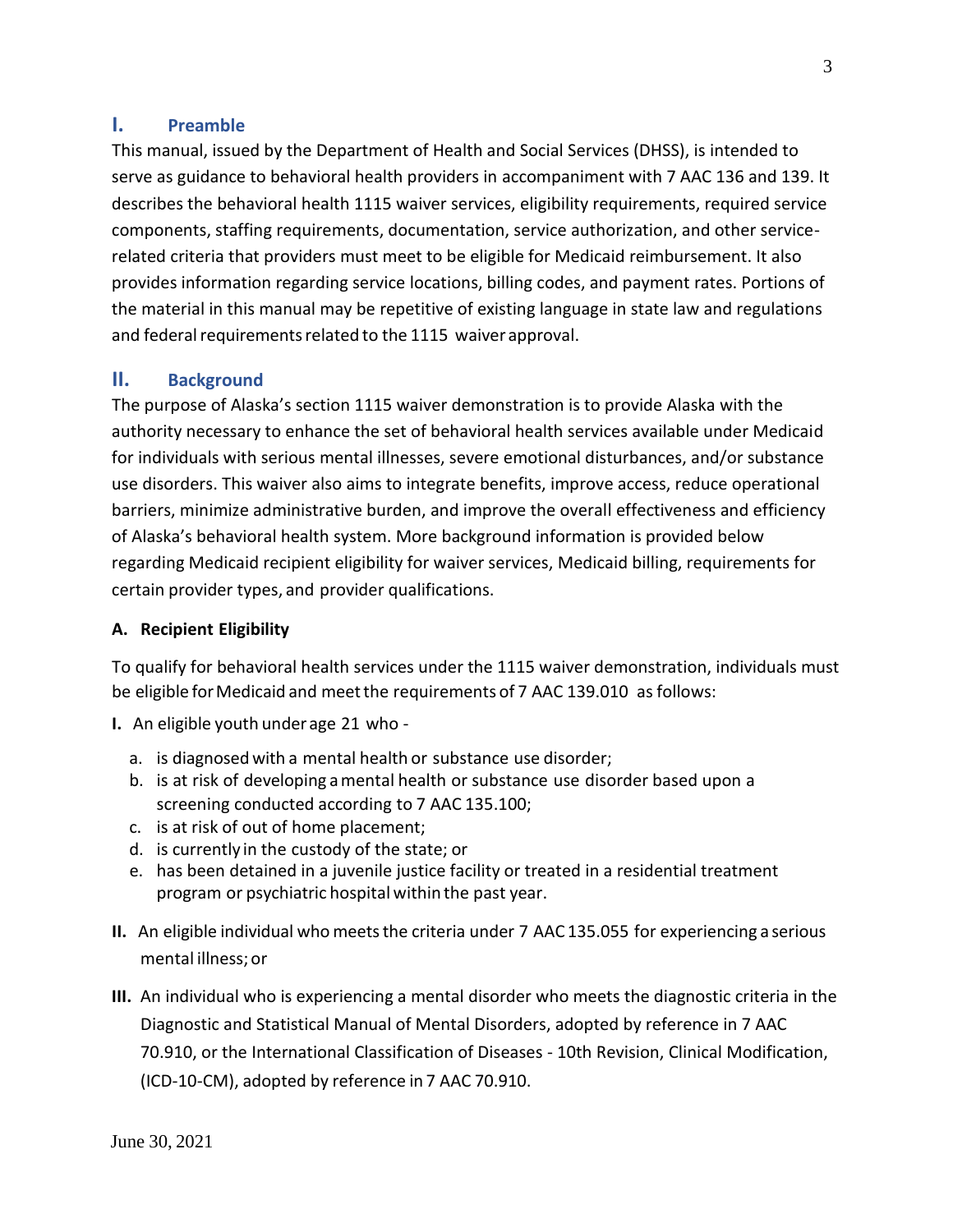Medicaid eligibility standards and methodologies remain applicable to individuals under the waiver. To qualify for waiver services under 7 AAC 139.010, individuals must derive their eligibility through the Alaska Medicaid State Plan and are subject to all applicable Medicaid laws and regulations regarding initial and ongoing eligibility. The Division of Public Assistance (DPA) determines Medicaid eligibility in accordance with federal and state regulations as set forth in the Alaska Medicaid state plan. Individuals in need of medical or other assistance may contact [DPA](http://dhss.alaska.gov/dpa/Pages/contacts.aspx) or may consult the [Medicaid Recipient Handbook](http://dhss.alaska.gov/dhcs/Documents/PDF/Recipient-Handbook.pdf)**.** While regulation defines children eligible for services as individuals under the age of 21, some children between the ages of 18 and 21 may be eligible as adults for certain wavier services. This eligibility depends on their eligibility under Early Periodic Screening, Diagnosis, and Treatment (EPSDT) provision in Medicaid. For questions regarding such eligibility, please contact the DPA.

#### <span id="page-3-0"></span>**B. Medicaid Billing**

Providers must be enrolled with the state's Medicaid program, referred to as Alaska Medical Assistance, to be reimbursed for services. Additionally, a service rendered based on a referral, order, or prescription is reimbursable only if the referring, ordering, or prescribing providers enrolled as an Alaska Medical Assistance program provider. Behavioral health providers may enroll with Alaska Medical Assistance by applying through Alaska Medicaid [Health Enterprise](https://www.medicaidalaska.com/portals/wps/portal/enterprise/providerlogin/!ut/p/c5/04_SB8K8xLLM9MSSzPy8xBz9CP0os3hXX-cwF3cfQwMLAz9LAyNjC0fvIFcDA99gA6B8JE75QHdzYnQb4ACOBgR0h4Nci992kDwe8_088nNT9QtyQyMMskwUAVCauhk!/dl3/d3/L2dBISEvZ0FBIS9nQSEh/)**,** a secure website that is accessible 24 hours a day, seven days a week. Health Enterprise includes links to websites to assist with provider enrollment.

Online training is also available to guide providers through enrollment process. To view this training, visit th[e Alaska Medicaid Learning Portal. I](http://manuals.medicaidalaska.com/docs/akmedicaidtraining.htm)f extenuating circumstances prevent a provider from enrolling online, please contact the **Provider Enrollment Department**. Once enrollment is approved, the provider should receive a Medicaid Provider identification number (ID) and a welcome packet.

As part of the enrollment process, providers must submit a signed [Provider Agreement,](http://manuals.medicaidalaska.com/docs/enrollmentforms.htm) certifying the provider agrees to comply with applicable laws and regulations. If enrollment information changes, providers must report the changes within 30 days of the change in writing with an original signature. Use the [Update Provider Information Request Form](http://manuals.medicaidalaska.com/docs/enrollmentforms.htm) to report a change in ownership, licensure, certification, or registration status, federal tax identification number, type of service or area of specialty, additions, deletions, or replacements in group membership, mailing address or phone number, or Medicare provider ID.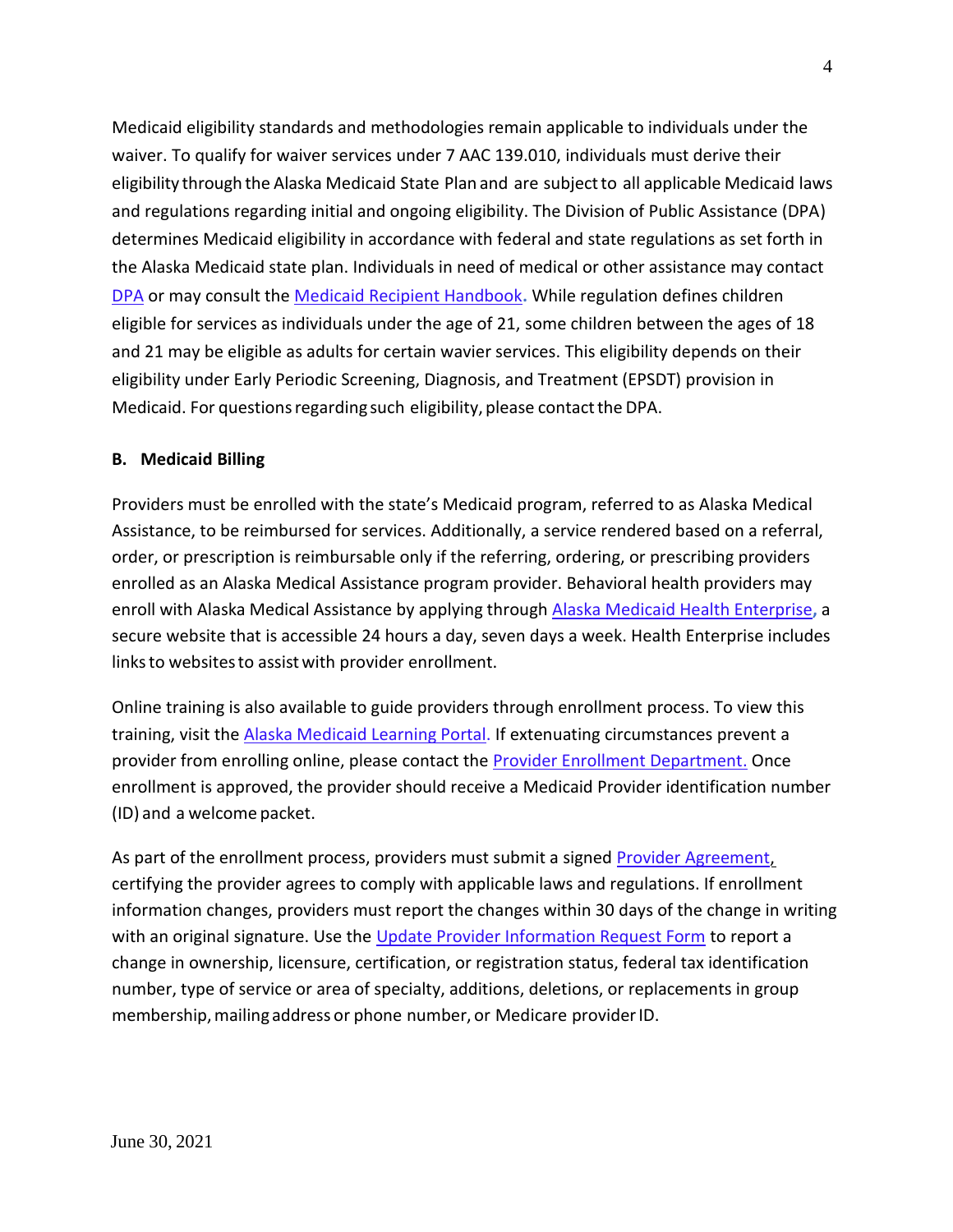#### <span id="page-4-0"></span>**C. Qualified Behavioral Health Professional Individual Enrollment**

All 1115 Behavioral Health waiver services listed in this manual must be provided by a Qualified Behavioral Health Professional. No separate application is required; however, before the Qualified Behavioral Health Professional may perform 1115 BH waiver services, they must obtain a national provider identifier (NPI) number, complete a background check, and enroll as an Alaska Medicaid program provider. When you enroll you must affiliate with a provider group that meets the standards under 7 AAC 105.200. Behavioral health providers may enroll with Alaska Medical Assistance by applying through [Alaska Medicaid Health Enterprise](https://www.medicaidalaska.com/portals/wps/portal/enterprise/providerlogin/!ut/p/c5/04_SB8K8xLLM9MSSzPy8xBz9CP0os3hXX-cwF3cfQwMLAz9LAyNjC0fvIFcDA99gA6B8JE75QHdzYnQb4ACOBgR0h4Nci992kDwe8_088nNT9QtyQyMMskwUAVCauhk!/dl3/d3/L2dBISEvZ0FBIS9nQSEh/)**,** a secure website that is accessible 24 hours a day, seven days a week. Health Enterprise includes links to websites to assist with provider enrollment.

#### <span id="page-4-1"></span>**D. DHSS Approval**

Behavioral health service providers, as described below, must have Departmental approval to operate in Alaska. Department approval is needed for the following types of providers:

- Behavioral health clinic services(7 AAC 70.030)
- Behavioral health rehabilitation services(7 AAC70.030)
- Day treatment services for children (7AAC 135.250)
- 1115 substance use disorder waiver services (7AAC 138)
- Withdrawal management services (7 AAC.70.110)
- Residential substance use treatment services (7 AAC 70.120)
- Opioid use disorder treatment services (7 AAC.030)
- Behavioral health services to a recipient referred by the alcohol safety action program (7AAC 70.145)
- Autismservices(7 AAC135.350)
- Residential Childcare (7AAC 136.020)
- TherapeuticFoster Home (7AAC 136.020)

#### <span id="page-4-2"></span>**E. Applicable Regulations & DHSS Oversight**

Behavioral health service providers must meet the requirements in the Integrated Behavioral Health Regulations, 7 AAC 70 and 7 AAC 135, and Behavioral Health 1115 Waiver Demonstration Regulations, 7 AAC 136 and 139. They must also post a written grievance policy and procedure that is made available to all individuals upon admission. DHSS has the authority to investigate complaints made by a patient or interested parties, per AS.47.30.660 (b) (12) and to review records of providers without prior notice if DHSS has reason to believe, based on credible evidence, that a violation has occurred (7 AAC 160.110 (e)). DHSS also has the authority to delegate its authority to the Division of Behavioral Health (DBH) to gain onsite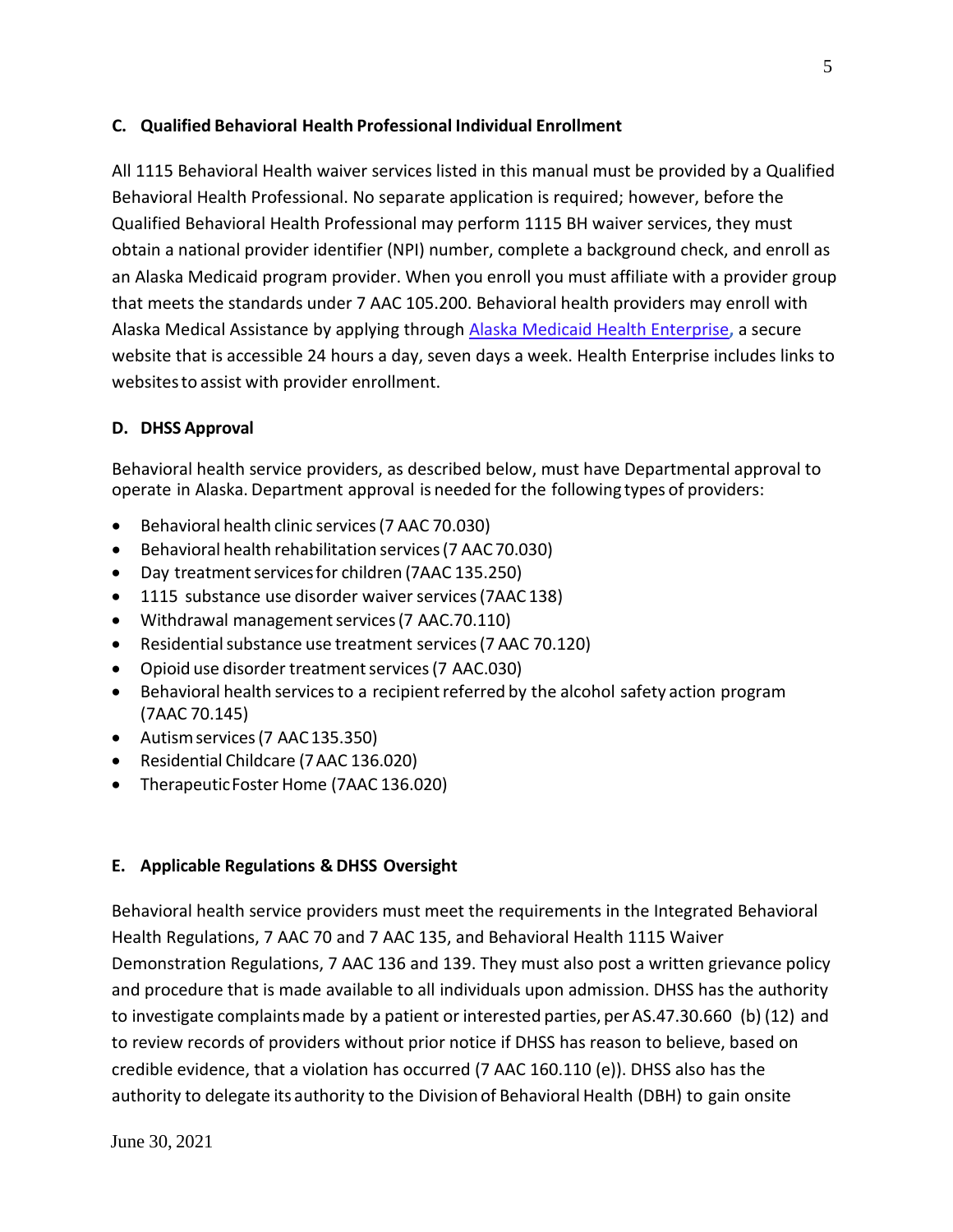access to documents related to service delivery (including client files), per AS 47.05 for mental health treatment and AS 47.37 for substance use treatment. At DHSS' request, a provider must furnish records in accordance with 7 AAC 105.240. A peer support specialist is subject to the qualifications listed in 7 AAC 138.400.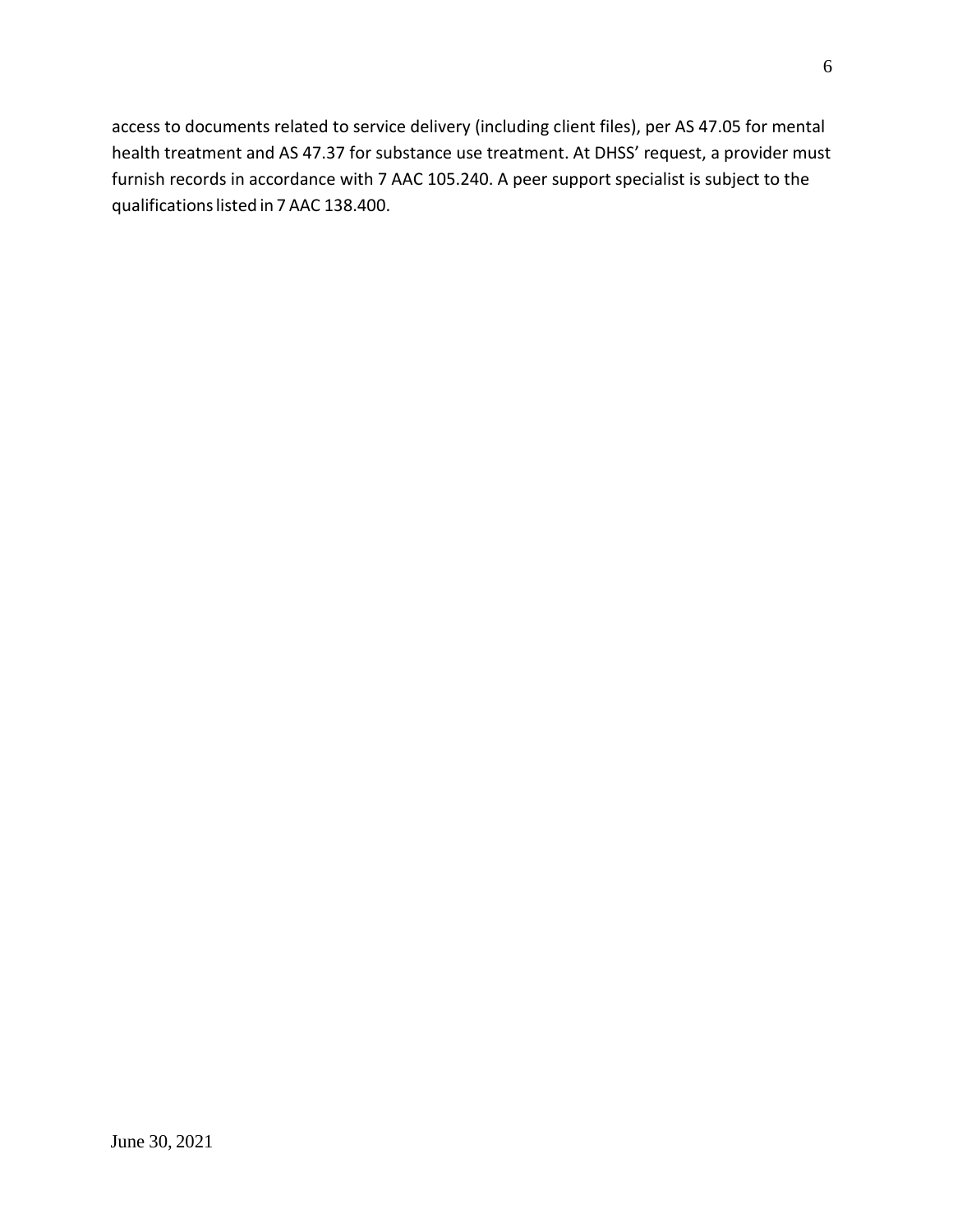#### **Behavioral Health 1115 Demonstration Waiver Services**

| Service Name<br>Abbreviation                                  | Home-based family treatment services - level one (HBFT1)                                                                                                                                                                                                                                                                                                                                                                                                                                                                                                                                                                                                                                                                                                                                                                                                                                                                                                                                                                                                                                                 |
|---------------------------------------------------------------|----------------------------------------------------------------------------------------------------------------------------------------------------------------------------------------------------------------------------------------------------------------------------------------------------------------------------------------------------------------------------------------------------------------------------------------------------------------------------------------------------------------------------------------------------------------------------------------------------------------------------------------------------------------------------------------------------------------------------------------------------------------------------------------------------------------------------------------------------------------------------------------------------------------------------------------------------------------------------------------------------------------------------------------------------------------------------------------------------------|
| Authority<br><b>Effective Date</b><br><b>Revision History</b> | 7 AAC 139.100<br>Eff. 05/21/2020<br>Revision. 08/04/2020                                                                                                                                                                                                                                                                                                                                                                                                                                                                                                                                                                                                                                                                                                                                                                                                                                                                                                                                                                                                                                                 |
| Service<br>Description                                        | HBFT is designed to be a community-based early intervention service. Service<br>includes treatment and wrap-around services provided in the home to reduce the<br>need for inpatient hospitalization and residential services for children/adolescents.<br>There are three levels of intensity/acuity for HBFT.                                                                                                                                                                                                                                                                                                                                                                                                                                                                                                                                                                                                                                                                                                                                                                                          |
| Service<br>Components                                         | Crisis diversion & intervention planning<br>$\bullet$<br>Case coordination & referral<br>$\bullet$<br>Ongoing monitoring for safety and stability in the home<br>$\bullet$<br>Skill development including:<br>$\bullet$<br>Assisting parents to utilize developmentally appropriate<br>$\circ$<br>interventions/strategies to restore functioning and provide<br>structure/support for children with emotional/behavioral problems<br>Communication, problem-solving and conflict-resolution skill building<br>O<br>Life/social skills required to restore functioning and provide structure and<br>$\circ$<br>support for children with emotional and behavioral problems<br>Self-regulation, anger management, and other mood management skills<br>$\circ$<br>forchildren, adolescents, and parents<br>Peer supports & navigation<br>$\bullet$<br>Clinical services (with clinical assessment and treatment plan)<br>$\bullet$<br>Comprehensive family assessment<br>$\circ$<br>Family, group, and individual therapy<br>$\circ$<br>Linkage to medication services-including medication administration |
| Contraindicated<br>Service                                    | <b>Community Recovery Support Services</b><br>$\bullet$<br><b>SUD Care Coordination</b><br>$\bullet$<br><b>Intensive Outpatient Services</b><br>$\bullet$<br>Partial Hospitalization Program<br><b>Rehabilitation Services</b><br><b>Intensive Case Management</b><br>Child Residential Treatment Level I/II<br>$\bullet$<br><b>Psychiatric Residential Treatment Facility</b><br>$\bullet$<br>Adult Mental Health Residential Level I/II<br>$\bullet$<br>Clinically Managed Residential Withdrawal Management-3.2<br>$\bullet$<br>Medically Monitored Inpatient Withdrawal Management-3.7<br>$\bullet$<br>Medically Managed Intensive Inpatient Withdrawal Management-4.0<br>Medically Monitored Intensive Inpatient Services-3.7<br>$\bullet$<br>Medically Managed Intensive Inpatient Services-4.0                                                                                                                                                                                                                                                                                                    |

#### <span id="page-6-0"></span>**A. Home-Based Family Treatment Services – Level 1**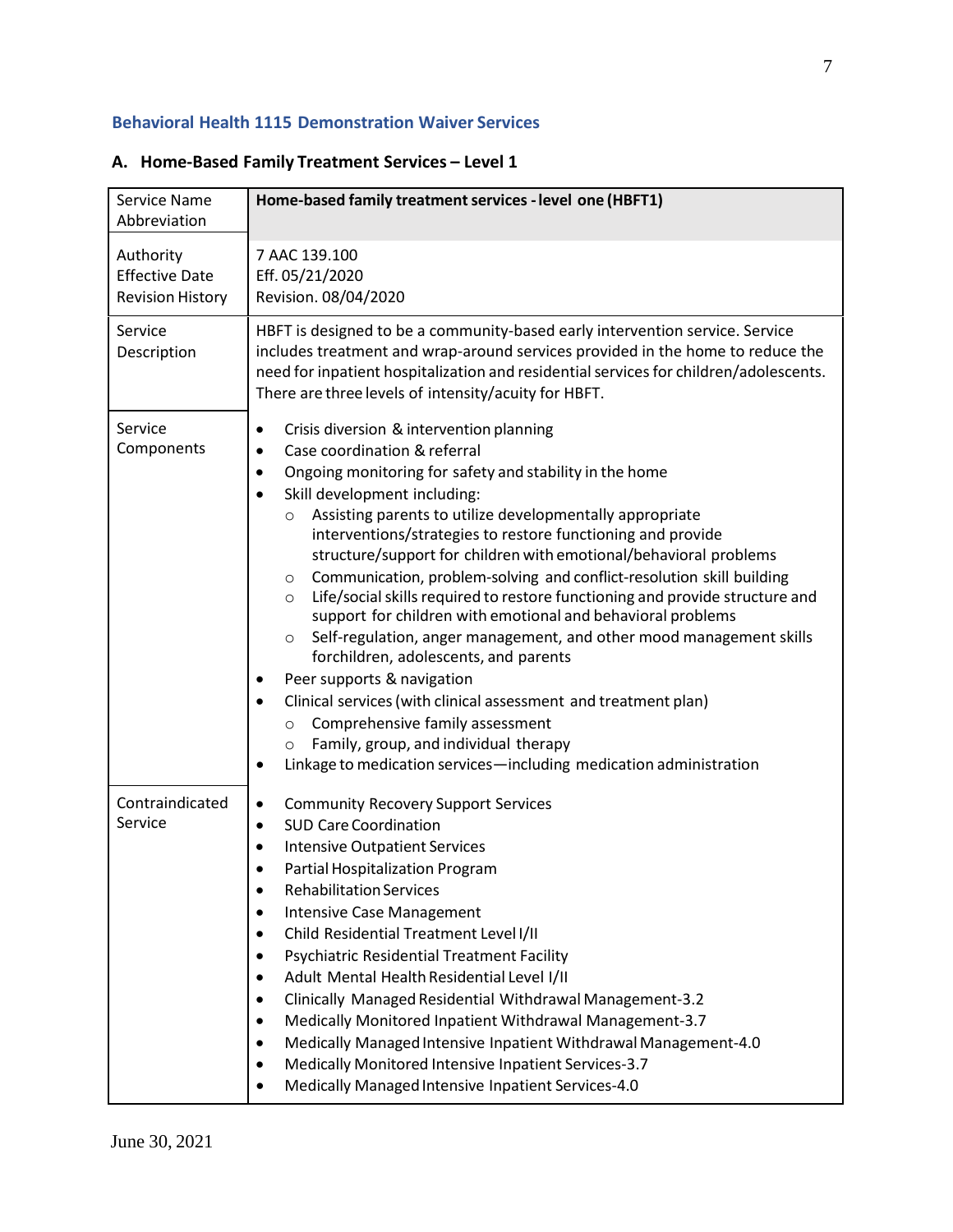|                                         | Clinically Managed High Intensity Residential Treatment-3.3 (Pop. Specific)<br>٠<br><b>Crisis Residential Stabilization</b>                                                                                                                                                                                                                                                                                                                                                                                                                                                      |
|-----------------------------------------|----------------------------------------------------------------------------------------------------------------------------------------------------------------------------------------------------------------------------------------------------------------------------------------------------------------------------------------------------------------------------------------------------------------------------------------------------------------------------------------------------------------------------------------------------------------------------------|
|                                         | <b>Exceptions for Residential Facilities</b><br>Level I HBFT and child residential treatment or PRTF services may be billed<br>concurrently for up to 12 calendar days per year as part of a discharge plan<br>from a residential treatment facility for an adult or child in the home.                                                                                                                                                                                                                                                                                          |
| Service<br>Requirements<br>Expectations | The Department will pay for HBTF services to prevent inpatient hospitalization and<br>residential services for an eligible youth listed in 7 AAC 139.010(1) if a combination<br>of less intensive outpatient services under 7 AAC 135 has not been effective or is<br>deemed likely to not be effective.                                                                                                                                                                                                                                                                         |
|                                         | HBFT1 providers must use a screening tool to identify recipient problems with one<br>or more social determinants of health as listed in the DSM-V or ICD-10 (Z codes).<br>See attachment A for list of Z Codes. Providers are not, however, required to<br>conduct an individual assessment or develop a treatment plan.                                                                                                                                                                                                                                                         |
|                                         | HBFT1 services must be according to a family services plan developed by the<br>provider in collaboration with the family. The family services plan must include risk<br>factors for any other natural supports in the home and out of home placement,<br>along with any risk factors related to the development of substance use and/or<br>mental health disorder.                                                                                                                                                                                                               |
| <b>Target Population</b>                | Youth in an out-of-home placement or at risk of out-of-home placement. Or<br>diagnosed with, or is at risk of developing, a mental health or substance use<br>disorder as determined by a screening conducted under 7 AAC 135.100.                                                                                                                                                                                                                                                                                                                                               |
| <b>Staff</b><br>Qualifications          | HBFT may be staffed by an interdisciplinary team of qualified professionals, which<br>may include any of the following;<br>Licensed physicians<br>٠<br>Licensed physician assistants<br>$\bullet$<br>Advanced registered nurse practitioners<br>Licensed registered nurses<br>Licensed practical nurses<br>٠<br>Mental health professional clinicians, 7 AAC 70.990 (28)<br>٠<br><b>Substance Use Disorder Counselors</b><br><b>Community Health Aide</b><br>٠<br><b>Behavioral Health Clinical Associates</b><br>٠<br><b>Behavioral Health Aides</b><br>Peer Support Specialist |
| Service Location                        | 12-Home; no inpatient or residential settings allowed under this service.                                                                                                                                                                                                                                                                                                                                                                                                                                                                                                        |
|                                         | 04-Homeless Shelter<br>99-Other, appropriate setting in community (e.g., work, school, or home)                                                                                                                                                                                                                                                                                                                                                                                                                                                                                  |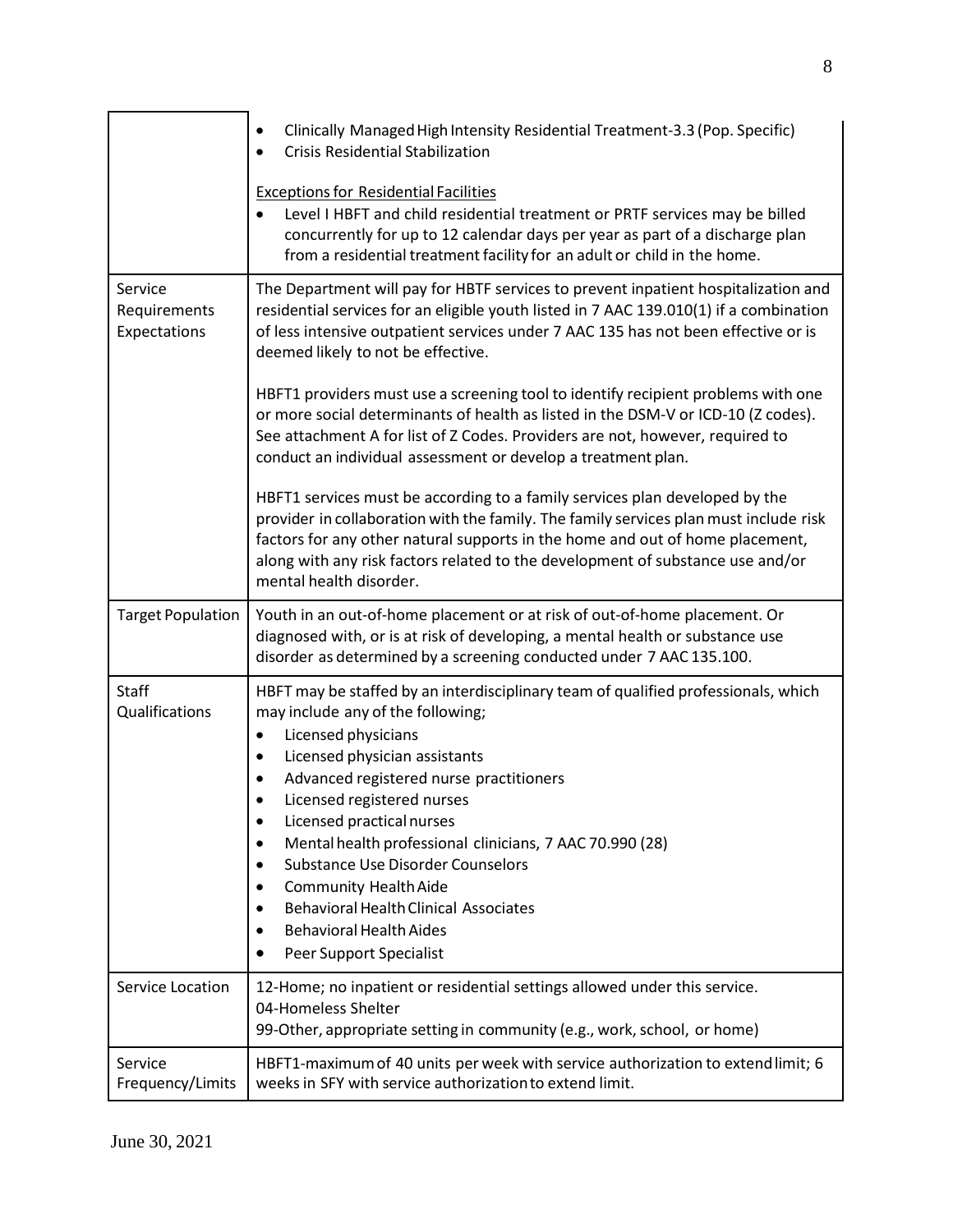| Service<br>Authorization                 | No.                                                                                                                                                                                                                                                                                                                                                                                                                                              |
|------------------------------------------|--------------------------------------------------------------------------------------------------------------------------------------------------------------------------------------------------------------------------------------------------------------------------------------------------------------------------------------------------------------------------------------------------------------------------------------------------|
| Service<br>Documentation                 | Must be documented in a progress note in accordance with 7 AAC 105.230.                                                                                                                                                                                                                                                                                                                                                                          |
| Relationship to<br><b>Other Services</b> | "Monitoring safety" does not replace monitoring by Child Protective Services or<br>Juvenile Justice.                                                                                                                                                                                                                                                                                                                                             |
| Service Code                             | H <sub>1011</sub> V <sub>2</sub>                                                                                                                                                                                                                                                                                                                                                                                                                 |
| Unit Value                               | 15 minutes                                                                                                                                                                                                                                                                                                                                                                                                                                       |
| Payment Rate                             | \$24.16                                                                                                                                                                                                                                                                                                                                                                                                                                          |
| Additional<br>Information                | If a recipient does not have a diagnosed mental condition, a provider may use ICD<br>10, (F99), list the recipient as "not otherwise specified" until a primary diagnosis is<br>available. The Z-code may only be used as a secondary or tertiary diagnosis. At no<br>time can a Z-code be the primary diagnosis on a professional claim.<br>Programs may employ a multidisciplinary team of professionals to work in their<br>HBFT1 program(s). |

9

#### <span id="page-8-0"></span>**B. Home-Based Family Treatment Services – Level 2**

| Service Name<br>Abbreviation                                  | Home-based family treatment services level 2 (HBFT2)                                                                                                                                                                                                                                                                                                                                                                                                                                                                                                                                                                                                                                                                                                                                                                              |
|---------------------------------------------------------------|-----------------------------------------------------------------------------------------------------------------------------------------------------------------------------------------------------------------------------------------------------------------------------------------------------------------------------------------------------------------------------------------------------------------------------------------------------------------------------------------------------------------------------------------------------------------------------------------------------------------------------------------------------------------------------------------------------------------------------------------------------------------------------------------------------------------------------------|
| Authority<br><b>Effective Date</b><br><b>Revision History</b> | 7 AAC 139.100<br>Eff. 05/21/2020<br>Revision. 08/04/2020                                                                                                                                                                                                                                                                                                                                                                                                                                                                                                                                                                                                                                                                                                                                                                          |
| Service<br>Description                                        | HBFT is designed to be a community-based early intervention service. HBFT<br>includes treatment and wrap-around services provided in the home to reduce the<br>need for inpatient hospitalization and residential services for children/adolescents.<br>There are three levels of intensity/acuity for HBTF.                                                                                                                                                                                                                                                                                                                                                                                                                                                                                                                      |
| Service<br>Components                                         | Crisis diversion & intervention planning<br>$\bullet$<br>Case coordination & referral<br>$\bullet$<br>Ongoing monitoring for safety and stability in the home<br>٠<br>Skill development including:<br>$\bullet$<br>Assisting parents to utilize developmentally appropriate<br>$\circ$<br>interventions/strategies to restore functioning and provide<br>structure/support for children with emotional/behavioral problems<br>Communication, problem-solving and conflict-resolution skill building<br>$\circ$<br>Life/social skills required to restore functioning and provide structure and<br>$\circ$<br>support for children with emotional and behavioral problems<br>Self-regulation, anger management, and other mood management skills<br>$\circ$<br>forchildren, adolescents, and parents<br>Peer supports & navigation |

June 30, 2021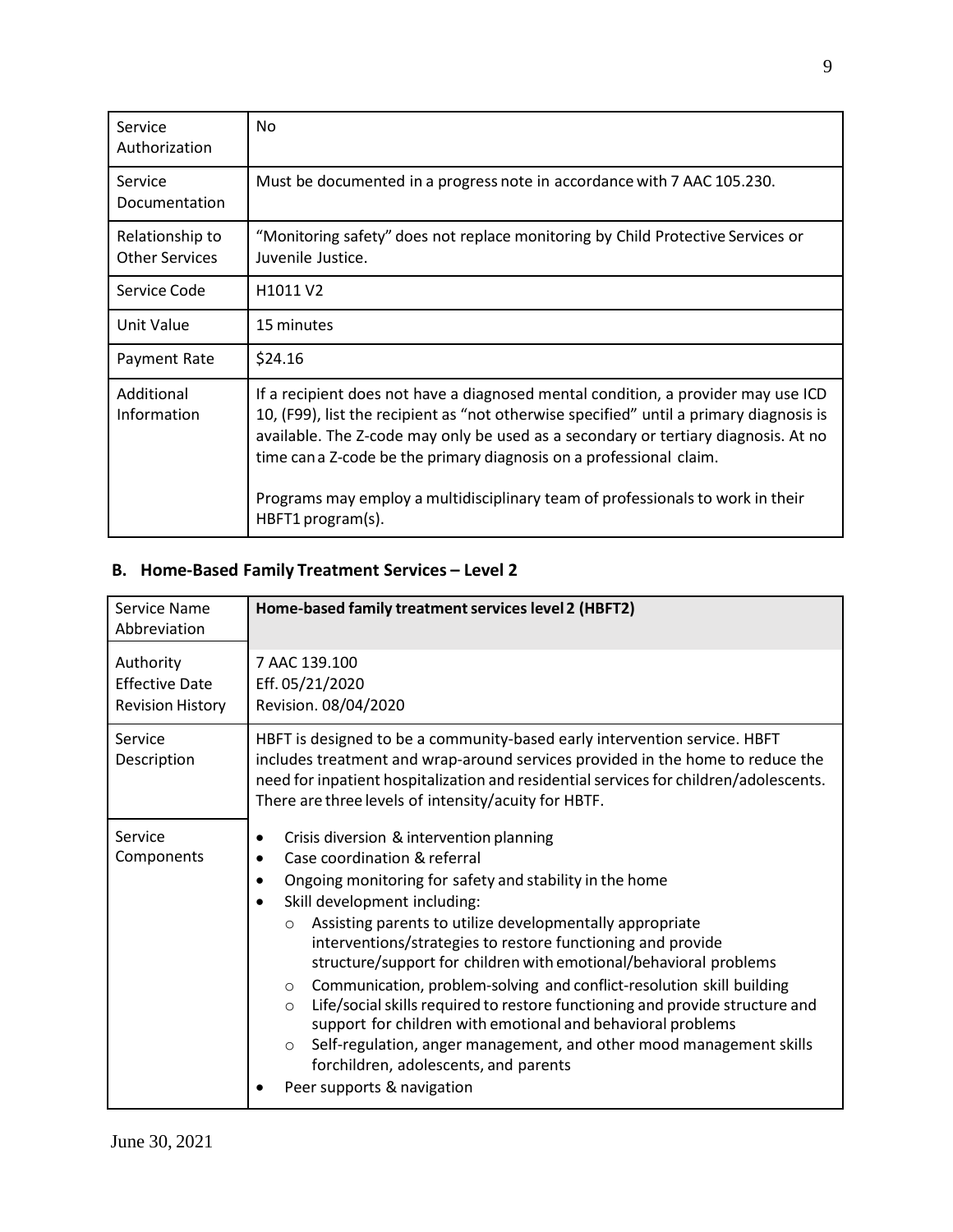|                                         | Clinical services (with clinical assessment and treatment plan)<br>Comprehensive family assessment<br>$\circ$<br>Family, group, and individual therapy<br>$\circ$<br>Linkage to medication services-including medication administration<br>٠                                                                                                                                                                                                                                                                                                                                                                                                                                                                                                                                                                                                                                                                                                                                        |
|-----------------------------------------|-------------------------------------------------------------------------------------------------------------------------------------------------------------------------------------------------------------------------------------------------------------------------------------------------------------------------------------------------------------------------------------------------------------------------------------------------------------------------------------------------------------------------------------------------------------------------------------------------------------------------------------------------------------------------------------------------------------------------------------------------------------------------------------------------------------------------------------------------------------------------------------------------------------------------------------------------------------------------------------|
| Contraindicated<br><b>Services</b>      | Partial Hospitalization Program<br>$\bullet$<br>Child Residential Treatment Level I/II<br>٠<br><b>Psychiatric Residential Treatment Facility</b><br>$\bullet$<br>Adult Mental Health Residential Level I/II<br>$\bullet$<br>Clinically Managed Residential Withdrawal Management-3.2<br>٠<br>Medically Monitored Inpatient Withdrawal Management-3.7<br>$\bullet$<br>Medically Managed Intensive Inpatient Withdrawal Management-4.0<br>$\bullet$<br>Medically Monitored Intensive Inpatient Services-3.7<br>Medically Managed Intensive Inpatient Services-4.0<br>٠<br>Clinically Managed High Intensity Residential-3.5 Adult<br>$\bullet$<br><b>Crisis Residential Stabilization</b><br><b>Exceptions for Residential Facilities</b><br>Level II HBFT and child residential treatment or PRTF services may be billed<br>concurrently for up to 12 calendar days per year as part of a discharge plan<br>from a residential treatment facility for an adult or child in the home. |
| Service<br>Requirements<br>Expectations | HBFT provider must complete an assessment and develop an initial treatment plan<br>in accordance with 7 AAC 139.100. The Department will pay for HBTF services<br>according to prevent inpatient hospitalization and residential services for an eligible<br>youth listed in 7 AAC 139.010(1) if a combination of less intensive outpatient<br>services under 7 AAC 135 has not been effective or is deemed likely to not be<br>effective.                                                                                                                                                                                                                                                                                                                                                                                                                                                                                                                                          |
| <b>Target Population</b>                | Youth with a mental health or substance use disorder diagnosis, or at risk of<br>developing such a diagnosis, and is at high risk of out of home placement. To be<br>determined high risk, a child/adolescent must receive a score of four or more on<br>the Adverse Childhood Experiences Survey-<br>(ACES).https://centerforyouthwellness.org/aceq-pdf/                                                                                                                                                                                                                                                                                                                                                                                                                                                                                                                                                                                                                           |
| <b>Staff</b><br>Qualifications          | HBFT are be staffed by an interdisciplinary team of qualified professionals, which<br>may include any of the following;                                                                                                                                                                                                                                                                                                                                                                                                                                                                                                                                                                                                                                                                                                                                                                                                                                                             |
|                                         | Licensed physicians<br>$\bullet$<br>Licensed physician assistants<br>٠<br>Advanced registered nurse practitioners<br>٠<br>Licensed registered nurses<br>٠<br>Licensed practical nurses<br>٠<br>Mental health professional clinicians 7 AAC 70.990 (28)<br>٠<br><b>Substance Use Disorder Counselors</b><br>٠<br>Certified Medical Assistants/Certified Nursing Assistance<br>٠<br><b>Community Health Aide</b><br>٠<br><b>Behavioral Health Clinical Associates</b><br><b>Behavioral Health Aides</b>                                                                                                                                                                                                                                                                                                                                                                                                                                                                               |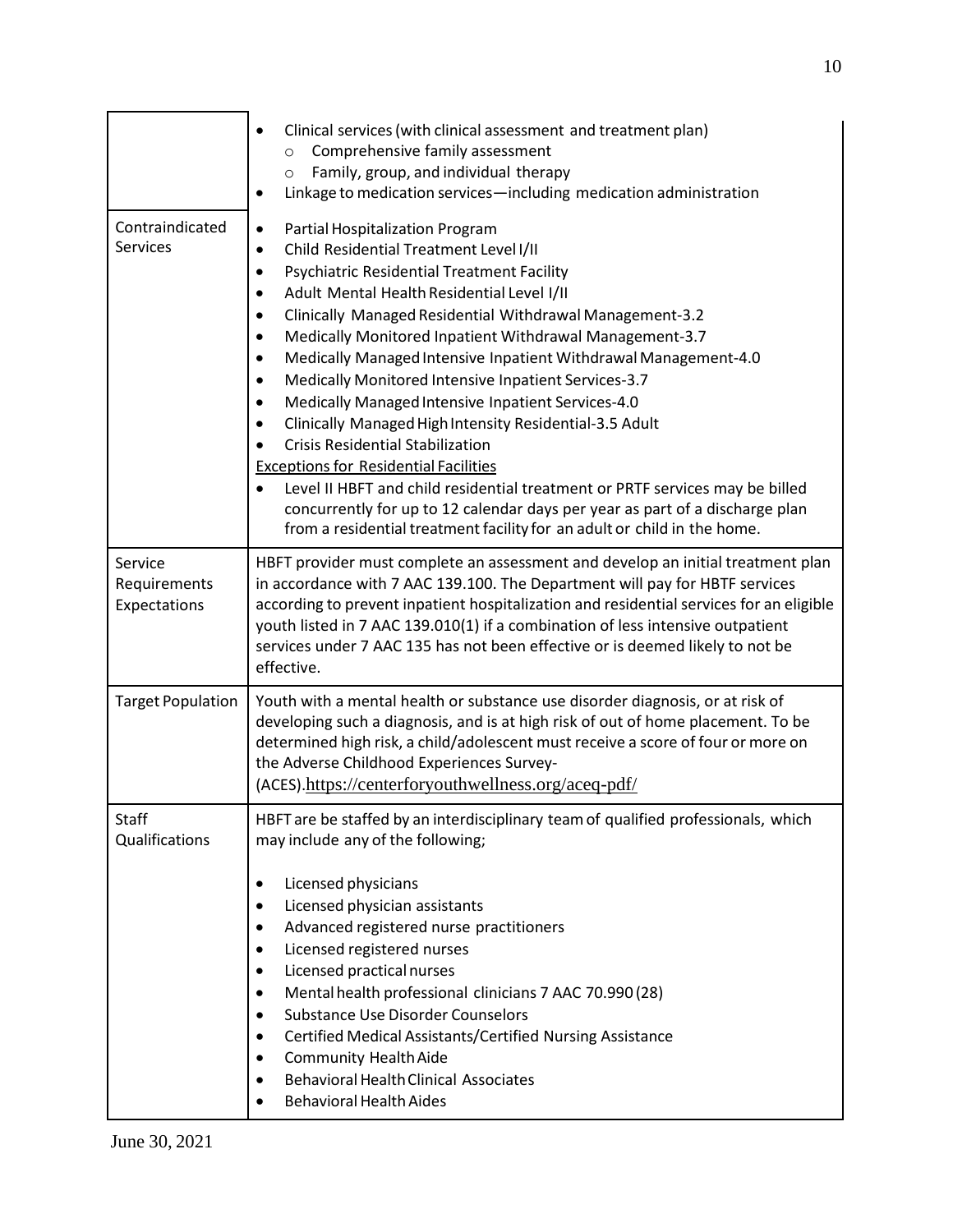|                                          | Peer Support Specialist<br>$\bullet$                                                                                                                                                                  |
|------------------------------------------|-------------------------------------------------------------------------------------------------------------------------------------------------------------------------------------------------------|
| Service Location                         | 12-Home; no inpatient or residential settings allowed under this service.<br>04-Homeless Shelter<br>99-Other, appropriate setting in community (e.g., work, school, or home)                          |
| Service<br>Frequency/Limits              | HBFT Level 2 – maximum of 40 units per week with service authorization to extend<br>limit; 6 weeks in SFY with service authorization to extend limit.                                                 |
| Service<br>Authorization                 | <b>No</b>                                                                                                                                                                                             |
| Service<br>Documentation                 | Must be documented in a progress note in the patient's clinical record in<br>accordance with 7 AAC 135.130, including the documentation of the delivery of any<br>clinic and rehabilitative services. |
| Relationship to<br><b>Other Services</b> | "Monitoring safety" does not replace monitoring by Child Protective Services or<br>Juvenile Justice staff.                                                                                            |
| Service Code                             | H1011 V2 TF                                                                                                                                                                                           |
| Unit Value                               | 15 minutes                                                                                                                                                                                            |
| Payment Rate                             | \$24.63                                                                                                                                                                                               |
| Additional<br>Information                | Service engagement is recommended to be provided in the home at least twice a<br>week for this level of care.                                                                                         |
|                                          | Programs may employ a multidisciplinary team of professionals to work in their<br>HBFT2 program(s).                                                                                                   |

# <span id="page-10-0"></span>**C. Home-Based Family Treatment Services – Level 3**

| Service Name<br>Abbreviation                                  | Home-based family treatment services - level 3 (HBFT3)                                                                                                                                                                                                                                                       |
|---------------------------------------------------------------|--------------------------------------------------------------------------------------------------------------------------------------------------------------------------------------------------------------------------------------------------------------------------------------------------------------|
| Authority<br><b>Effective Date</b><br><b>Revision History</b> | 7 AAC 139.100<br>Eff. 05/21/2020<br>Revision. 08/04/2020                                                                                                                                                                                                                                                     |
| Service<br>Description                                        | HBFT is designed to be a community-based early intervention service. HBFT<br>includes treatment and wrap-around services provided in the home to reduce the<br>need for inpatient hospitalization and residential services for children/adolescents.<br>There are three levels of intensity/acuity for HBTF. |
| Service<br>Components                                         | Crisis diversion & intervention planning<br>٠<br>Case coordination & referral<br>$\bullet$<br>Ongoing monitoring for safety and stability in the home<br>$\bullet$<br>Skill development including:<br>$\bullet$                                                                                              |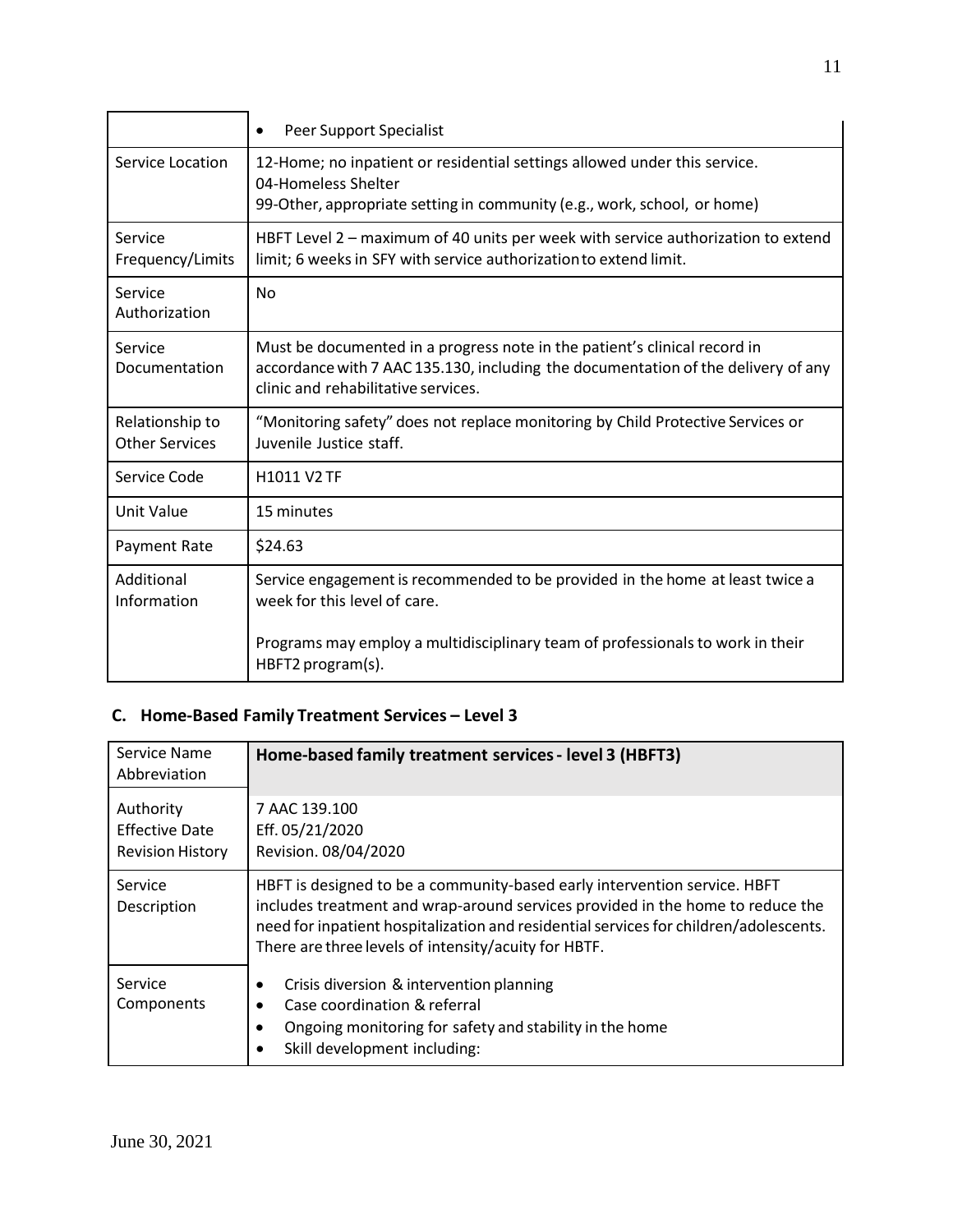|                                         | Assisting parents to utilize developmentally appropriate<br>$\circ$<br>interventions/strategies to restore functioning and provide<br>structure/support for children with emotional/behavioral problems<br>Communication, problem-solving and conflict-resolution skill building<br>$\circ$<br>Life/social skills required to restore functioning and provide structure and<br>$\circ$<br>support for children with emotional and behavioral problems<br>Self-regulation, anger management, and other mood management skills<br>$\circ$<br>forchildren, adolescents, and parents<br>Peer supports & navigation<br>Clinical services (with clinical assessment and treatment plan)<br>$\bullet$<br>Comprehensive family assessment<br>$\circ$<br>Family, group, and individual therapy<br>$\circ$<br>Linkage to medication services-including medication administration<br>٠                                                                                                                                                 |
|-----------------------------------------|-----------------------------------------------------------------------------------------------------------------------------------------------------------------------------------------------------------------------------------------------------------------------------------------------------------------------------------------------------------------------------------------------------------------------------------------------------------------------------------------------------------------------------------------------------------------------------------------------------------------------------------------------------------------------------------------------------------------------------------------------------------------------------------------------------------------------------------------------------------------------------------------------------------------------------------------------------------------------------------------------------------------------------|
| Contraindicated<br><b>Services</b>      | Partial Hospitalization<br>$\bullet$<br><b>Child Residential Treatment</b><br>$\bullet$<br><b>Psychiatric Residential Treatment Facility</b><br>$\bullet$<br><b>Adult Mental Health Residential</b><br>$\bullet$<br>Clinically Managed Residential Withdrawal Management-3.2<br>$\bullet$<br>Medically Monitored Inpatient Withdrawal Management-3.7<br>$\bullet$<br>Medically Managed Intensive Inpatient Withdrawal Management-4.0<br>$\bullet$<br>Medically Monitored Intensive Inpatient Services-3.7<br>$\bullet$<br>Medically Managed Intensive Inpatient Services-4.0<br>٠<br>Clinically Managed High Intensity Residential-3.5 Adult<br>$\bullet$<br><b>Crisis Residential Stabilization</b><br>$\bullet$<br><b>Exceptions for Residential Facilities</b><br>Level III HBFT and child residential treatment or PRTF services may be billed<br>$\bullet$<br>concurrently for up to 12 calendar days per year as part of a discharge plan<br>from a residential treatment facility for an adult or child in the home. |
| Service<br>Requirements<br>Expectations | HBFT provider must complete an assessment and develop an initial treatment plan<br>in accordance with 7 AAC 139.100. HBFT3 must be family centric and engage all<br>household family members as available. The Department will pay for HBTF services<br>according to prevent inpatient hospitalization and residential services for an eligible<br>youth listed in 7 AAC 139.010(1) if a combination of less intensive outpatient<br>services under 7 AAC 135 has not been effective or is deemed likely to not be<br>effective.                                                                                                                                                                                                                                                                                                                                                                                                                                                                                            |
| <b>Target Population</b>                | Youth with a mental health or substance use disorder diagnosis, or at risk of<br>developing such diagnosis who is at imminent risk of out of home placement or<br>who has been discharged from residential or psychiatric hospital treatment or from<br>a juvenile detention facility.<br>For purpose of this benefit, "imminent risk" means a person who has been in<br>contact with the Office of Children's Services regarding issues that could lead to<br>out-of-home placement.                                                                                                                                                                                                                                                                                                                                                                                                                                                                                                                                       |
| <b>Staff</b><br>Qualifications          | HBFT are be staffed by an interdisciplinary team of qualified professionals, which<br>may include any of the following:                                                                                                                                                                                                                                                                                                                                                                                                                                                                                                                                                                                                                                                                                                                                                                                                                                                                                                     |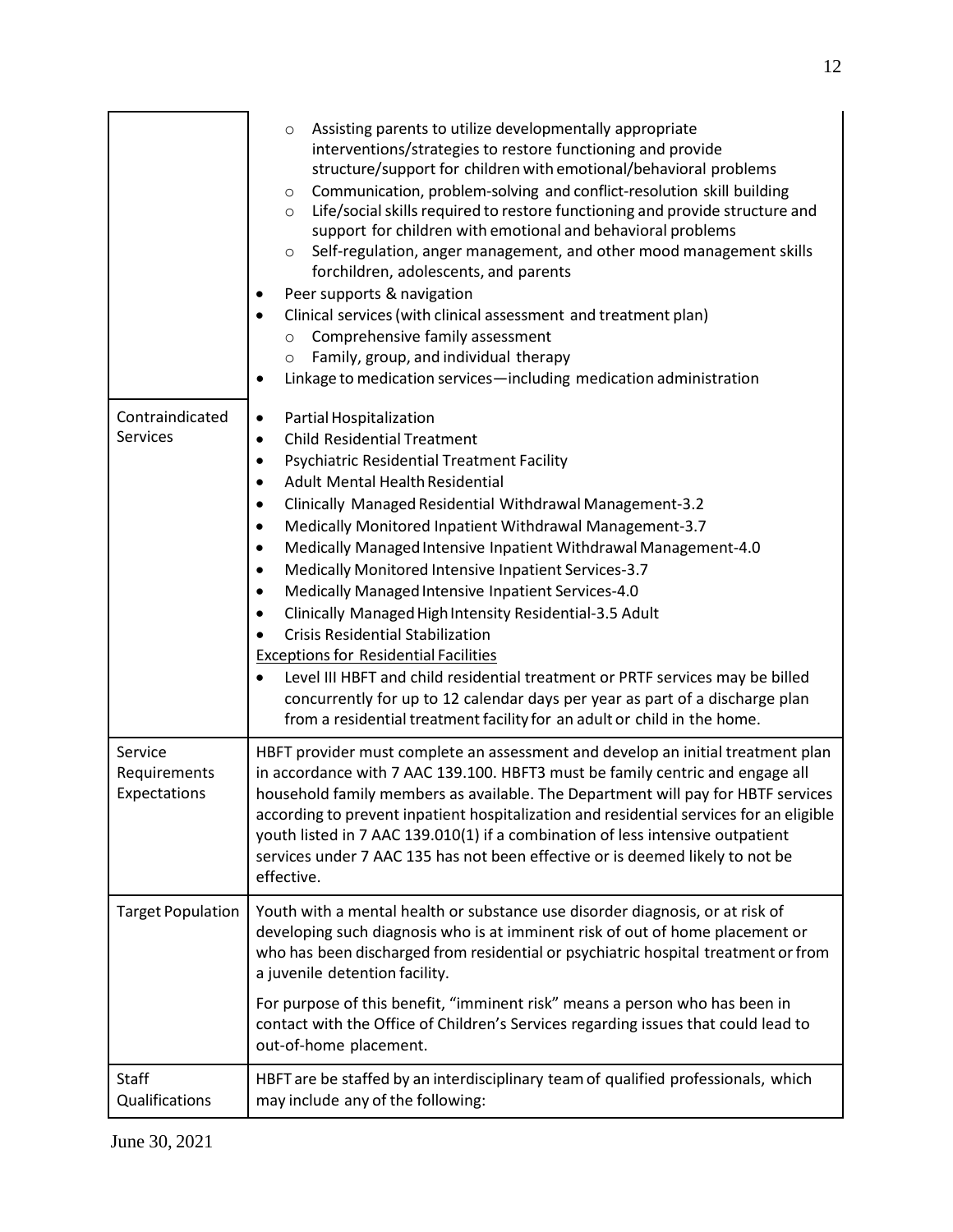|                                          | Licensed physicians<br>Licensed physician assistants<br>Advanced registerednurse practitioners<br>Licensed registerednurses<br>$\bullet$<br>Licensed practical nurses<br>$\bullet$<br>Mental health professional clinicians, 7 AAC 70.990 (28)<br><b>Substance Use Disorder Counselors</b><br>Certified Medical Assistants/Certified Nursing Assistance<br><b>Community Health Aide</b><br><b>Behavioral Health Clinical Associates</b><br><b>Behavioral Health Aides</b><br>$\bullet$<br>Peer Support Specialist |
|------------------------------------------|-------------------------------------------------------------------------------------------------------------------------------------------------------------------------------------------------------------------------------------------------------------------------------------------------------------------------------------------------------------------------------------------------------------------------------------------------------------------------------------------------------------------|
| Service Location                         | 12-Home; no inpatient or residential settings allowed under this service.<br>04-Homeless Shelter<br>99-Other, appropriate setting in community (e.g., work, school, or home)                                                                                                                                                                                                                                                                                                                                      |
| Service<br>Frequency/Limits              | HBFT3-maximum of 40 units per week with service authorization to extend limit; 6<br>weeks in SFY with service authorization to extend limit.                                                                                                                                                                                                                                                                                                                                                                      |
| Service<br>Authorization                 | No                                                                                                                                                                                                                                                                                                                                                                                                                                                                                                                |
| Service<br>Documentation                 | Must be documented in a progress note in accordance with AAC 135.130, including<br>the documentation of the delivery of any clinic and rehabilitative services.                                                                                                                                                                                                                                                                                                                                                   |
| Relationship to<br><b>Other Services</b> | "Monitoring safety" does not replace monitoring by Child Protective Services or<br>Juvenile Justice staff.                                                                                                                                                                                                                                                                                                                                                                                                        |
| Service Code                             | H1011 V2 TG                                                                                                                                                                                                                                                                                                                                                                                                                                                                                                       |
| Unit Value                               | 15 minutes                                                                                                                                                                                                                                                                                                                                                                                                                                                                                                        |
| Payment Rate                             | \$27.19                                                                                                                                                                                                                                                                                                                                                                                                                                                                                                           |
| Additional<br>Information                | Service engagement is recommended to be provided in the home at least three<br>times a week for this level of care.<br>Programs may employ a multidisciplinary team of professionals to work in their<br>HBFT2 program(s).                                                                                                                                                                                                                                                                                        |

# <span id="page-12-0"></span>**D. Therapeutic Treatment Home Services**

| Service Name<br>Abbreviation | <b>Therapeutic Treatment Home Services</b> |
|------------------------------|--------------------------------------------|
| Authority                    | 7 AAC 139.400                              |
| <b>Effective Date</b>        | Eff. 05/21/2020                            |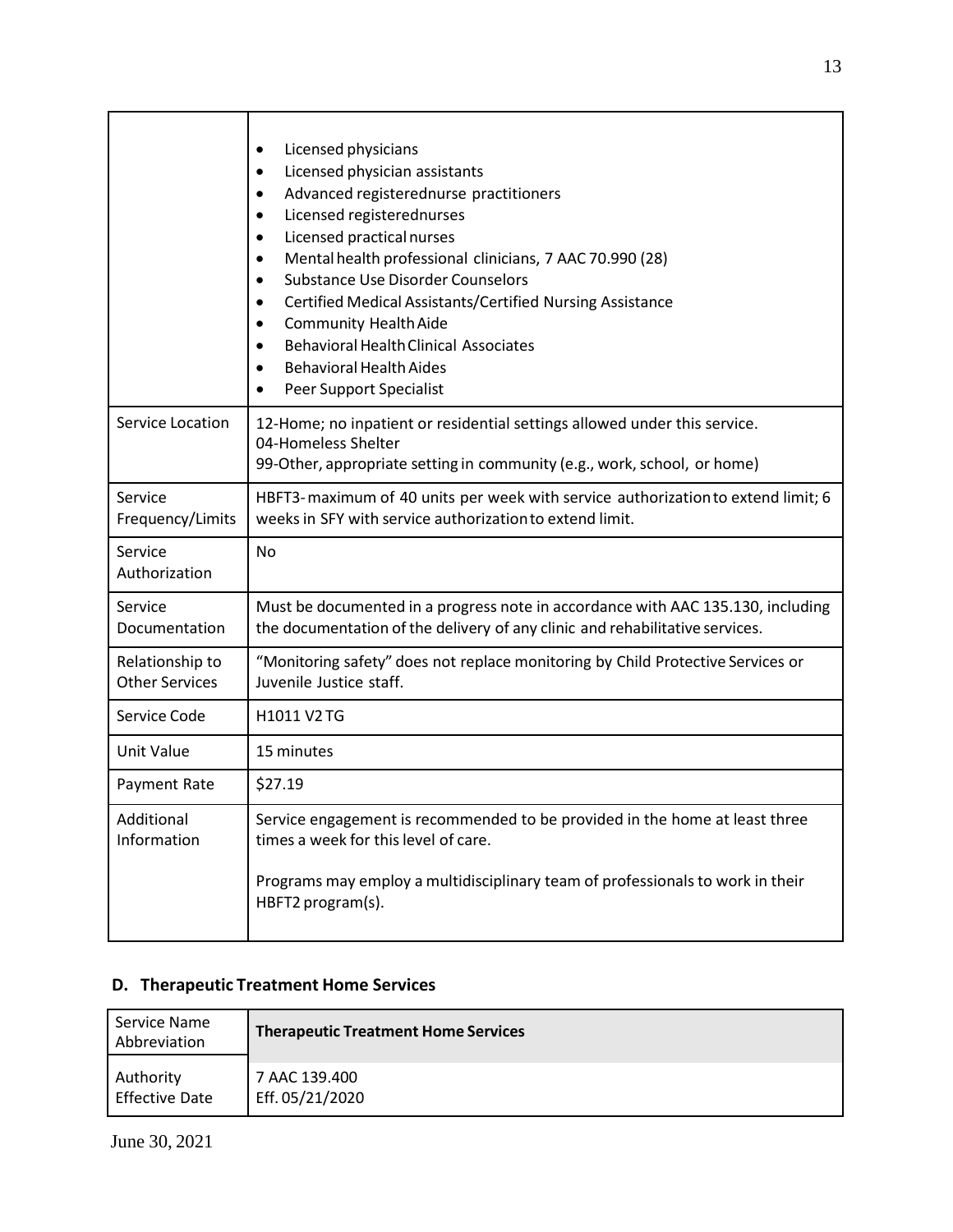| <b>Revision History</b>      | Revision. 08/04/2020                                                                                                                                                                                                                                                                                                                                                                                                                                                                                                                                                                                                                                                                                                                                                                                                                                                                                                                                                                                                                                                                                                                                                                                                                                                                                                                                                                               |
|------------------------------|----------------------------------------------------------------------------------------------------------------------------------------------------------------------------------------------------------------------------------------------------------------------------------------------------------------------------------------------------------------------------------------------------------------------------------------------------------------------------------------------------------------------------------------------------------------------------------------------------------------------------------------------------------------------------------------------------------------------------------------------------------------------------------------------------------------------------------------------------------------------------------------------------------------------------------------------------------------------------------------------------------------------------------------------------------------------------------------------------------------------------------------------------------------------------------------------------------------------------------------------------------------------------------------------------------------------------------------------------------------------------------------------------|
| Service<br>Description       | Therapeutic Treatment Home services include trauma-informed clinical services for<br>children/adolescents who have severe mental, emotional, or behavioral health<br>needs and who cannot be stabilized in a less intensive home setting.                                                                                                                                                                                                                                                                                                                                                                                                                                                                                                                                                                                                                                                                                                                                                                                                                                                                                                                                                                                                                                                                                                                                                          |
| Service<br>Components        | Individual assessment conducted according to 7 AAC 139.100.<br>$\bullet$<br>Development of cognitive, behavioral, and other trauma-informed therapies<br>$\bullet$<br>reflecting a variety of treatment approaches provided to the child/youth on an<br>individual and/or family basis<br>Linkage to medication services-including medication administration<br>٠<br><b>Case Coordination</b><br>٠<br><b>Crisis Intervention Services</b><br>$\bullet$                                                                                                                                                                                                                                                                                                                                                                                                                                                                                                                                                                                                                                                                                                                                                                                                                                                                                                                                             |
| Contraindicated<br>Services  | Home Based Family Treatment levels 1, 2, 3<br>$\bullet$<br>Child Residential Treatment Level I/II<br>٠<br>Psychiatric Residential Treatment Facility<br>٠<br>Adult Mental Health Residential Level I/II<br>٠<br>Clinically Managed Residential Withdrawal Management-3.2<br>٠<br>Medically Monitored Inpatient Withdrawal Management-3.7<br>٠<br>Medically Managed Intensive Inpatient Withdrawal Management-4.0<br>$\bullet$<br>Medically Monitored Intensive Inpatient Services-3.7<br>$\bullet$<br>Medically Managed Intensive Inpatient Services-4.0<br>$\bullet$<br>Clinically Managed Low Intensity Residential-3.1 (Adult/Adolescent)<br>$\bullet$<br>Clinically Managed High Intensity Residential Treatment-3.3 (Population<br>$\bullet$<br>Specific)<br>Clinically Managed High Intensity Residential-3.5 Adult<br>٠<br>Clinically Managed Medium Intensity Residential Treatment-3.5 (Adolescent)<br>$\bullet$<br><b>Exceptions for Residential Facilities</b><br>Therapeutic Treatment Home services and child residential treatment or PRTF<br>$\bullet$<br>services may be billed concurrently for up to 6 calendar days per year as part of<br>a discharge plan from a residential treatment facility for child.<br>HBFT and Therapeutic Treatment Home services may be billed concurrently for<br>up to 12 calendar days per year as part of discharge plan for child in the home. |
| Service                      | Therapeutic treatment home services must:                                                                                                                                                                                                                                                                                                                                                                                                                                                                                                                                                                                                                                                                                                                                                                                                                                                                                                                                                                                                                                                                                                                                                                                                                                                                                                                                                          |
| Requirements<br>Expectations | Be provided in a licensed foster home under 7 AAC 50 by at least one licensed<br>$\bullet$<br>foster parent;<br>Include trauma-informed care by licensed foster parents and other providers<br>$\bullet$<br>within this manual as qualified for therapeutic treatment services, who have<br>received documented training or education in principles of trauma informed<br>care;<br>Include the service components for therapeutic treatment home services; and<br>٠<br>Be provided under the direction and supervision of a community behavioral<br>$\bullet$<br>health services provider approved under 7 AAC 136.020.                                                                                                                                                                                                                                                                                                                                                                                                                                                                                                                                                                                                                                                                                                                                                                            |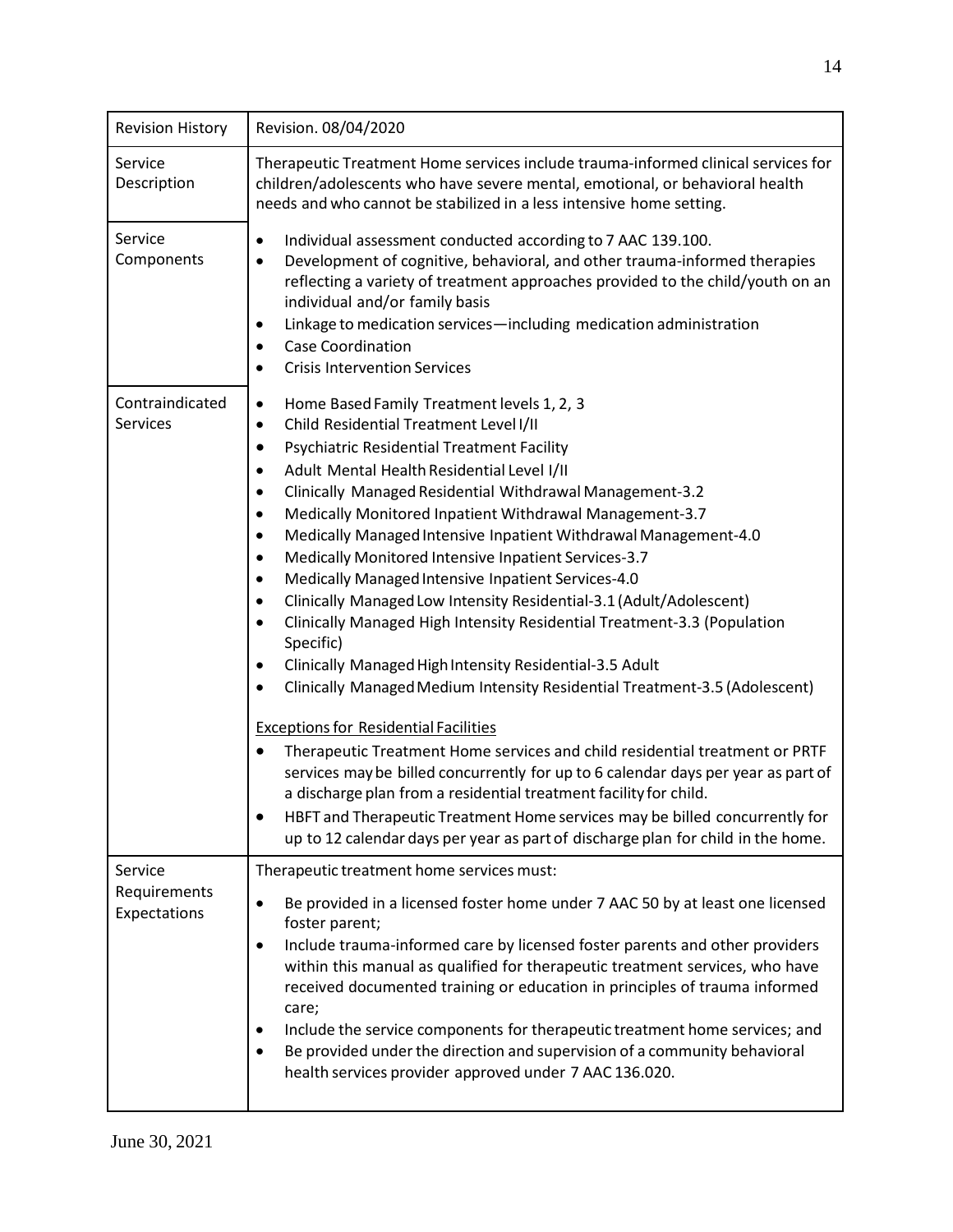|                                          | Licensed foster homes furnishing Therapeutic Treatment Home services are<br>responsible for meeting all applicable state statutes and regulations for foster<br>homes in Alaska.                                                                                                                                                                                                                                                                                                                                                                                                                                                                                                                                                                                              |
|------------------------------------------|-------------------------------------------------------------------------------------------------------------------------------------------------------------------------------------------------------------------------------------------------------------------------------------------------------------------------------------------------------------------------------------------------------------------------------------------------------------------------------------------------------------------------------------------------------------------------------------------------------------------------------------------------------------------------------------------------------------------------------------------------------------------------------|
|                                          | Recommendations: A mental health professional clinician should provide clinical<br>supervision of foster parents and services provided to the child, maintain at least<br>weekly contact with staff, and meet at least two times a month face-to-face with<br>both children and parents separately in the home or via telehealth. It is also<br>recommended that programs employ a caseworker, which may be the mental<br>health professional, to provide leadership for treatment team and manage the<br>treatment planning and coordination.                                                                                                                                                                                                                                |
| <b>Target Population</b>                 | Children/adolescent under age 21 with severe mental, emotional, or behavioral<br>health needs and who cannot be stabilized in a less intensive home setting.                                                                                                                                                                                                                                                                                                                                                                                                                                                                                                                                                                                                                  |
| Staff<br>Qualifications                  | To meet the staffing requirements, programs must employ a licensed foster parent<br>and may employ a team of multidisciplinary team of professionals. This includes:<br>Licensed physicians<br>$\bullet$<br>Licensed physician assistants<br>٠<br>Advanced registerednurse practitioners<br>٠<br>Licensed registerednurses<br>٠<br>Licensed practical nurses<br>$\bullet$<br>Mental health professional clinicians 7 AAC 70.990 (28)<br>$\bullet$<br><b>Substance Use Disorder Counselors</b><br>$\bullet$<br>Certified Medical Assistants/Certified Nursing Assistance<br>$\bullet$<br><b>Community Health Aide</b><br>٠<br><b>Behavioral Health Clinical Associates</b><br>$\bullet$<br><b>Behavioral Health Aides</b><br>$\bullet$<br>Peer Support Specialist<br>$\bullet$ |
| Service Location                         | 99-Other Home; no inpatient or residential settings allowed for this service.                                                                                                                                                                                                                                                                                                                                                                                                                                                                                                                                                                                                                                                                                                 |
| Service<br><b>Frequency Limits</b>       | 90 days per SFY service authorization required to extend limit.                                                                                                                                                                                                                                                                                                                                                                                                                                                                                                                                                                                                                                                                                                               |
| Service<br>Authorization                 | No                                                                                                                                                                                                                                                                                                                                                                                                                                                                                                                                                                                                                                                                                                                                                                            |
| Service<br>Documentation                 | Therapeutic Treatment Home services must be documented in a progress note in<br>accordance with 7 AAC 135.130, including documentation of delivery of clinical or<br>medical services and family therapy.                                                                                                                                                                                                                                                                                                                                                                                                                                                                                                                                                                     |
| Relationship to<br><b>Other Services</b> | Therapeutic Treatment Homes Services may be provided concurrently with any<br>service listed in standards manual not otherwise contraindicated.                                                                                                                                                                                                                                                                                                                                                                                                                                                                                                                                                                                                                               |
| Service Code                             | H2020 V2                                                                                                                                                                                                                                                                                                                                                                                                                                                                                                                                                                                                                                                                                                                                                                      |
| Unit Value                               | $1$ day = $1$ unit                                                                                                                                                                                                                                                                                                                                                                                                                                                                                                                                                                                                                                                                                                                                                            |
| Payment Rate                             | \$294.65                                                                                                                                                                                                                                                                                                                                                                                                                                                                                                                                                                                                                                                                                                                                                                      |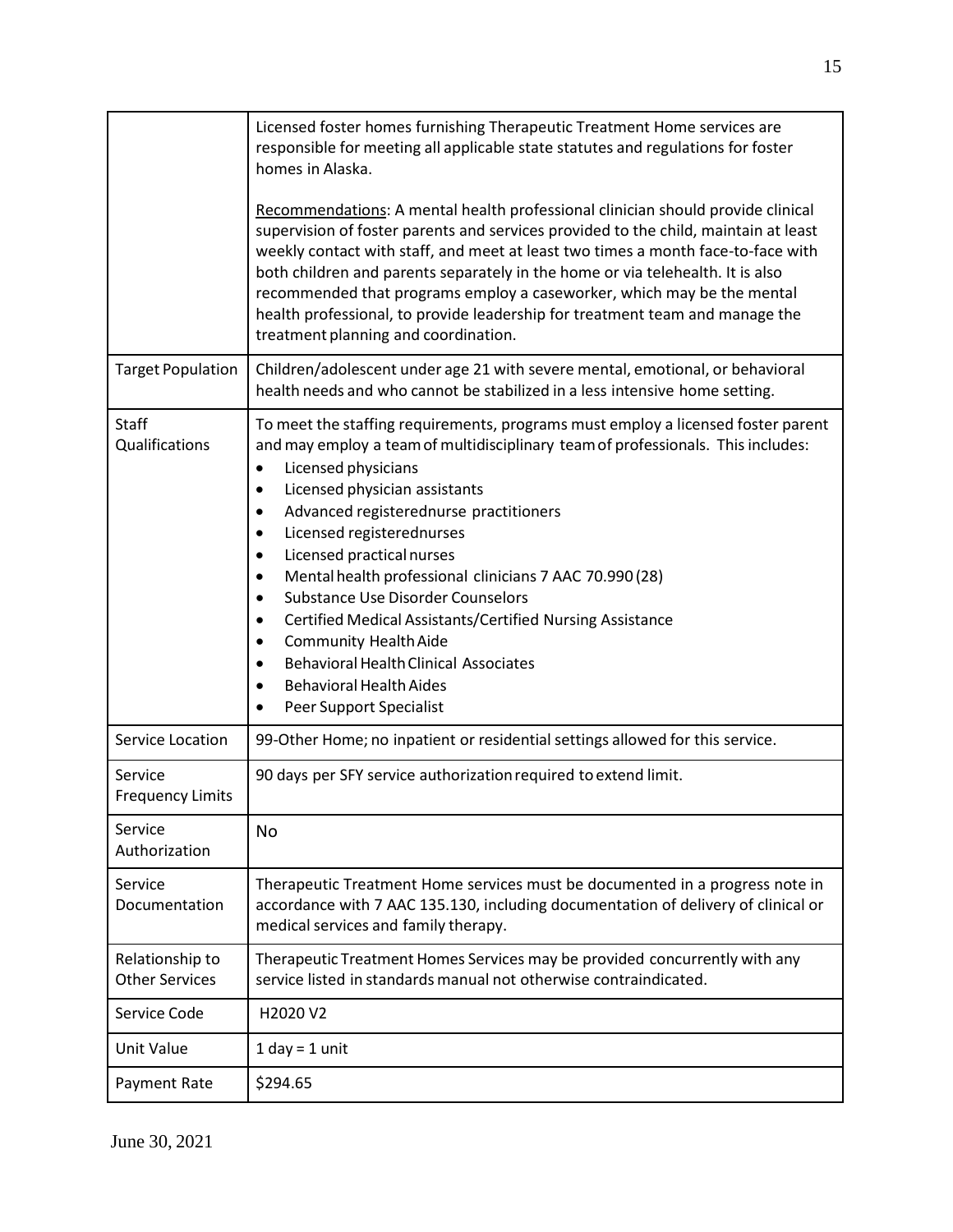| Additional<br>Information | Programs may employ a multidisciplinary team of professionals to perform<br>Therapeutic Treatment Home service(s). Clinical oversight and program<br>coordination should be provided as outlined above.                                                                                                                                              |
|---------------------------|------------------------------------------------------------------------------------------------------------------------------------------------------------------------------------------------------------------------------------------------------------------------------------------------------------------------------------------------------|
|                           | It is recommended that providers and foster homes providing therapeutic<br>treatment home services meet the standards adopted by the Alaska chapter of the<br>Family Focused Treatment Association (FFTA) for Therapeutic Foster Care (TFC)<br>Parents and Child Placement Agencies (CPA) for behavioral health providers<br>working with TFC Homes. |

#### <span id="page-15-0"></span>**E. Children's Residential Treatment – Level 1**

| Service Name<br>Abbreviation                                  | <b>Children's Mental Health Residential Treatment level 1 (CRT)</b>                                                                                                                                                                                                                                                                                                                                                                                                                                                                                                                                                                                                                                                                                                                                                                                                                                                                           |
|---------------------------------------------------------------|-----------------------------------------------------------------------------------------------------------------------------------------------------------------------------------------------------------------------------------------------------------------------------------------------------------------------------------------------------------------------------------------------------------------------------------------------------------------------------------------------------------------------------------------------------------------------------------------------------------------------------------------------------------------------------------------------------------------------------------------------------------------------------------------------------------------------------------------------------------------------------------------------------------------------------------------------|
| Authority<br><b>Effective Date</b><br><b>Revision History</b> | 7 AAC 139.300<br>Eff. 08/04/2020<br>Revision: 06/30/2021                                                                                                                                                                                                                                                                                                                                                                                                                                                                                                                                                                                                                                                                                                                                                                                                                                                                                      |
| Service<br>Description                                        | CRT Level 1 services must be provided by an interdisciplinary treatment team in a<br>therapeutically structured, supervised environment for children and adolescents who<br>are at-risk while living in their community. CRT level 1 services are for children and<br>adolescents who are in need of stabilization and assessment who do not require the<br>intense services of medical personnel, have not responded to outpatient treatment,<br>and have treatment needs that cannot be met in a less restrictive setting.<br>CRT programs must have the capacity to identify and treat individuals with<br>substance use disorders, or to refer these individuals and connect them to<br>appropriate SUD services. Programs must have the capacity to maintain the<br>child/youth's educational needs.                                                                                                                                     |
| Service<br>Components                                         | Integratedor behavioral health assessment<br>$\bullet$<br>Treatment plan development to result in an individualized plan of care<br>$\bullet$<br>Stabilize behavior (i.e., return to baseline level of functioning or decrease<br>$\bullet$<br>inescalating behaviors)<br>Case coordination & referral<br>$\bullet$<br>Ongoing monitoring for safety and stability in the home<br>$\bullet$<br>Skill development including:<br>Communication, problem-solving and conflict-resolution skill building<br>$\circ$<br>Life/social skills required to restore functioning and provide structure and<br>$\circ$<br>support for children with emotional and behavioral problems<br>Self-regulation, anger management, andother mood management skills for<br>$\circ$<br>children, adolescents, and parents<br>Clinical services as described above must be provided through collaboration<br>$\bullet$<br>with the interdisciplinary treatment team |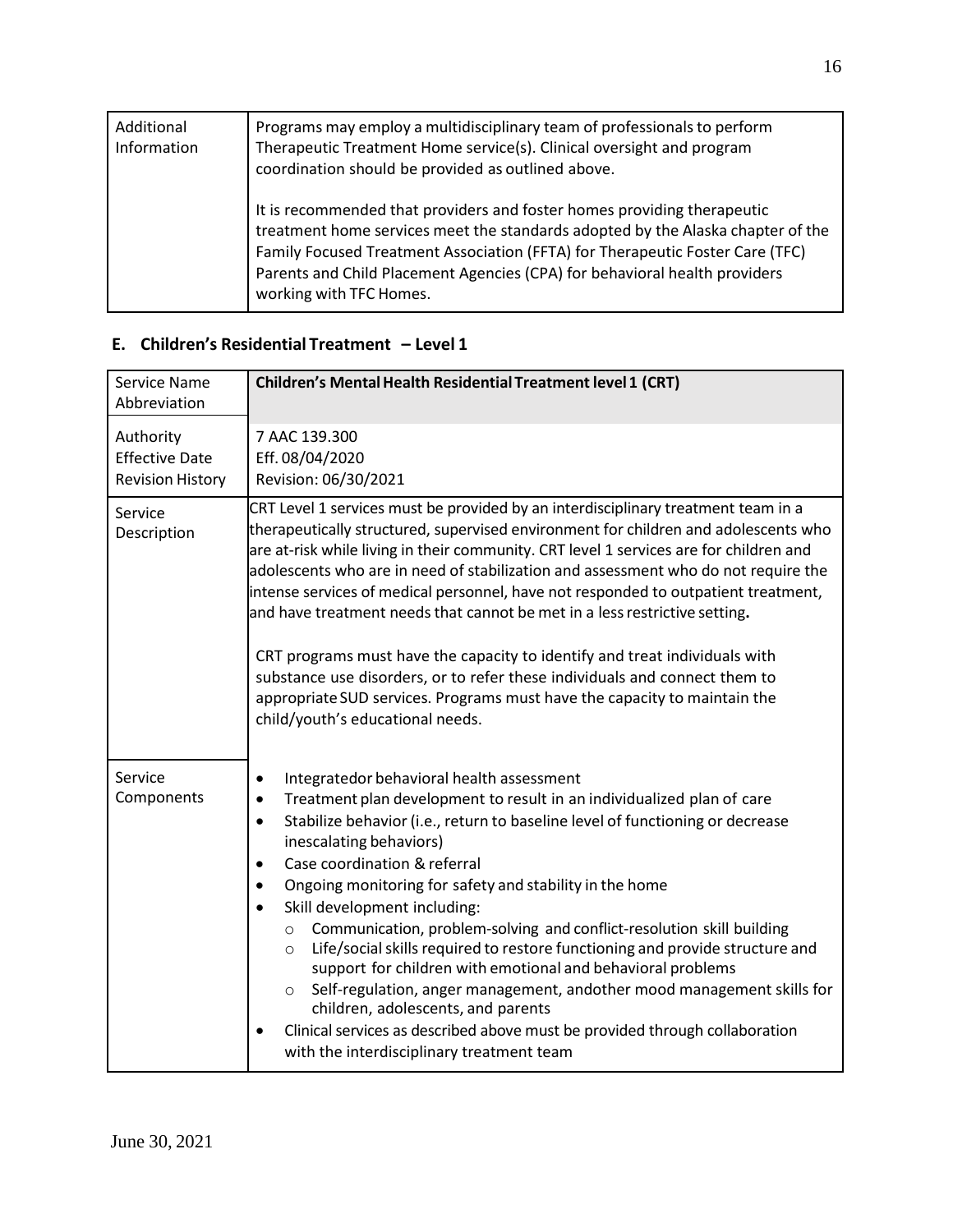|                                         | Linkage to medication services-including medication administration is<br>provided, as needed, either on-site or through collaboration with other<br>providers<br>Individual safety plan which includes a crisis plan for the family if the<br>child/adolescent needs short-term stabilization to focus on returning the<br>child/adolescent into the family home setting.                                                                                                                                                                                                                                                                                                                                                                                                                                                                                                                                                                                                             |
|-----------------------------------------|---------------------------------------------------------------------------------------------------------------------------------------------------------------------------------------------------------------------------------------------------------------------------------------------------------------------------------------------------------------------------------------------------------------------------------------------------------------------------------------------------------------------------------------------------------------------------------------------------------------------------------------------------------------------------------------------------------------------------------------------------------------------------------------------------------------------------------------------------------------------------------------------------------------------------------------------------------------------------------------|
| Contraindicated<br>Services             | <b>Community Recovery Support Services</b><br>$\bullet$<br>Home Based Family Treatment Level I/II/III<br>$\bullet$<br>Exception: may be billed concurrently for up to 12 calendar days per year as<br>part of a discharge plan<br>Partial Hospitalization Program<br>٠<br><b>Assertive Community Treatment (ACT)</b><br>٠<br>Psychiatric Residential Treatment Facility<br>$\bullet$<br>Adult Mental Health Residential Level I/II<br>$\bullet$<br>Intensive Case Management<br>$\bullet$<br>Clinically Managed Residential Withdrawal Management-3.2<br>$\bullet$<br>Medically Monitored Inpatient Withdrawal Management-3.7<br>$\bullet$<br>Medically Managed Intensive Inpatient Withdrawal Management-4.0<br>$\bullet$<br>Medically Monitored Intensive Inpatient Services-3.7<br>$\bullet$<br>Medically Managed Intensive Inpatient Services-4.0<br>$\bullet$<br>Clinically Managed High Intensity Residential-3.5 Adult<br>$\bullet$<br><b>Crisis Residential Stabilization</b> |
| Service<br>Requirements<br>Expectations | Weekly services must include:<br>Minimum of 10 hours of treatment services per week.<br>$\bullet$<br>Family therapy must be provided unless clinically contraindicated.<br>$\bullet$<br>Must provide or facilitate delivery of appropriate level of ASAM substance use<br>$\bullet$<br>disorder treatment for children with SUD diagnoses<br>All residential treatment services must be available during regular business<br>$\bullet$<br>hours according to the requirements of this section. Additionally, appropriate<br>residential services are delivered during evening hours and on weekends and<br>holidays.<br>CRT programs must offer services that help families or the client's support<br>system understand their child diagnosis and to support the family members to<br>develop skills and supports necessary for the child to return home.                                                                                                                            |
| <b>Target Population</b>                | Children/adolescents ages 0-20 with, or at-risk of mental health or substance use<br>disorder. Appropriate referrals include children/youth who are facing crisis with no<br>safe placement with family or friends or in need of services and who met the<br>appropriate level of care.                                                                                                                                                                                                                                                                                                                                                                                                                                                                                                                                                                                                                                                                                               |
| Staff<br>Qualifications                 | CRT services may be staffed by an interdisciplinary team of qualified professionals,<br>which may include any of the following;                                                                                                                                                                                                                                                                                                                                                                                                                                                                                                                                                                                                                                                                                                                                                                                                                                                       |
|                                         | Licensed physicians                                                                                                                                                                                                                                                                                                                                                                                                                                                                                                                                                                                                                                                                                                                                                                                                                                                                                                                                                                   |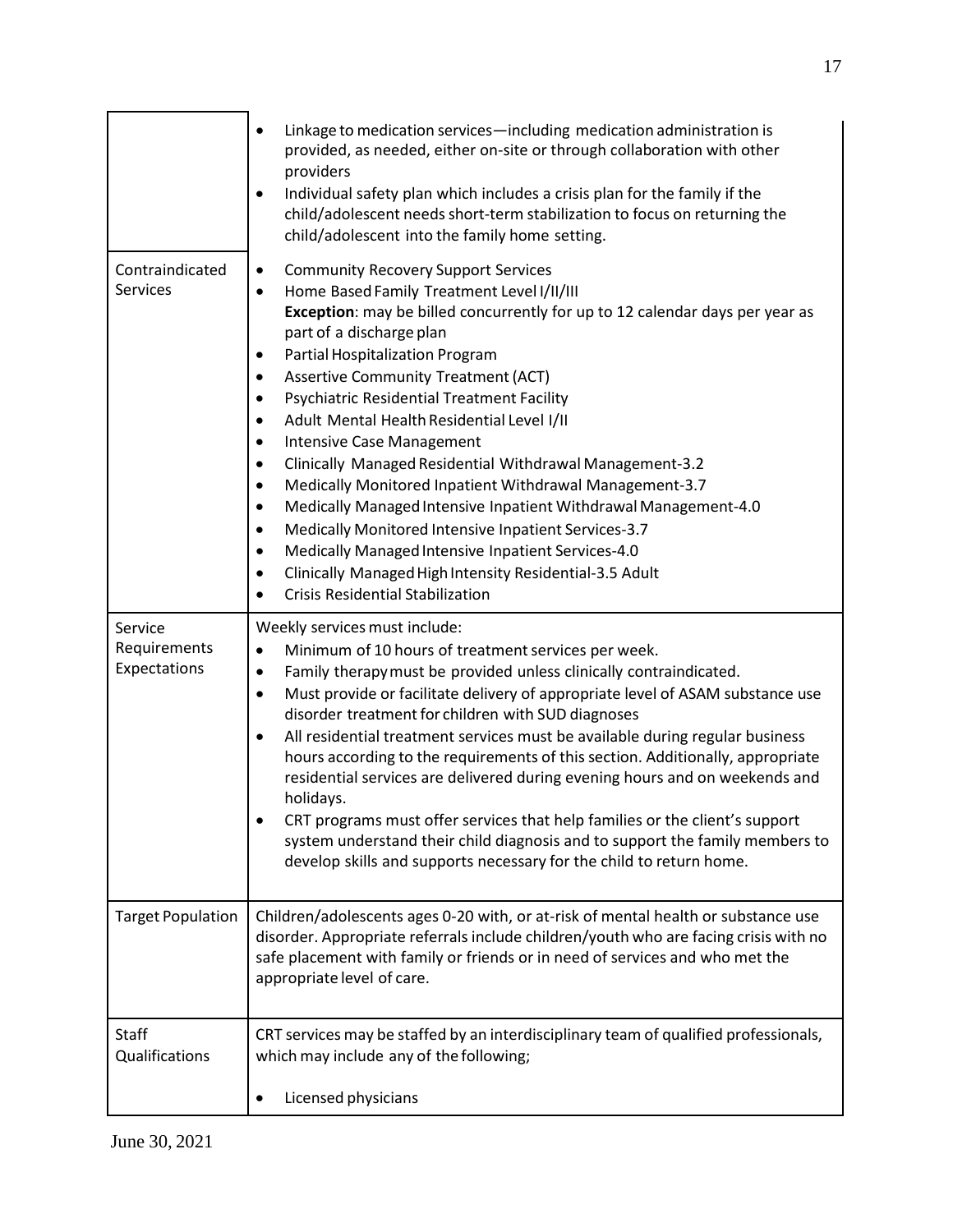|                                          | Licensed physician assistants<br>$\bullet$<br>Advanced registerednurse practitioners<br>$\bullet$<br>Licensed registerednurses<br>$\bullet$<br>Licensed practical nurses<br>$\bullet$<br>Mental health professional clinicians 7 AAC 70.990 (28)<br>$\bullet$<br><b>Substance Use Disorder Counselors</b><br>$\bullet$<br>Certified Medical Assistants/Certified Nursing Assistance<br>$\bullet$<br><b>Community Health Aide</b><br>$\bullet$<br><b>Behavioral Health Clinical Associates</b><br>$\bullet$<br><b>Behavioral Health Aides</b><br>Peer Support Specialist |
|------------------------------------------|-------------------------------------------------------------------------------------------------------------------------------------------------------------------------------------------------------------------------------------------------------------------------------------------------------------------------------------------------------------------------------------------------------------------------------------------------------------------------------------------------------------------------------------------------------------------------|
| Service Location                         | 56- Psychiatric Residential Treatment Facility<br>99 - Other appropriate setting<br>Providers are exempt from requirements of the Medicaid Institutions Mental<br>Diseases (IMD) exclusion, Section 1905 (a) (B) of Social Security Act.                                                                                                                                                                                                                                                                                                                                |
| Service<br>Frequency/Limits              | 45 days per SFY with service authorization to extend limit                                                                                                                                                                                                                                                                                                                                                                                                                                                                                                              |
| Service<br>Authorization                 | No.                                                                                                                                                                                                                                                                                                                                                                                                                                                                                                                                                                     |
| Service<br>Documentation                 | Must be documented in a progress note in the patient's clinical record in<br>accordance with 7 AAC 135.130, including the documentation of the delivery of any<br>clinic and rehabilitative services.<br>Exception-no assessment or treatment plan required for first 7 days.                                                                                                                                                                                                                                                                                           |
| Relationship to<br><b>Other Services</b> | Children's Residential Treatment Services Level 1 may be provided<br>concurrently with any service listed in standards manual not otherwise<br>contraindicated.                                                                                                                                                                                                                                                                                                                                                                                                         |
| Service Code                             | T2033 V2                                                                                                                                                                                                                                                                                                                                                                                                                                                                                                                                                                |
| Unit Value                               | Daily= 1 Unit                                                                                                                                                                                                                                                                                                                                                                                                                                                                                                                                                           |
| Payment Rate                             | \$306.00                                                                                                                                                                                                                                                                                                                                                                                                                                                                                                                                                                |
| Additional<br>Information                | CRT programs may employ a multidisciplinary team of professionals to work in their<br>programs; however, at least one (1) therapeutic intervention per day, must be<br>documented and be provided by a qualified staff to be eligible to draw down the<br>daily rate. Additionally, providers may bill and be reimbursed for completed days of<br>service which meet the minimum per day requirement even if a recipient<br>discharges from treatment<br>against medical advice.                                                                                        |

#### <span id="page-17-0"></span>**F. Children's Residential Treatment – Level 2**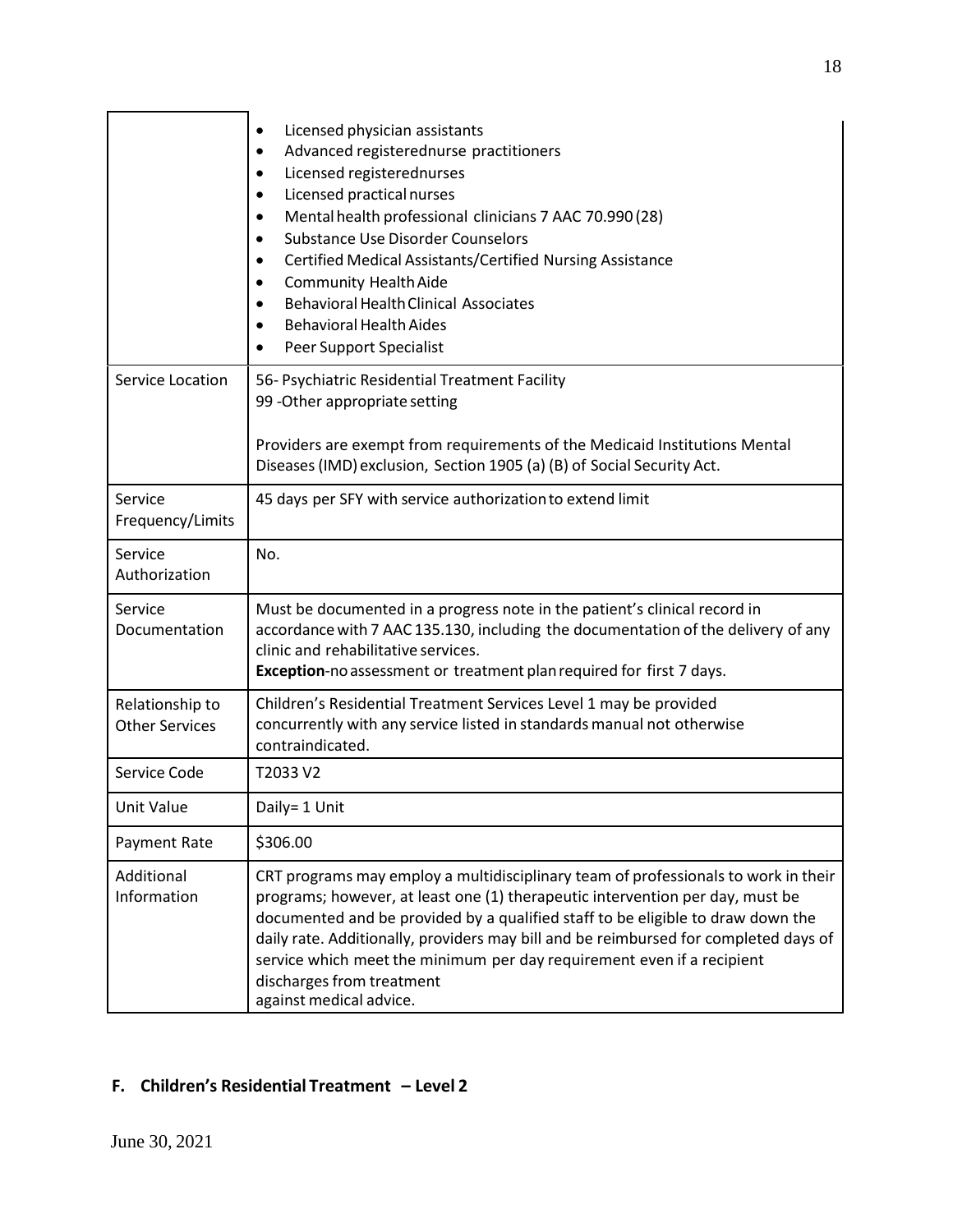| Service Name | Children's Mental Health Residential Treatment level 2 (CRT) |
|--------------|--------------------------------------------------------------|
| Abbreviation |                                                              |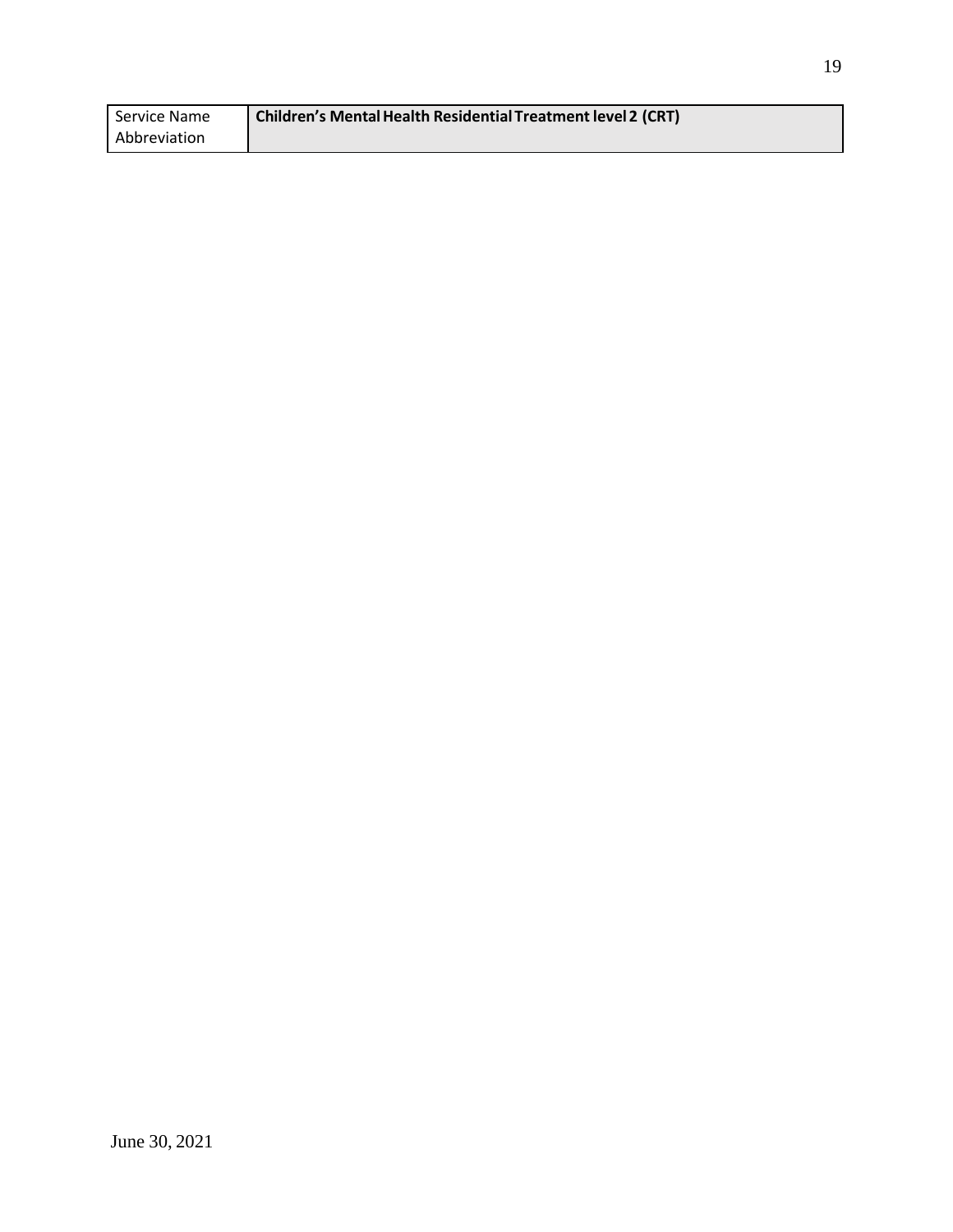| Authority<br><b>Effective Date</b><br><b>Revision History</b> | 7 AAC 139.300<br>Eff. 08/04/2020<br>Revision: 06/30/2021                                                                                                                                                                                                                                                                                                                                                                                                                                                                                                                                                                                                                                                                                                                                                                                                                                                                                                                                                                                                                                                                                                                                                                                                                                                                                                                                                                                                                                                                                      |
|---------------------------------------------------------------|-----------------------------------------------------------------------------------------------------------------------------------------------------------------------------------------------------------------------------------------------------------------------------------------------------------------------------------------------------------------------------------------------------------------------------------------------------------------------------------------------------------------------------------------------------------------------------------------------------------------------------------------------------------------------------------------------------------------------------------------------------------------------------------------------------------------------------------------------------------------------------------------------------------------------------------------------------------------------------------------------------------------------------------------------------------------------------------------------------------------------------------------------------------------------------------------------------------------------------------------------------------------------------------------------------------------------------------------------------------------------------------------------------------------------------------------------------------------------------------------------------------------------------------------------|
| Service<br>Description                                        | CRT Level 2 services must be provided by an interdisciplinary treatment team in a<br>therapeutically structured, supervised environment, with the capacity for<br>intensive services of medical personnel, as applicable, for children and<br>adolescents with complex needs who are at-risk while living in their community.<br>CRT 2 is for Children/adolescents who have demonstrated an inability to adjust<br>and progress in a family setting, therapeutic treatment home, outpatient,<br>or other structured treatment placement in the last 12- month period.<br>They need the environment of the facility to develop the social, behavioral,<br>and coping skills necessary to live in the community. Or<br>children/adolescents who have completed a higher level of care but whose<br>needs exceed successful placement in the community setting.<br>CRT programs must have the capacity to identify and treat individuals with<br>substance use disorders, or to refer these individuals and connect them to<br>appropriate SUD services. Programs must have the capacity to maintain the<br>child/youth's educational needs.                                                                                                                                                                                                                                                                                                                                                                                                     |
| Service<br>Components                                         | Integrated behavioralhealthassessment<br>٠<br>Treatment plan development to result in an individualized plan of care<br>$\bullet$<br>Stabilize behavior (i.e., return to baseline level of functioning or decrease<br>$\bullet$<br>inescalating behaviors)<br>Case coordination & referral<br>$\bullet$<br>Ongoing monitoring for safety and stability in the home<br>٠<br>Skill development including:<br>$\bullet$<br>Communication, problem-solving and conflict-resolution skill building<br>$\circ$<br>Life/social skills required to restore functioning and provide structure and<br>$\circ$<br>support for children with emotional and behavioral problems<br>Self-regulation, anger management, andother mood management skills for<br>$\circ$<br>children, adolescents, and parents<br>Clinical services as described above must be provided through<br>$\bullet$<br>collaboration with the interdisciplinary treatment team.<br>Linkage to medication services-including medication administration is<br>$\bullet$<br>provided, as needed, either on-site or through collaboration with other<br>providers<br>Individual safety plan which includes a crisis plan for the family if the<br>$\bullet$<br>child/adolescent is in need of short-term stabilization to focus on returning the<br>child/adolescent into the family home setting.<br>As applicable, coordination with the children's/adolescent's case worker or<br>$\bullet$<br>probation officer to assure appropriate placement supervision and community<br>services |
| Contraindicated<br>Services                                   | <b>Community Recovery Support Services</b><br>٠<br>Home Based Family Treatment Level I/II/III<br>$\bullet$                                                                                                                                                                                                                                                                                                                                                                                                                                                                                                                                                                                                                                                                                                                                                                                                                                                                                                                                                                                                                                                                                                                                                                                                                                                                                                                                                                                                                                    |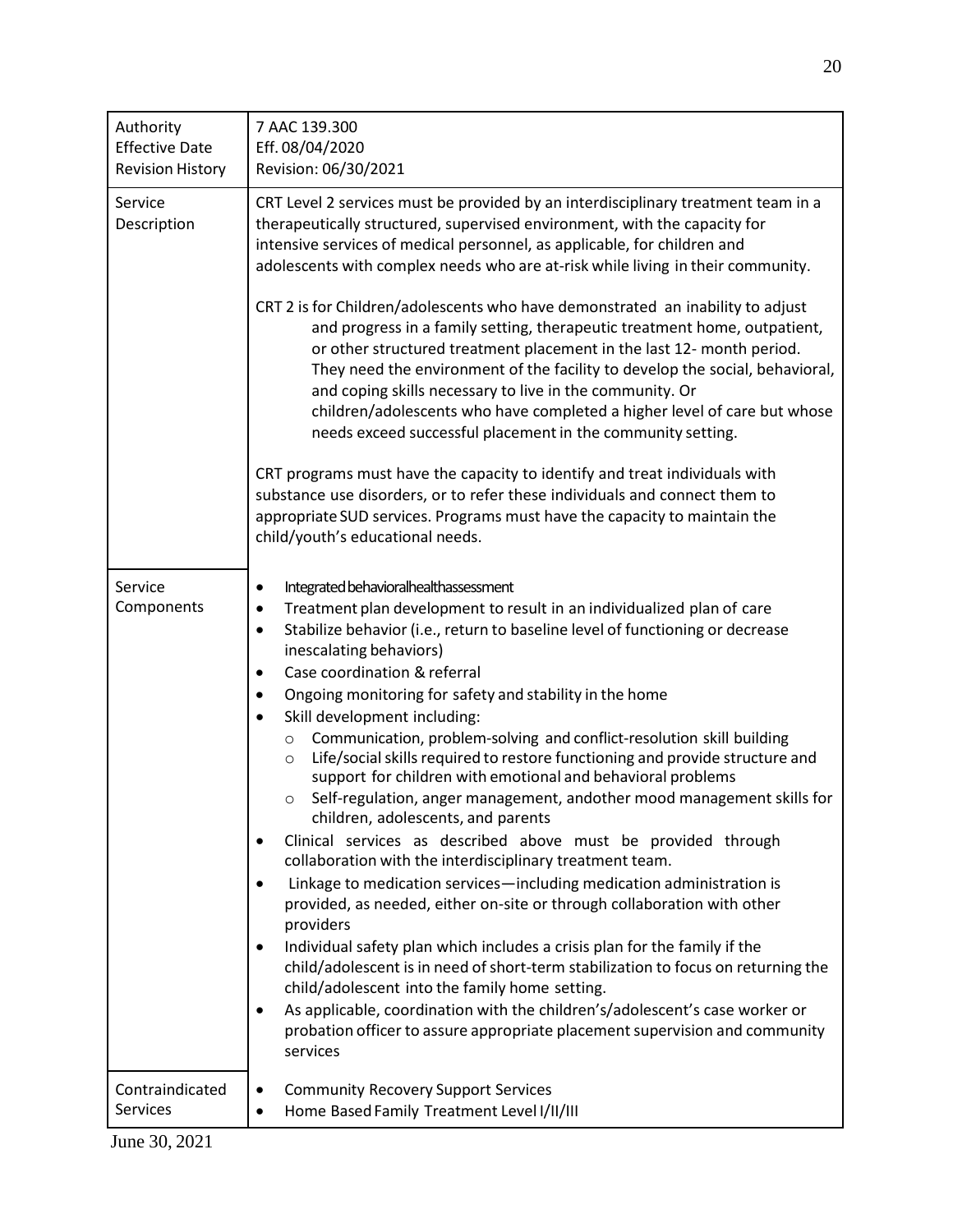|                                         | Exception: may be billed concurrently for up to 12 calendar days per year as<br>part of a discharge plan<br>Partial Hospitalization Program<br>٠<br><b>Psychiatric Residential Treatment Facility</b><br>٠<br><b>Intensive Case Management</b><br>$\bullet$<br><b>Assertive Community Treatment (ACT)</b><br>Adult Mental Health Residential Level I/II<br>$\bullet$<br>Clinically Managed Residential Withdrawal Management-3.2<br>٠<br>Medically Monitored Inpatient Withdrawal Management-3.7<br>٠<br>Medically Managed Intensive Inpatient Withdrawal Management-4.0<br>$\bullet$<br>Medically Monitored Intensive Inpatient Services-3.7<br>٠<br>Medically Managed Intensive Inpatient Services-4.0<br>$\bullet$<br>Clinically Managed High Intensity Residential-3.5 Adult<br><b>Crisis Residential Stabilization</b><br>$\bullet$                                                                                                                                                                                                                                          |
|-----------------------------------------|-----------------------------------------------------------------------------------------------------------------------------------------------------------------------------------------------------------------------------------------------------------------------------------------------------------------------------------------------------------------------------------------------------------------------------------------------------------------------------------------------------------------------------------------------------------------------------------------------------------------------------------------------------------------------------------------------------------------------------------------------------------------------------------------------------------------------------------------------------------------------------------------------------------------------------------------------------------------------------------------------------------------------------------------------------------------------------------|
| Service<br>Requirements<br>Expectations | Weekly services must include:<br>Minimum of 15 hours of treatment services per week.<br>$\bullet$<br>Minimum of 3 hours of clinical services per week, to include family therapy,<br>$\bullet$<br>group therapy, and/or individual therapy, unless clinically contraindicated in<br>which case, another clinical service may be substituted.<br>Family therapy must be provided unless clinically contraindicated.<br>٠<br>Must provide or facilitate delivery of appropriate level of ASAM substance use<br>$\bullet$<br>disorder treatment for children with SUD diagnoses<br>All residential treatment services must be available during business hours.<br>$\bullet$<br>Additionally, appropriate residential treatment services must also be delivered<br>$\bullet$<br>during evening hours and on weekends and holidays.<br>CRT programs must offer services that help families or the client's support<br>$\bullet$<br>system understand their child diagnosis and to support the family members to<br>develop skills and supports necessary for the child to return home. |
| <b>Target Population</b>                | Children/adolescents ages 0-20 whose health is at risk while living in their<br>communities. Appropriate referrals include children/adolescents who have not<br>responded to outpatient treatment and who have treatment needs that cannot<br>beprovided in a less restrictive environment. Services must be determined to be<br>medically necessary and in accordance with an individualized treatment plan.                                                                                                                                                                                                                                                                                                                                                                                                                                                                                                                                                                                                                                                                     |
| Staff<br>Qualifications                 | CRT services may be staffed by an interdisciplinary team of qualified professionals,<br>which may include any of the following;<br>Licensed physicians<br>٠<br>Licensed physician assistants<br>٠<br>Advanced registered nurse practitioners<br>٠<br>Licensed registerednurses<br>٠<br>Licensed practical nurses<br>٠                                                                                                                                                                                                                                                                                                                                                                                                                                                                                                                                                                                                                                                                                                                                                             |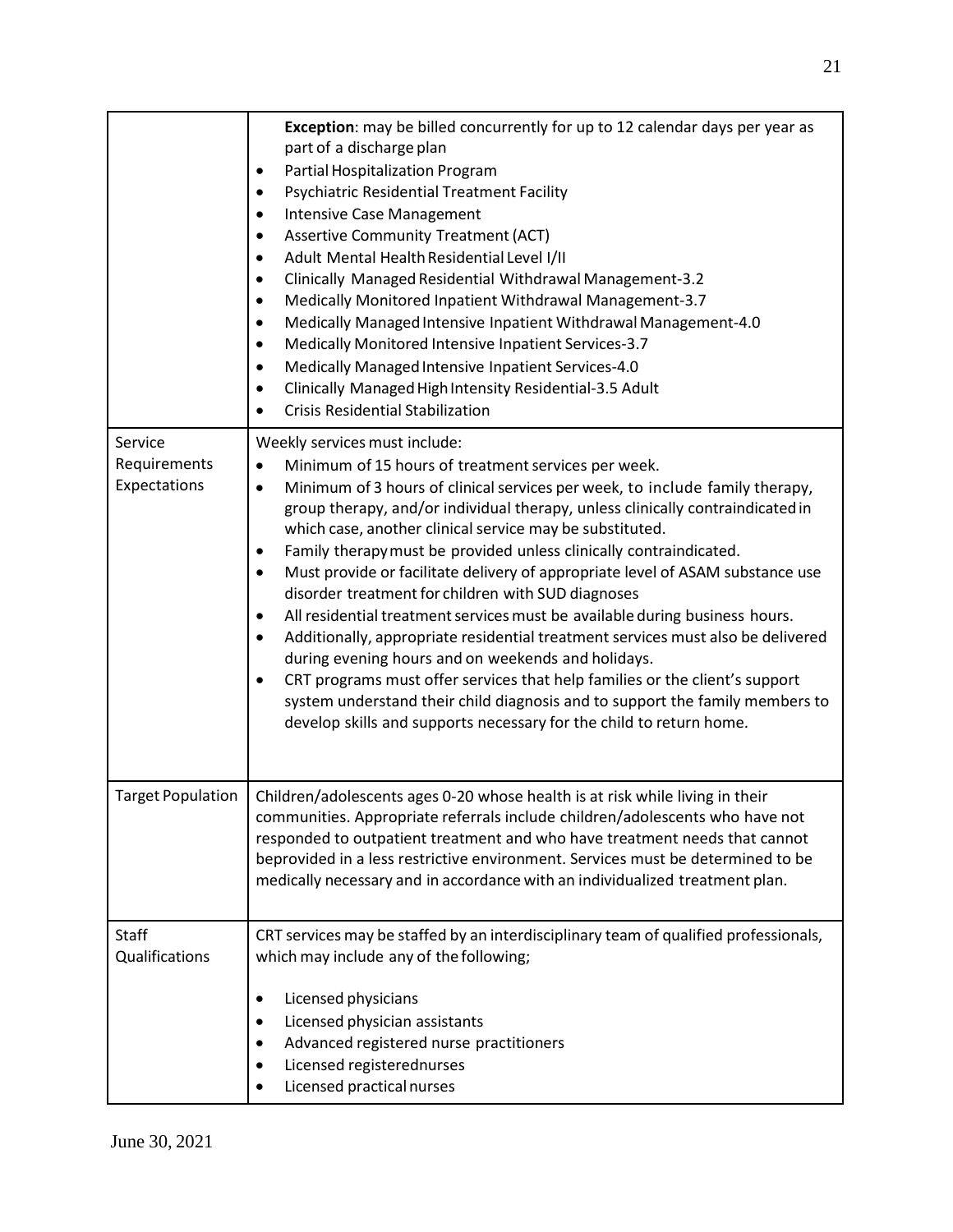|                                          | Mental health professional clinicians 7 AAC 70.990 (28)<br>$\bullet$<br><b>Substance Use Disorder Counselors</b><br>$\bullet$<br>Certified Medical Assistants/Certified Nursing Assistance<br>$\bullet$<br><b>Community Health Aide</b><br>$\bullet$<br><b>Behavioral Health Clinical Associates</b><br>$\bullet$<br><b>Behavioral Health Aides</b><br>Peer Support Specialist                                                                                          |
|------------------------------------------|-------------------------------------------------------------------------------------------------------------------------------------------------------------------------------------------------------------------------------------------------------------------------------------------------------------------------------------------------------------------------------------------------------------------------------------------------------------------------|
| Service Location                         | 56- Psychiatric Residential Treatment Facility<br>99 - Other appropriate setting<br>Providers are exempt from requirements of the Medicaid Institutions Mental<br>Diseases (IMD) exclusion, Section 1905 (a) (B) of Social Security Act                                                                                                                                                                                                                                 |
| Service<br>Frequency/Limits              | 90 days per SFY with service authorization required to extend limit                                                                                                                                                                                                                                                                                                                                                                                                     |
| Service<br>Authorization                 | <b>No</b>                                                                                                                                                                                                                                                                                                                                                                                                                                                               |
| Service<br>Documentation                 | Must be documented in a progress note in the patient's clinical record in<br>accordance with 7 AAC 135.130, including the documentation of the delivery of any<br>clinic and rehabilitative services.                                                                                                                                                                                                                                                                   |
| Relationship to<br><b>Other Services</b> | Children's Residential Treatment Services Level 2 may be provided<br>concurrently with any service listed in standards manual not otherwise<br>contraindicated.                                                                                                                                                                                                                                                                                                         |
| Service Code                             | T2033 TF V2                                                                                                                                                                                                                                                                                                                                                                                                                                                             |
| Unit Value                               | Daily                                                                                                                                                                                                                                                                                                                                                                                                                                                                   |
| Payment Rate                             | \$425.37                                                                                                                                                                                                                                                                                                                                                                                                                                                                |
| Additional<br>Information                | CRT programs may employ a multidisciplinary team of professionals to work in their<br>programs; however, at least one (1) therapeutic intervention per day, must be<br>documented, and provided a qualified staff to be eligible to draw down the daily<br>rate. Additionally, providers may bill and be reimbursed for completed days of<br>service which met the minimum per day requirement even if a recipient discharges<br>from treatment against medical advice. |

#### <span id="page-21-0"></span>**G. Intensive Case Management Services(ICM)**

| Service Name<br>Abbreviation | Intensive Case Management Services (ICM) |
|------------------------------|------------------------------------------|
| Authority                    | 7 AAC 138.400                            |
| <b>Effective Date</b>        | Eff. 05/21/2020                          |
| <b>Revision History</b>      | Revision. 08/04/2020                     |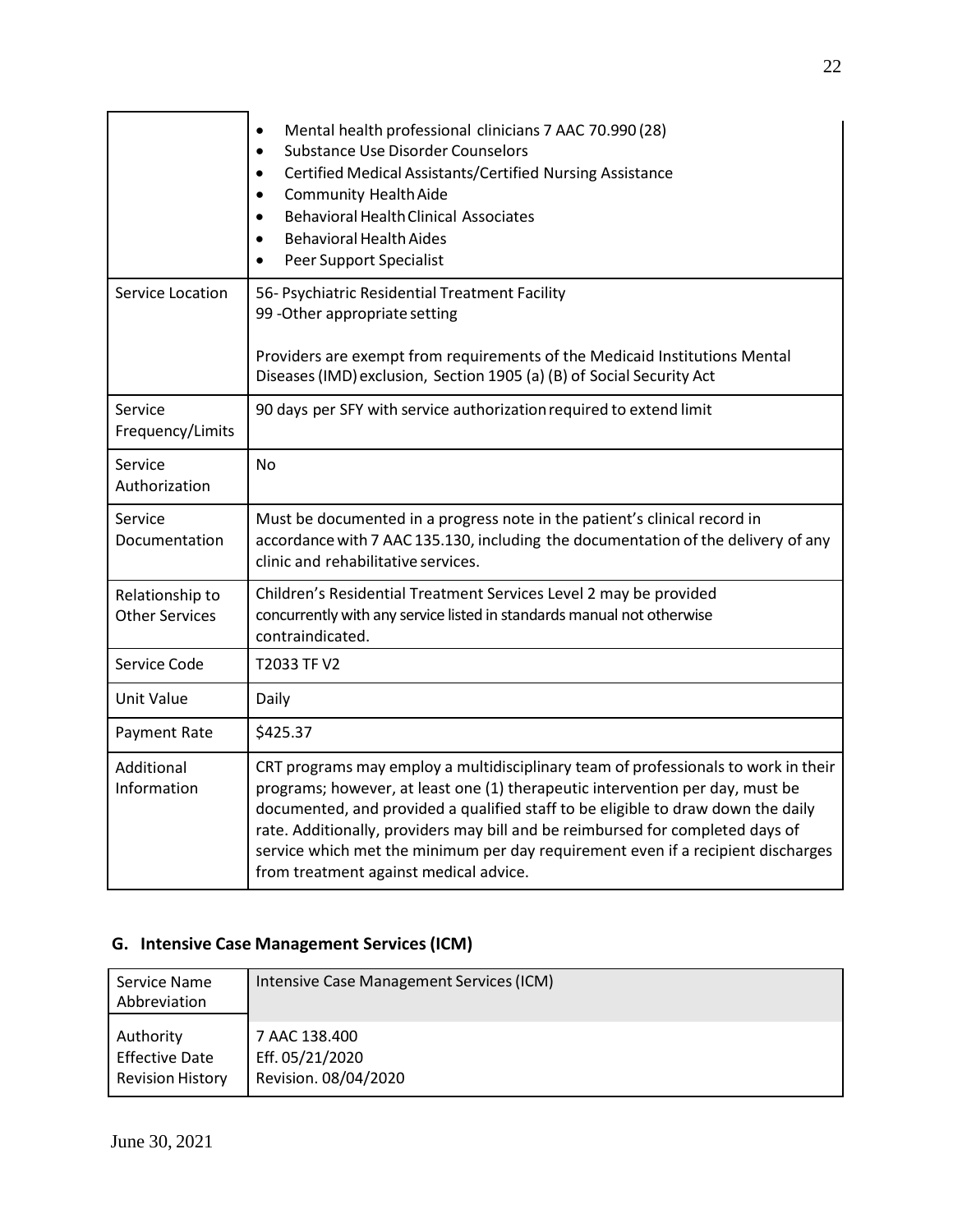| Service<br>Description                  | ICM services include evaluation, outreach, support services, advocacy with<br>community agencies, arranging services and supports, teaching community living<br>and problem-solving skills, modeling productive behaviors, and teaching individuals<br>to become self-sufficient.                                                                                                                                                                                                                                                                                                                                                                                                                                                                                                                                                                                                                                                                                                                                                                                                                                                                                                                                                                                                                |
|-----------------------------------------|--------------------------------------------------------------------------------------------------------------------------------------------------------------------------------------------------------------------------------------------------------------------------------------------------------------------------------------------------------------------------------------------------------------------------------------------------------------------------------------------------------------------------------------------------------------------------------------------------------------------------------------------------------------------------------------------------------------------------------------------------------------------------------------------------------------------------------------------------------------------------------------------------------------------------------------------------------------------------------------------------------------------------------------------------------------------------------------------------------------------------------------------------------------------------------------------------------------------------------------------------------------------------------------------------|
| Service<br>Components                   | Case manager serves as the central point of contact for an individual brokering<br>$\bullet$<br>and/or linking individual with mental health, SUD, medical, social, educational,<br>vocational, legal, and financial resources in the community, including:<br>Intensive outreach services outside of clinic, including street outreach,<br>$\circ$<br>visiting the client's home, work, and other community settings<br>Referring for individual, group or family therapy, medical, or other<br>$\circ$<br>specialized services; and<br>Engaging natural supports (natural supports are family members/close<br>$\circ$<br>kinship relationships and community members (e.g., friends, co-<br>workers, etc.) that enhance the quality of life<br>Assessment and treatment plan with quarterly update assessments.<br>٠<br>Regular (biweekly, at a minimum) monitoring of behavioral health services,<br>delivery, safety, and stability;<br>Triaging for crisis intervention purposes (e.g., determining need for<br>$\bullet$<br>intervention and referral to appropriate service or authority); and<br>Assisting individuals in being able to better perform activities of daily living-<br>$\bullet$<br>problem-solving skills, self-sufficiency, productive behaviors, conflict resolution. |
| Contraindicated<br><b>Services</b>      | Partial Hospitalization Program<br>٠<br>Home Based Family Treatment Level I<br>$\bullet$<br><b>Assertive Community Treatment Services (ACT)</b><br>$\bullet$<br>Children's Residential Treatment Level I/II<br>$\bullet$<br>Psychiatric Residential Treatment Facility<br>٠<br>Adult Mental Health Residential Level I/II<br>$\bullet$<br>Clinically Managed Residential Withdrawal Management-3.2<br>$\bullet$<br>Medically Monitored Inpatient Withdrawal Management-3.7<br>$\bullet$<br>Medically Managed Intensive Inpatient Withdrawal Management-4.0<br>$\bullet$<br>Medically Monitored Intensive Inpatient Services-3.7<br>$\bullet$<br>Medically Managed Intensive Inpatient Services-4.0<br>$\bullet$<br>Clinically Managed Low Intensity Residential-3.1 (Adult/Adolescent)<br>$\bullet$<br>Clinically Managed High Intensity Residential Treatment-3.3 (Pop. Specific)<br>$\bullet$<br>Clinically Managed High Intensity Residential-3.5 Adult<br>$\bullet$<br>Clinically Managed Medium Intensity Residential Treatment-3.5 (Adolescent)<br>$\bullet$                                                                                                                                                                                                                               |
| Service<br>Requirements<br>Expectations | Services are provided to eligible individuals as follows:<br>For children/adolescents at risk of out-of-home placement, ICM includes<br>$\bullet$<br>community-based wraparound intensive case management service.<br>For adults, ICM is a comprehensive case management service for individuals<br>$\bullet$<br>with acute mental health needs who require on-going and long-term support<br>but have fewer intensive support needs than individuals receiving ACT services.<br>ICM providers must also have the capacity to furnish the following:                                                                                                                                                                                                                                                                                                                                                                                                                                                                                                                                                                                                                                                                                                                                             |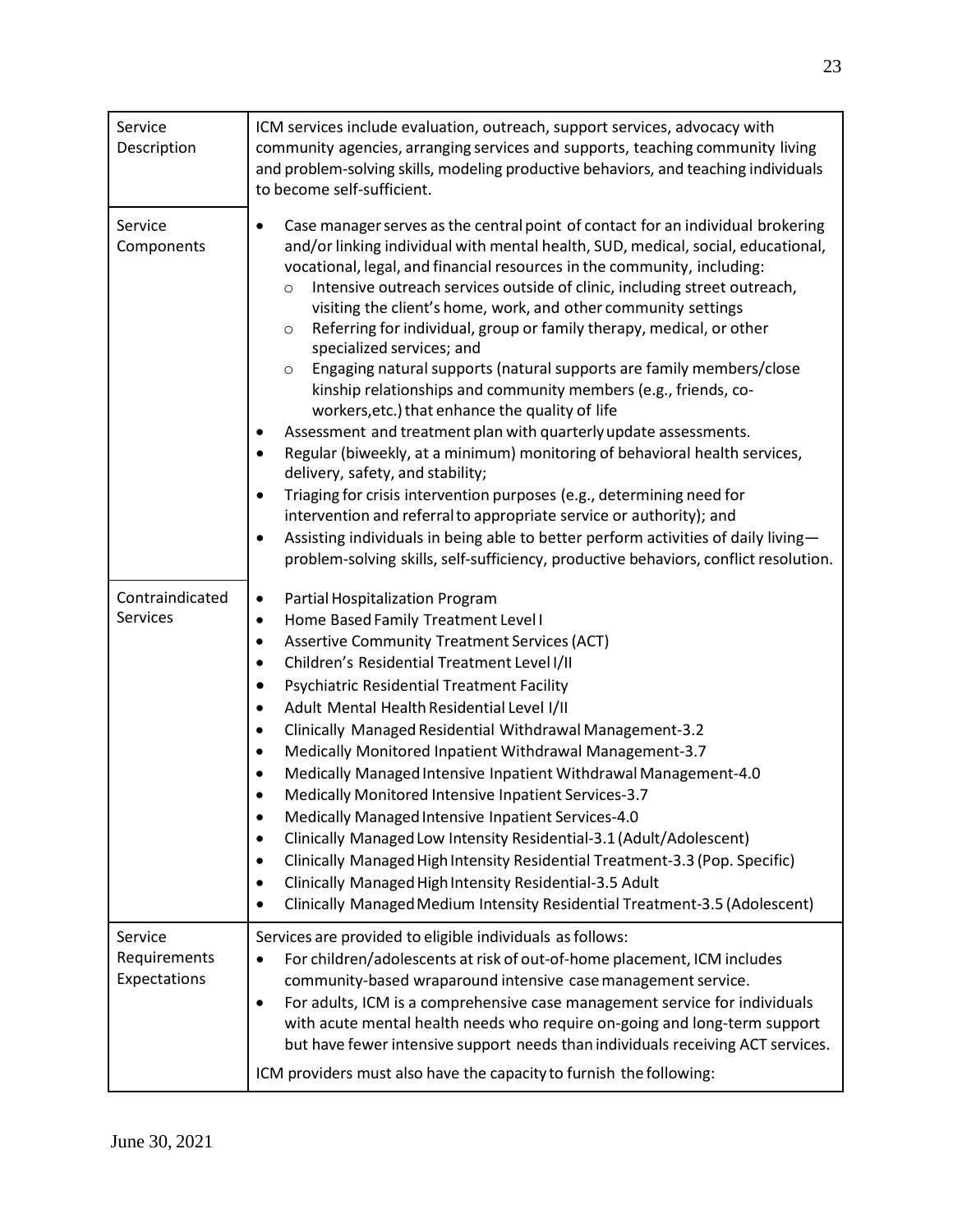|                             | Multiple contacts with client per week with a frequency of at least 2-to-3 times<br>$\bullet$<br>a day based on recipient need<br>At least one face-to-face contact every two weeks for all recipients<br>٠<br>Services should be provided in the community as often as needed.<br>$\bullet$                                                                                                                                                                                                                                                                                                                                                                                              |
|-----------------------------|-------------------------------------------------------------------------------------------------------------------------------------------------------------------------------------------------------------------------------------------------------------------------------------------------------------------------------------------------------------------------------------------------------------------------------------------------------------------------------------------------------------------------------------------------------------------------------------------------------------------------------------------------------------------------------------------|
| <b>Target Population</b>    | In accordance with eligibility criteria under 7 AAC 139.010 the following individuals<br>are eligible for ICM services:<br>Children: Individuals ages 0-21 who are at risk of out-of-home placement.<br>$\bullet$<br>Adults: with acute mental health needs that require on-going and long-term<br>support but have fewer intensive support needs than ACT.                                                                                                                                                                                                                                                                                                                               |
| Staff<br>Qualifications     | ICM may be staffed by an interdisciplinary team of qualified professionals, which<br>may include any of the following;                                                                                                                                                                                                                                                                                                                                                                                                                                                                                                                                                                    |
|                             | Licensed physicians<br>٠<br>Licensed physician assistants<br>$\bullet$<br>Advanced registerednurse practitioners<br>$\bullet$<br>Licensed registerednurses<br>$\bullet$<br>Licensed practical nurses<br>$\bullet$<br><b>Community Health Aide</b><br>$\bullet$<br>Mental health professional clinicians, 7 AAC 70.990 (28)<br>$\bullet$<br><b>Substance Use Disorder Counselors</b><br>$\bullet$<br><b>Behavioral Health Clinical Associates</b><br>$\bullet$<br><b>Behavioral Health Aides</b><br>$\bullet$<br>Peer Support Specialist                                                                                                                                                   |
| Service Location            | Services may be provided in outpatient and any appropriate setting in the<br>community. The following Place of Service codes are allowed for ICM services:<br>05-Indian Health Service Free-standing Facility<br>06-Indian Health Service Provider-based Facility<br>07-Tribal 638 Free-standing Facility<br>08-Tribal 638 Provider-based Facility<br>11-Office<br>26-Military Treatment Center<br>49-Independent Clinic<br>50-Federally Qualified Health Center<br>53-Community Mental Health Center<br>57-Non-residential Substance Abuse Treatment Center<br>71-State or local Public Health Clinic<br>72-Rural Health Clinic<br>99-Other-e.g., home like settings, workplace, school. |
| Service<br>Frequency/Limits | 960 units per beneficiary per SFY, with a service authorization to extend limit is<br>required.                                                                                                                                                                                                                                                                                                                                                                                                                                                                                                                                                                                           |
| Service<br>Authorization    | No                                                                                                                                                                                                                                                                                                                                                                                                                                                                                                                                                                                                                                                                                        |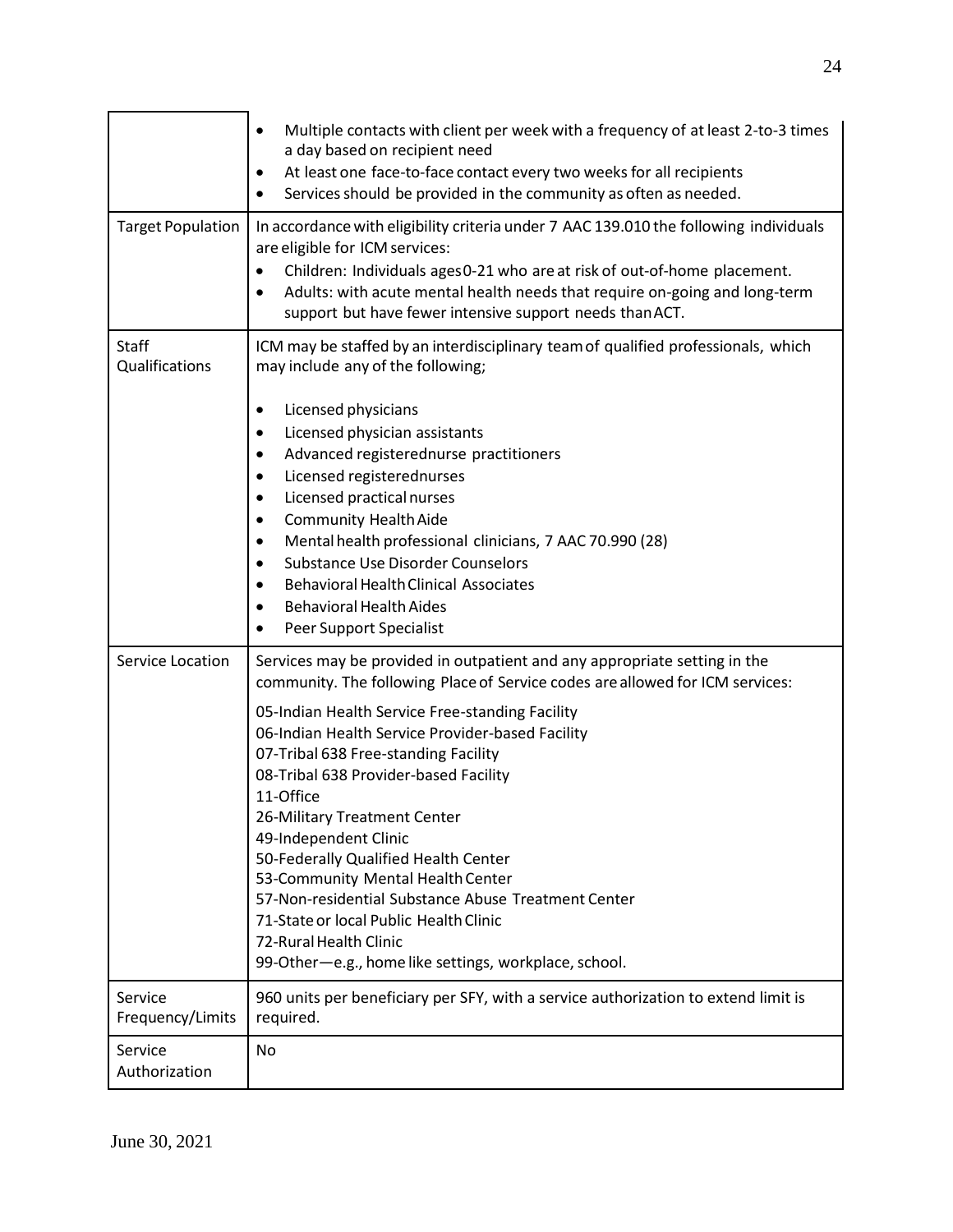| Service<br>Documentation                 | Must be documented in a progress note in accordance with 7 AAC 135.130.                                                                    |
|------------------------------------------|--------------------------------------------------------------------------------------------------------------------------------------------|
| Relationship to<br><b>Other Services</b> | ICM may be provided concurrently with any rehabilitation or clinical services listed<br>in standards manual not otherwise contraindicated. |
| Service Code                             | H0023 V2<br>H0023 V2 GT                                                                                                                    |
| Unit Value                               | 15 minutes                                                                                                                                 |
| Payment Rate                             | \$28.07                                                                                                                                    |
| Additional<br>Information                | Programs may employ a multidisciplinary team of professionals to work in their<br>ICM program(s).                                          |

#### <span id="page-24-0"></span>**H. Community Recovery Support Services(CRSS)**

| <b>Service Name</b><br>Abbreviation                           | <b>Community Recovery Support Services (CRSS)</b>                                                                                                                                                                                                                                                                                                                                                                                                                                                                                                                                                                                                                                                                                                                                                                                                                                                                                                                                                                                                                                                                                                                                                                                                                                                                                                                                          |
|---------------------------------------------------------------|--------------------------------------------------------------------------------------------------------------------------------------------------------------------------------------------------------------------------------------------------------------------------------------------------------------------------------------------------------------------------------------------------------------------------------------------------------------------------------------------------------------------------------------------------------------------------------------------------------------------------------------------------------------------------------------------------------------------------------------------------------------------------------------------------------------------------------------------------------------------------------------------------------------------------------------------------------------------------------------------------------------------------------------------------------------------------------------------------------------------------------------------------------------------------------------------------------------------------------------------------------------------------------------------------------------------------------------------------------------------------------------------|
| Authority<br><b>Effective Date</b><br><b>Revision History</b> | 7 AAC 139.200<br>Eff. 05/21/2020<br>Revision. 08/04/2020                                                                                                                                                                                                                                                                                                                                                                                                                                                                                                                                                                                                                                                                                                                                                                                                                                                                                                                                                                                                                                                                                                                                                                                                                                                                                                                                   |
| Service<br>Description                                        | CRSS includes skill building, counseling, coaching, and support services to help<br>prevent relapse, improve self-sufficiency, and promote recovery from behavioral<br>health disorders (i.e., mental health disorders and/or substance use disorders).                                                                                                                                                                                                                                                                                                                                                                                                                                                                                                                                                                                                                                                                                                                                                                                                                                                                                                                                                                                                                                                                                                                                    |
| Service<br>Components                                         | Recovery coaching by a qualified professional, including guidance, support and<br>$\bullet$<br>encouragement with strength-basedsupports during recovery.<br>Skill building services, including coaching and referrals, to build social,<br>$\bullet$<br>cognitive, and daily living skills and help identify resources for these skills.<br>Facilitation of level-of-care transitions.<br>$\bullet$<br>Peer-to-peer services<br>Family members of people experiencing SED, SMI, SUD or Co-occurring<br>$\circ$<br>disorders may provide services to these family members<br>Family education, training and supports, like psychoeducational services with<br>$\bullet$<br>self-help concepts/skills that promote wellness, stability, self-<br>sufficiency/recovery, and education for individuals and family members about<br>mental health and substance use disorders using factual data about<br>signs/symptoms, prognosis of recovery, therapies/drugs, family relationships,<br>and other issues impacting recovery and functioning.<br>Relapse prevention services.<br>٠<br>Child therapeutic support services, including linking child and/or parents with<br>$\bullet$<br>supports, services, and resources for healthy child development, and<br>identifying development milestones, and educating parents about healthy<br>cognitive, emotional, and social child development. |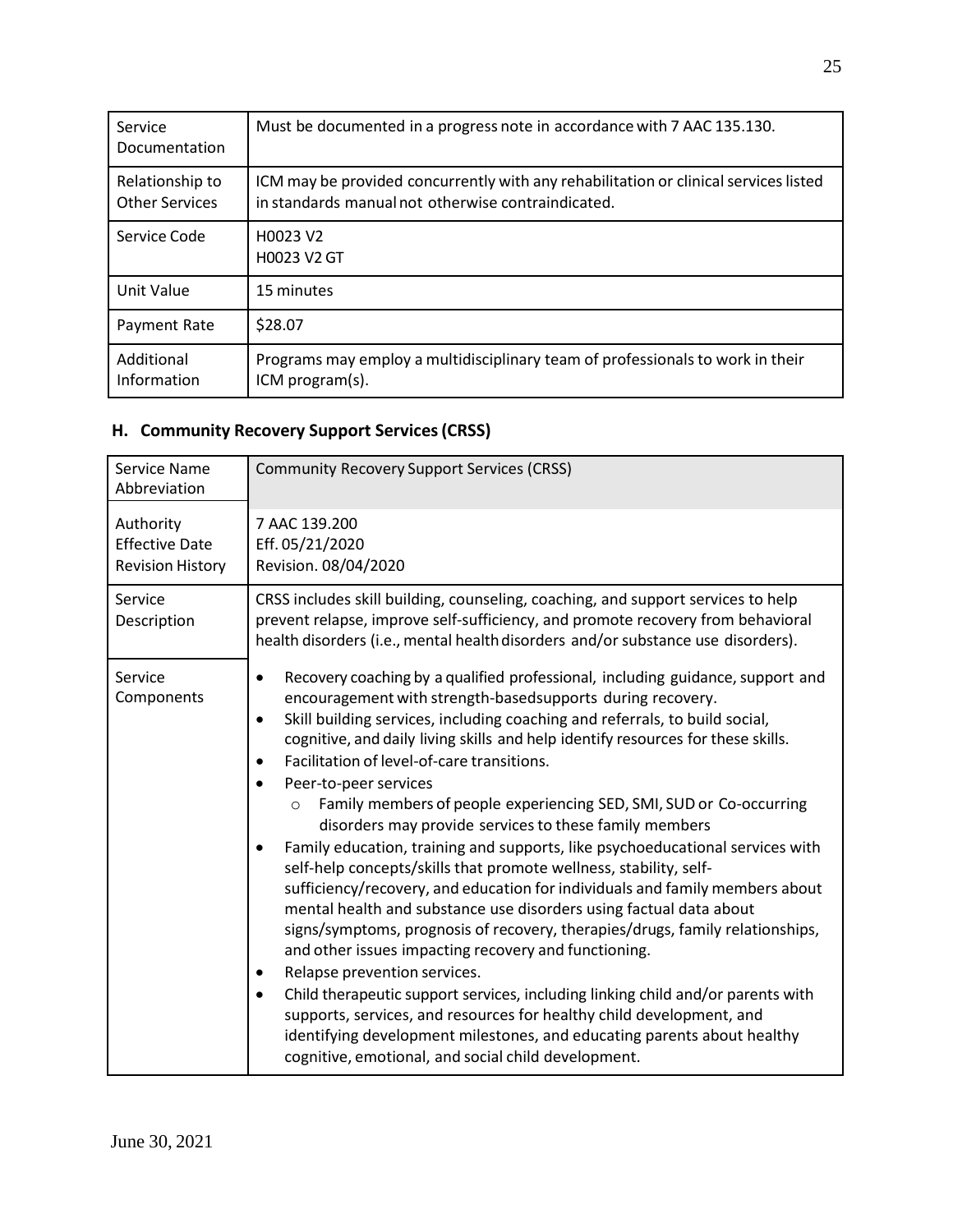| Contraindicated<br>Services             | Home Based Family Treatment Level I<br>$\bullet$<br><b>Assertive Community Treatment (ACT)</b><br>$\bullet$<br>Partial Hospitalization Program<br>$\bullet$<br>Children's Residential Treatment Level I/II<br>$\bullet$<br>Clinically Managed Residential Withdrawal Management-3.2<br>$\bullet$<br>Medically Monitored Inpatient Withdrawal Management-3.7<br>$\bullet$<br>Medically Managed Intensive Inpatient Withdrawal Management-4.0<br>$\bullet$<br>Medically Monitored Intensive Inpatient Services-3.7<br>$\bullet$<br>Medically Managed Intensive Inpatient Services-4.0<br>$\bullet$<br>Clinically Managed Low Intensity Residential-3.1 (Adult/Adolescent)<br>$\bullet$<br>Clinically Managed High Intensity Residential Treatment-3.3 (Pop. Specific)<br>$\bullet$<br>Clinically Managed High Intensity Residential-3.5 Adult<br>$\bullet$<br>Clinically Managed Medium Intensity Residential Treatment-3.5 (Adolescent)<br>$\bullet$ |
|-----------------------------------------|-----------------------------------------------------------------------------------------------------------------------------------------------------------------------------------------------------------------------------------------------------------------------------------------------------------------------------------------------------------------------------------------------------------------------------------------------------------------------------------------------------------------------------------------------------------------------------------------------------------------------------------------------------------------------------------------------------------------------------------------------------------------------------------------------------------------------------------------------------------------------------------------------------------------------------------------------------|
| Service<br>Requirements<br>Expectations | CRSS must be provided according to the criteria listed in 7 AAC 138.400(a)(1).                                                                                                                                                                                                                                                                                                                                                                                                                                                                                                                                                                                                                                                                                                                                                                                                                                                                      |
| <b>Target Population</b>                | Children, adolescents, and adults with a behavioral health disorder (mental health<br>disorders and/or substance use disorder) when determined to be medically<br>necessary, and in accordance with an individualized treatment plan.                                                                                                                                                                                                                                                                                                                                                                                                                                                                                                                                                                                                                                                                                                               |
| <b>Staff</b><br>Qualifications          | CRSS may be staffed by an interdisciplinary team of qualified professionals, which<br>may include any of the following;<br>Licensed physicians<br>$\bullet$<br>Licensed physician assistants<br>$\bullet$<br>Advanced registerednurse practitioners<br>$\bullet$<br>Licensed registerednurses<br>$\bullet$<br>Licensed practical nurses<br>$\bullet$<br><b>Community Health Aide</b><br>$\bullet$<br>Mental health professional clinicians, 7 AAC 70.990 (28)<br>$\bullet$<br><b>Substance Use Disorder Counselors</b><br>$\bullet$<br><b>Behavioral Health Clinical Associates</b><br><b>Behavioral Health Aides</b><br>Peer Support Specialist                                                                                                                                                                                                                                                                                                    |
| Service Location                        | 04- Homeless Shelter<br>05- Indian Health Service Free-standing Facility<br>06-Indian Health Service Provider-based Facility<br>07-Tribal 638 Free-standing Facility<br>08-Tribal 638 Provider-based Facility<br>11-Office<br>26-Military Treatment Center<br>49-Independent Clinic<br>50-Federally Qualified Health Center<br>52-Partial Hospitalization Program<br>53-Community Mental Health Center<br>57-Non-residential Substance Abuse Treatment Center                                                                                                                                                                                                                                                                                                                                                                                                                                                                                       |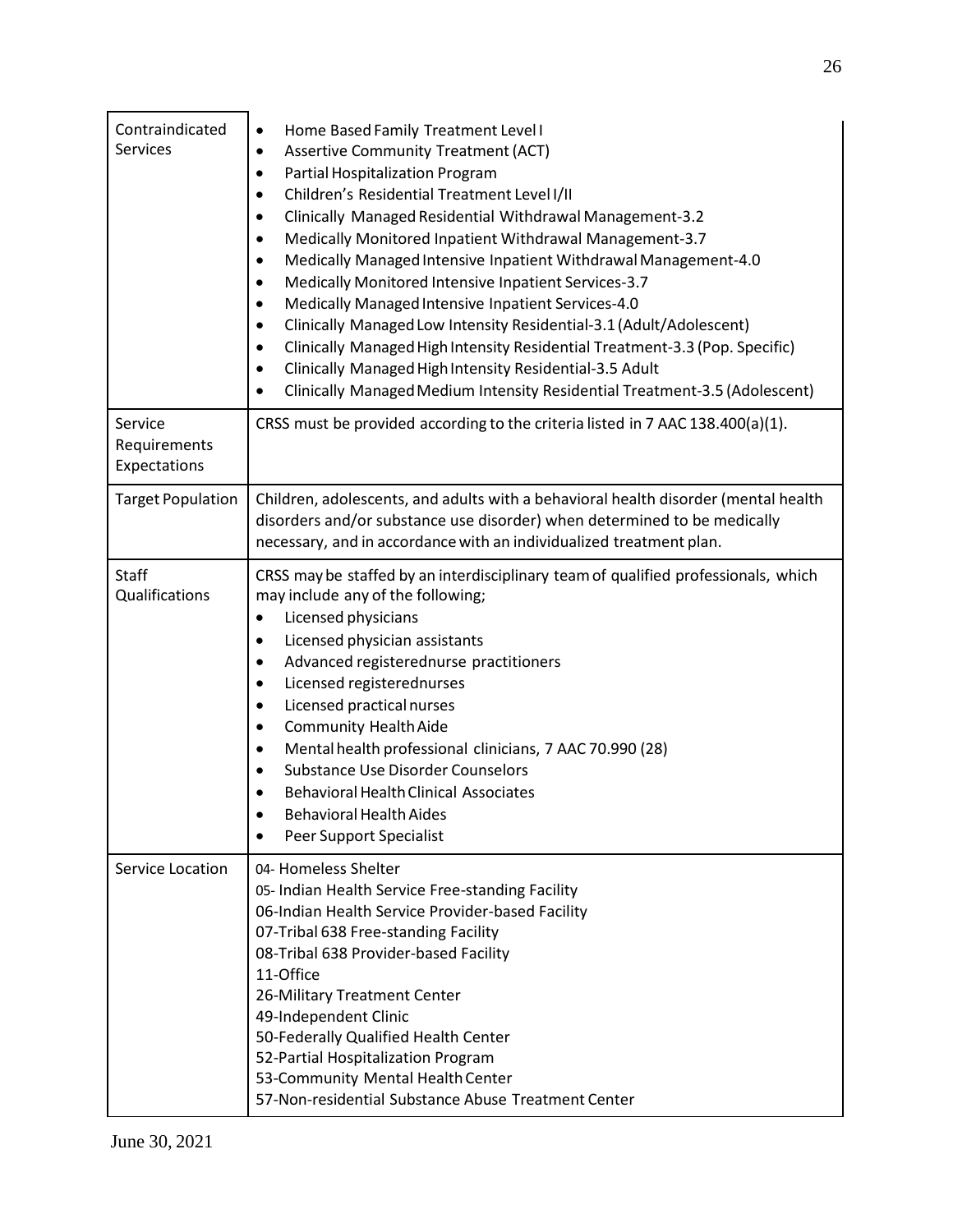|                                          | 71-State or local Public Health Clinic<br>72-Rural Health Clinic<br>99-Other; other appropriate setting in community (e.g., work, school, or home).                                                                                                                     |
|------------------------------------------|-------------------------------------------------------------------------------------------------------------------------------------------------------------------------------------------------------------------------------------------------------------------------|
| Service<br>Frequency/Limits              | Individual-15 minutes/280 units per beneficiary per SFY; requires service<br>authorization to extend limit; combine with telehealth.<br>Group-15 minutes/600 units per beneficiary per SFY; requires service authorization<br>to extend limit; combine with telehealth. |
| Service<br>Authorization                 | <b>No</b>                                                                                                                                                                                                                                                               |
| Service<br>Documentation                 | Must be documented in a progress note in accordance with 7 AAC 135.130.                                                                                                                                                                                                 |
| Relationship to<br><b>Other Services</b> | CRSS may be provided concurrently with any service listed in standards manual not<br>otherwise contraindicated.                                                                                                                                                         |
| Service Code                             | H2021 V2-Individual<br>H2021 V2 GT-Telehealth-Individual<br>H2021 V2 HQ-Group<br>H2021 V2 HQ GT -Telehealth Group                                                                                                                                                       |
| <b>Unit Value</b>                        | 15 minutes                                                                                                                                                                                                                                                              |
| Payment Rate                             | \$21.46-Indivudal<br>\$5.63-Group                                                                                                                                                                                                                                       |
| Additional<br>Information                | Programs may employ a multidisciplinary team of professionals to work in their<br>ICM program(s).                                                                                                                                                                       |

# <span id="page-26-0"></span>**I. Assertive Community Treatment (ACT) Services**

| Service Name<br>Abbreviation                                  | <b>Assertive Community Treatment (ACT) Services</b>                                                                                                                                                                                                                                                                                                                                                                                                                                                                 |
|---------------------------------------------------------------|---------------------------------------------------------------------------------------------------------------------------------------------------------------------------------------------------------------------------------------------------------------------------------------------------------------------------------------------------------------------------------------------------------------------------------------------------------------------------------------------------------------------|
| Authority<br><b>Effective Date</b><br><b>Revision History</b> | 7 AAC 139.200<br>Eff. 05/21/2020<br>Revision: 08/04/2020                                                                                                                                                                                                                                                                                                                                                                                                                                                            |
| Service<br>Description                                        | ACT services are delivered in a community setting and include evidence-based<br>practices designed to provide treatment, rehabilitation, and support services to<br>individuals who are diagnosed with a severe and persistent mental illness and<br>whose needs have not been well met by more traditional mental health services.<br>Services are provided by a qualified interdisciplinary team. An ACT team is the first-<br>line and generally sole provider of all behavioral health services a client needs. |
| Service<br>Components                                         | Operating as a continuous treatment service, the Act team must have capacity to<br>provide treatment and support services as a self-contained unit.<br>Assertive outreach and engagement services outside clinic setting, including<br>$\bullet$<br>street outreach, visiting the client's home, work, and other community settings                                                                                                                                                                                 |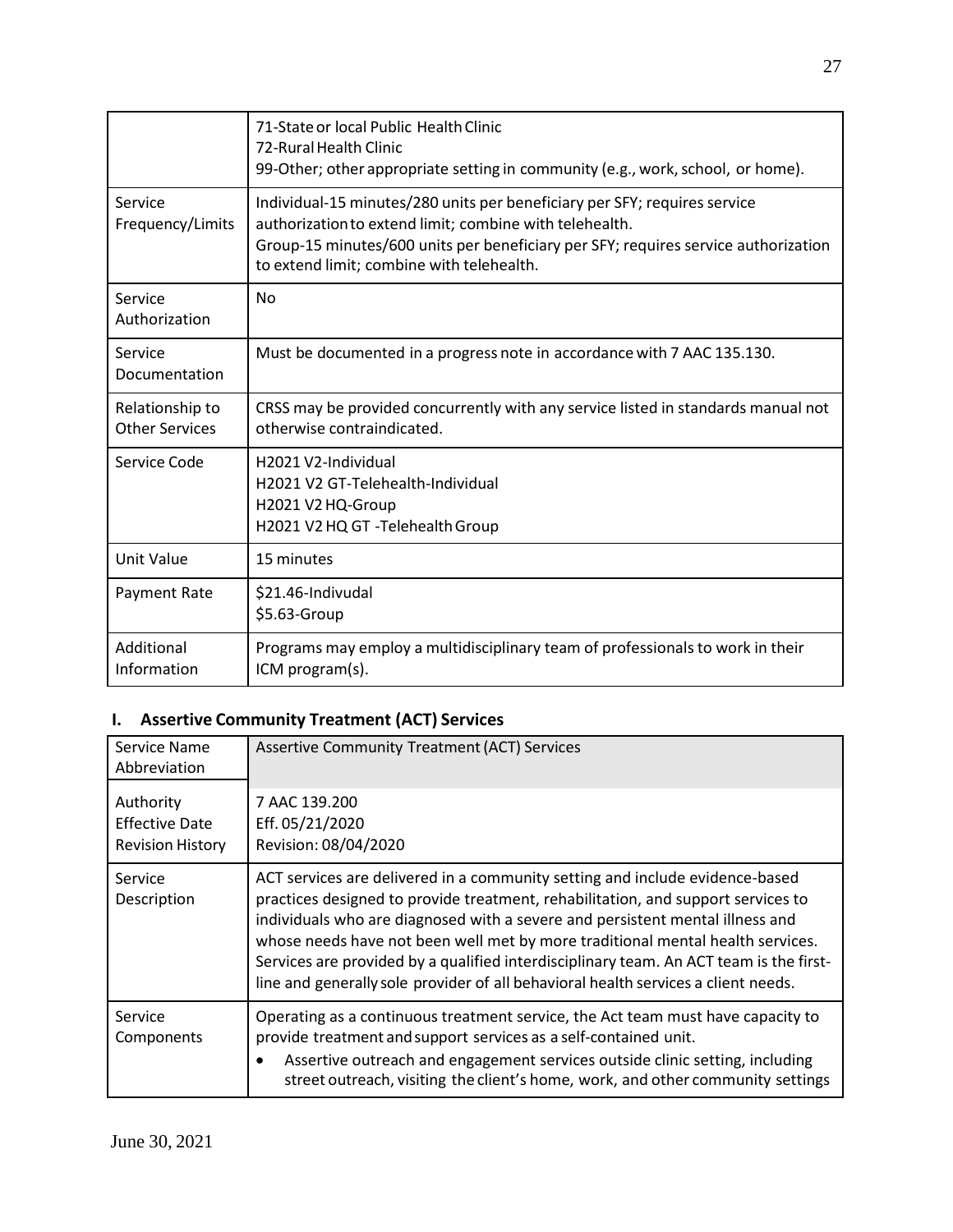|                 | Individual assessment and treatment plan with quarterly update assessments<br>$\bullet$<br>o Treatment plan should reflect a response to immediate needs including<br>further evaluation and a more comprehensive treatment plan will be<br>delivered prior to service delivery. Treatment plan reviews should occur<br>whenever there is a major change in the client's course of treatment.<br>Cognitive, behavioral, and other mental health disorder-focused therapies,<br>$\bullet$<br>reflecting a variety of treatment approaches, provided to the individual on an<br>individual, group, and/or family basis<br>Holistic and Integrated services, including health, vocational, and wellness<br>$\bullet$<br>services. This includes, but not, limited to educating about mental illness,<br>treatment, and recovery, teaching wellness skills for health prevention,<br>including coping skills and stress management, developing crisis management<br>and relapse prevention plans, including identification/recognition of early<br>warning signs and rapid intervention strategies, educating clients on their<br>health rights<br>Assisting individuals in being able to better perform instrumental activities of<br>$\bullet$<br>daily living (IADL)<br>Family Education services specific to treatment, rehabilitation and support to<br>$\bullet$<br>individuals who are diagnosed with a severe mental illness<br>Peer support services<br>$\bullet$<br>Medication services-including medication prescription, review of medication,<br>$\bullet$<br>medication administration, and medication management<br>Linkage to social support services focused on skill development regarding how<br>$\bullet$<br>to access community resources and natural supports that could be used to help<br>facilitate individual efficacy, increase functioning, developing communication<br>and social skills, economic. Self-sufficiency and developing healthy coping skills. |
|-----------------|-------------------------------------------------------------------------------------------------------------------------------------------------------------------------------------------------------------------------------------------------------------------------------------------------------------------------------------------------------------------------------------------------------------------------------------------------------------------------------------------------------------------------------------------------------------------------------------------------------------------------------------------------------------------------------------------------------------------------------------------------------------------------------------------------------------------------------------------------------------------------------------------------------------------------------------------------------------------------------------------------------------------------------------------------------------------------------------------------------------------------------------------------------------------------------------------------------------------------------------------------------------------------------------------------------------------------------------------------------------------------------------------------------------------------------------------------------------------------------------------------------------------------------------------------------------------------------------------------------------------------------------------------------------------------------------------------------------------------------------------------------------------------------------------------------------------------------------------------------------------------------------------------------------------------------------------------------------------------------------|
| Contraindicated | <b>Community Recovery Support Services</b><br>$\bullet$                                                                                                                                                                                                                                                                                                                                                                                                                                                                                                                                                                                                                                                                                                                                                                                                                                                                                                                                                                                                                                                                                                                                                                                                                                                                                                                                                                                                                                                                                                                                                                                                                                                                                                                                                                                                                                                                                                                             |
| <b>Services</b> | <b>Intensive Outpatient Services</b><br>$\bullet$                                                                                                                                                                                                                                                                                                                                                                                                                                                                                                                                                                                                                                                                                                                                                                                                                                                                                                                                                                                                                                                                                                                                                                                                                                                                                                                                                                                                                                                                                                                                                                                                                                                                                                                                                                                                                                                                                                                                   |
|                 | Intensive Case Management<br>$\bullet$                                                                                                                                                                                                                                                                                                                                                                                                                                                                                                                                                                                                                                                                                                                                                                                                                                                                                                                                                                                                                                                                                                                                                                                                                                                                                                                                                                                                                                                                                                                                                                                                                                                                                                                                                                                                                                                                                                                                              |
|                 | Partial Hospitalization Program<br>$\bullet$                                                                                                                                                                                                                                                                                                                                                                                                                                                                                                                                                                                                                                                                                                                                                                                                                                                                                                                                                                                                                                                                                                                                                                                                                                                                                                                                                                                                                                                                                                                                                                                                                                                                                                                                                                                                                                                                                                                                        |
|                 | Home Based Family Treatment Level I/II/III<br>Children's Residential Treatment Level I/II                                                                                                                                                                                                                                                                                                                                                                                                                                                                                                                                                                                                                                                                                                                                                                                                                                                                                                                                                                                                                                                                                                                                                                                                                                                                                                                                                                                                                                                                                                                                                                                                                                                                                                                                                                                                                                                                                           |
|                 | Clinically Managed Residential Withdrawal Management-3.2<br>٠                                                                                                                                                                                                                                                                                                                                                                                                                                                                                                                                                                                                                                                                                                                                                                                                                                                                                                                                                                                                                                                                                                                                                                                                                                                                                                                                                                                                                                                                                                                                                                                                                                                                                                                                                                                                                                                                                                                       |
|                 | Medically Monitored Inpatient Withdrawal Management-3.7                                                                                                                                                                                                                                                                                                                                                                                                                                                                                                                                                                                                                                                                                                                                                                                                                                                                                                                                                                                                                                                                                                                                                                                                                                                                                                                                                                                                                                                                                                                                                                                                                                                                                                                                                                                                                                                                                                                             |
|                 | Medically Managed Intensive Inpatient WithdrawalManagement-4.0<br>$\bullet$                                                                                                                                                                                                                                                                                                                                                                                                                                                                                                                                                                                                                                                                                                                                                                                                                                                                                                                                                                                                                                                                                                                                                                                                                                                                                                                                                                                                                                                                                                                                                                                                                                                                                                                                                                                                                                                                                                         |
|                 | Medically Monitored Intensive Inpatient Services-3.7<br>$\bullet$                                                                                                                                                                                                                                                                                                                                                                                                                                                                                                                                                                                                                                                                                                                                                                                                                                                                                                                                                                                                                                                                                                                                                                                                                                                                                                                                                                                                                                                                                                                                                                                                                                                                                                                                                                                                                                                                                                                   |
|                 | Medically Managed Intensive Inpatient Services-4.0<br>$\bullet$                                                                                                                                                                                                                                                                                                                                                                                                                                                                                                                                                                                                                                                                                                                                                                                                                                                                                                                                                                                                                                                                                                                                                                                                                                                                                                                                                                                                                                                                                                                                                                                                                                                                                                                                                                                                                                                                                                                     |
|                 | Clinically Managed Low Intensity Residential-3.1 (Adult/Adolescent)<br>$\bullet$<br>Clinically Managed High Intensity Residential Treatment-3.3 (Pop. Specific)<br>$\bullet$                                                                                                                                                                                                                                                                                                                                                                                                                                                                                                                                                                                                                                                                                                                                                                                                                                                                                                                                                                                                                                                                                                                                                                                                                                                                                                                                                                                                                                                                                                                                                                                                                                                                                                                                                                                                        |
|                 | Clinically Managed High Intensity Residential-3.5 Adult<br>$\bullet$                                                                                                                                                                                                                                                                                                                                                                                                                                                                                                                                                                                                                                                                                                                                                                                                                                                                                                                                                                                                                                                                                                                                                                                                                                                                                                                                                                                                                                                                                                                                                                                                                                                                                                                                                                                                                                                                                                                |
|                 | Clinically Managed Medium Intensity Residential Treatment-3.5 (Adolescent)<br>$\bullet$                                                                                                                                                                                                                                                                                                                                                                                                                                                                                                                                                                                                                                                                                                                                                                                                                                                                                                                                                                                                                                                                                                                                                                                                                                                                                                                                                                                                                                                                                                                                                                                                                                                                                                                                                                                                                                                                                             |
| Service         | ACT services must be available 24-hours a day, seven days a week, according to                                                                                                                                                                                                                                                                                                                                                                                                                                                                                                                                                                                                                                                                                                                                                                                                                                                                                                                                                                                                                                                                                                                                                                                                                                                                                                                                                                                                                                                                                                                                                                                                                                                                                                                                                                                                                                                                                                      |
| Requirements/   | recipient need, have on-call capacity, and be provided in accordance with the                                                                                                                                                                                                                                                                                                                                                                                                                                                                                                                                                                                                                                                                                                                                                                                                                                                                                                                                                                                                                                                                                                                                                                                                                                                                                                                                                                                                                                                                                                                                                                                                                                                                                                                                                                                                                                                                                                       |
| Expectations    | criteria and service component services for ACT as outlined in this manual.                                                                                                                                                                                                                                                                                                                                                                                                                                                                                                                                                                                                                                                                                                                                                                                                                                                                                                                                                                                                                                                                                                                                                                                                                                                                                                                                                                                                                                                                                                                                                                                                                                                                                                                                                                                                                                                                                                         |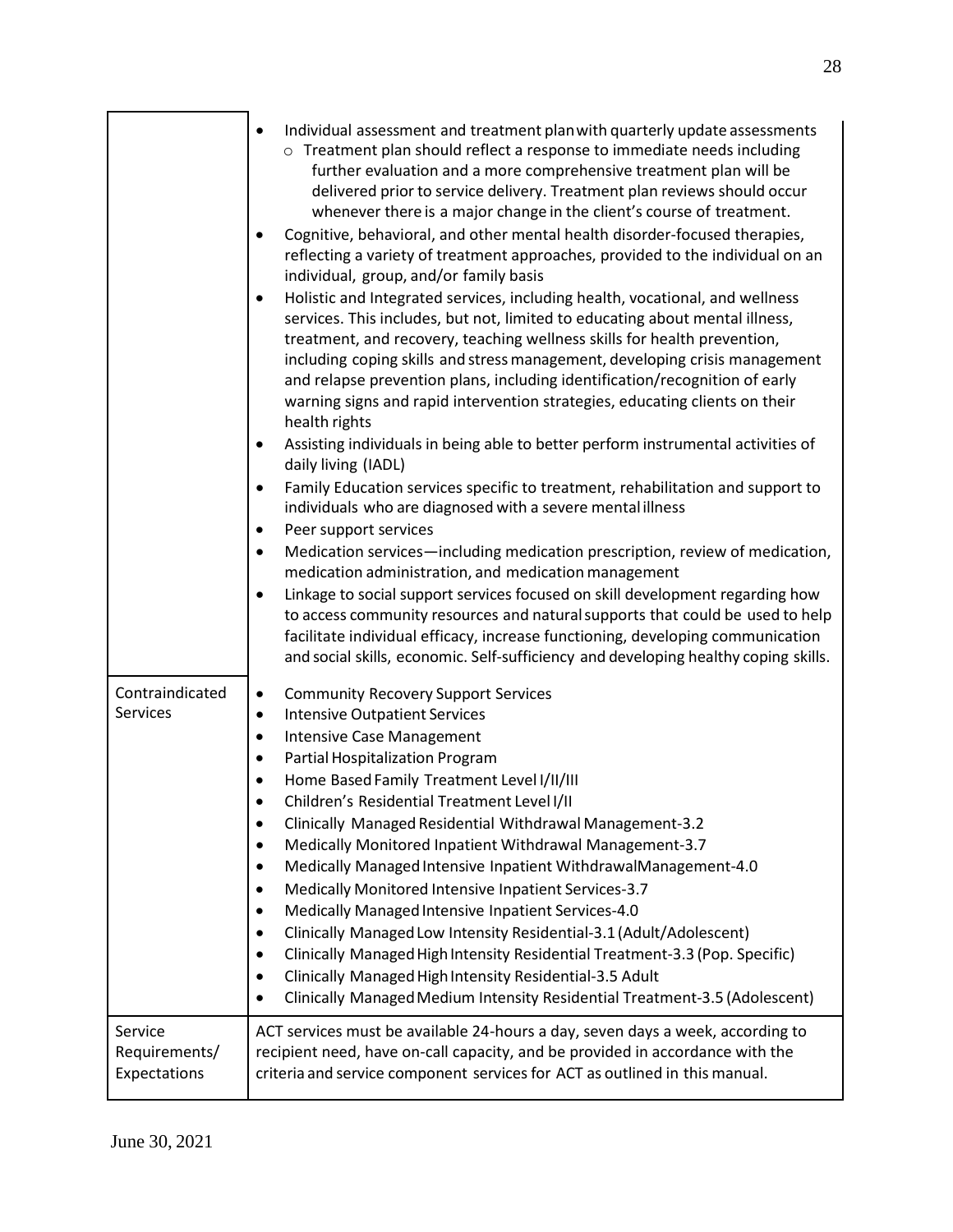Services shall minimally include the following: Medication prescription, administration, and monitoring • Crisis assessment and intervention • Full range of psychiatric rehabilitationand assistance with IADL's • Assertive outreach and engagement • Wellness management and relapse prevention • Co-occurring disorders treatment • Supported employment and education • Social and community integrationand skills training • Tenancy support • Peer support services ACT teams must include an interdisciplinary team that follows evidence-based practices with sufficient staff capacity as outlined by The Tool for Measurement of Assertive Community Treatment (TMACT). This includes having at least one fulltime equivalent (FTE) staff for every 10 clients. Due to service intensity, teamsmust have a low client to staff ratio. • In year one of operation, an ACT team member may represent more than one qualified provider role if the client to staff ratiois maintained at 10-to-1 and all required disciplines are represented. By the end of year one of operation, an ACT team should be actively serving 45-to-50 clients and have the staff capacity to support a partial/half-sized ACT team. • Partial/half-sized ACT team has at least a psychiatrist, nurse, substance abuse specialist, vocational specialist, peer support specialist, behavioral health clinician, and other qualified practitioners with community expertise (housing, rehabilitation), program assistant, team lead under the supervision of behavioral health provider. By the end of year two of operation, an ACT teamsthat intends to be a full-sized teammust have staffing capacityto actively serve at least 80-to-100 clients. ACT programs must have policies and procedures that are consistent with recommendations in the [SAMHSA ACT Evidence Based Practices Kit, a](https://store.samhsa.gov/product/Assertive-Community-Treatment-ACT-Evidence-Based-Practices-EBP-KIT/sma08-4344))nd, at a minimum, address the following topics: • Staff expectations, team approach, personnel issues, and job descriptions • Hours of operation, coverage, and service intensity and frequency Staff communications • Administration of medications and delivery of services • Admission, assessment, and treatment procedures • Discharge of clients • Management of consumer service funds and consumer records • Consumer rights • Programevaluation and staff performance Specific admission criteria and procedures Services must be provided in the community at least 75 percent of the time with no fewer than1.5 contacts a week with an average of three hours of services a week.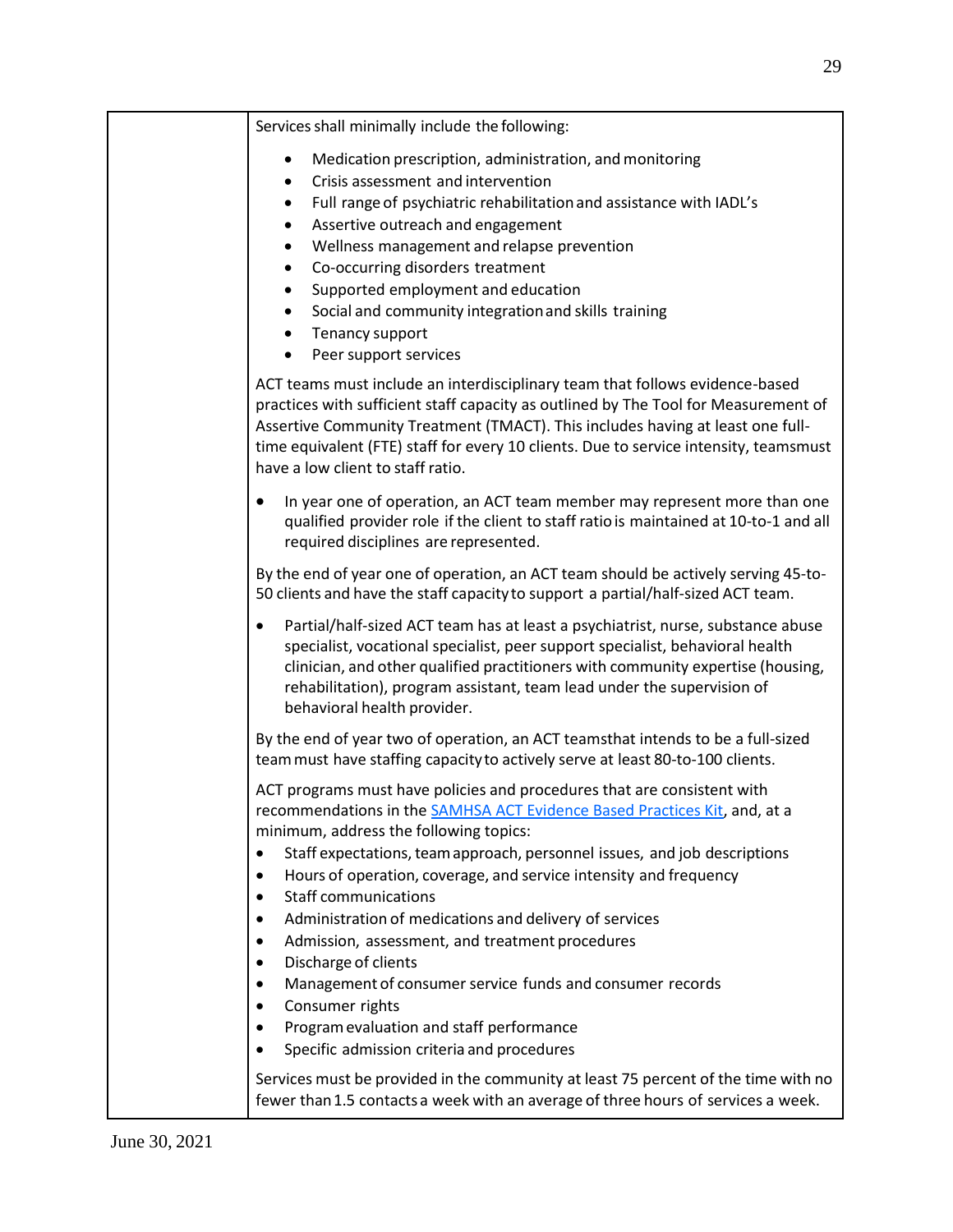|                                | All other ACT teams will receive fidelity reviews on a schedule at the discretion of<br>the Division unless otherwise.<br>Programs that continue to provide partial/half ACT (serving 45-to 50<br>$\bullet$<br>individuals) beyond SFY21 due to low client capacity will be measured using a<br>revised fidelity tool approved by DBH that is consistent with the requirements<br>for full ACT teams but reflective of reduced client and staffing levels.<br>The Division will review written request to implement a micro-ACT team on<br>$\bullet$<br>acase-by-case basis                                                                                                                                                 |
|--------------------------------|-----------------------------------------------------------------------------------------------------------------------------------------------------------------------------------------------------------------------------------------------------------------------------------------------------------------------------------------------------------------------------------------------------------------------------------------------------------------------------------------------------------------------------------------------------------------------------------------------------------------------------------------------------------------------------------------------------------------------------|
| <b>Target Population</b>       | Individuals 18 years of age or older -<br>who have or at any time during past year experienced a serious mental illness<br>$\bullet$<br>or disorder as defined under 7 ACC 135.055 and 7 AAC 70.910; that seriously<br>impairs functioning in community living and<br>whose needs have not otherwise been adequately met through traditional<br>$\bullet$<br>behavioral health services offered under 7 AAC 135.<br>Individuals with a sole diagnosis of a substance use disorder, mental<br>$\bullet$<br>retardation, brain injury or Axis II disorder are not the intended target<br>population for ACT services.                                                                                                         |
| <b>Staff</b><br>Qualifications | ACT must be staffed by an interdisciplinary team of qualified professionals, which<br>may include any of the following;<br>Licensed physicians<br>$\bullet$<br>Licensed physician assistants<br>٠<br>Advanced registerednurse practitioners<br>$\bullet$<br>Licensed registerednurses<br>$\bullet$<br>Licensed practical nurses<br>$\bullet$<br><b>Community Health Aide</b><br>٠<br>Mental health professional clinicians, 7 AAC 70.990 (28)<br>$\bullet$<br><b>Substance Use Disorder Counselors</b><br>$\bullet$<br><b>Behavioral Health Clinical Associates</b><br>$\bullet$<br><b>Employment/Vocational Specialists</b><br>$\bullet$<br><b>Behavioral Health Aides</b><br>$\bullet$<br><b>Peer Support Specialists</b> |
| Service Location               | Services may be provided in outpatient settings including:<br>04-Homless Shelter<br>05-Indian Health Service Free-standing Facility<br>06-Indian Health Service Provider-based Facility<br>07-Tribal 638 Free-standing Facility<br>08-Tribal 638 Provider-based Facility<br>11-Office<br>26-Military Treatment Center<br>49-Independent Clinic<br>50-Federally Qualified Health Center<br>52-Partial Hospitalization Program<br>53-Community Mental Health Center                                                                                                                                                                                                                                                           |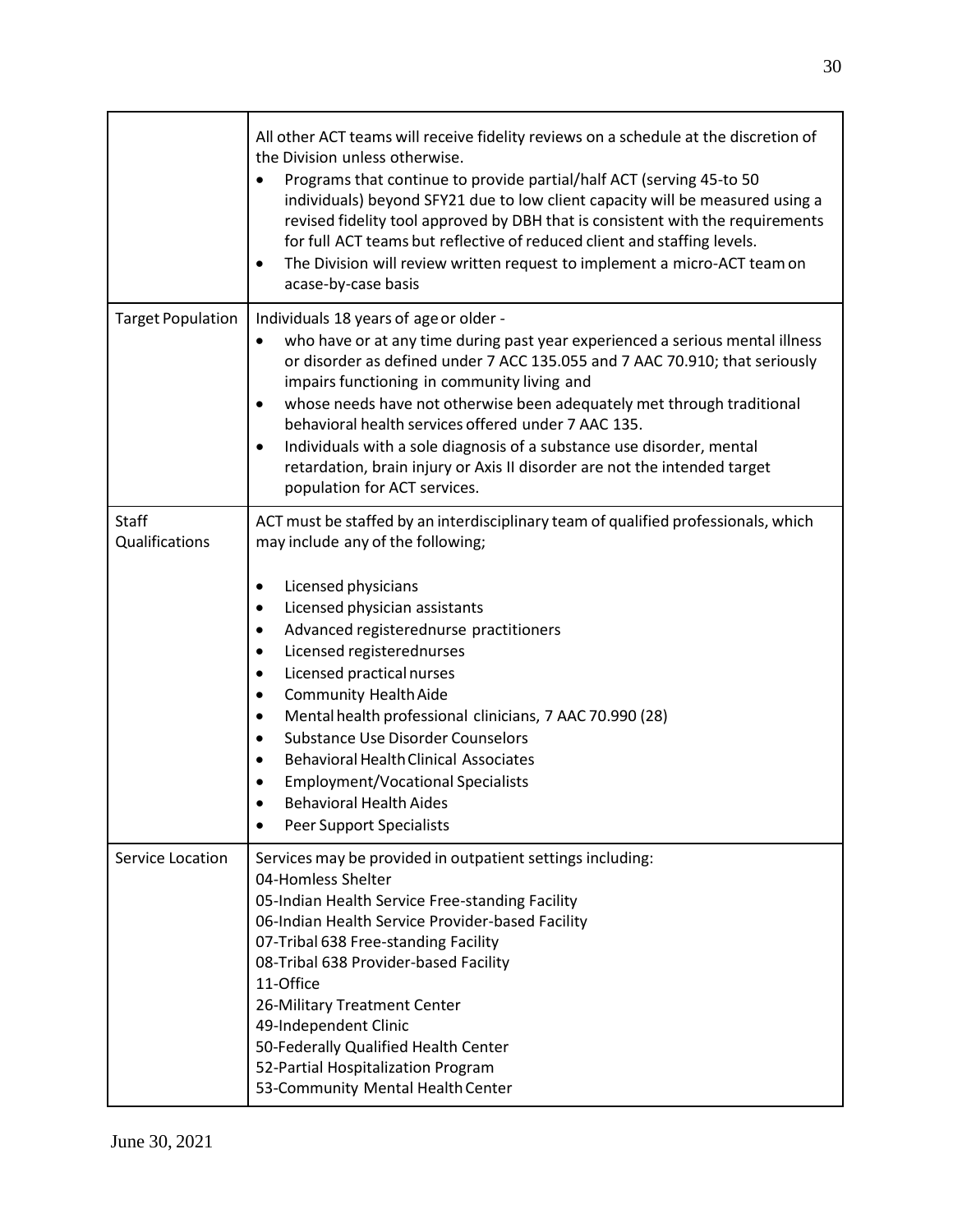|                                          | 57-Non-residential Substance Abuse Treatment Center<br>71-State or local Public Health Clinic<br>72-Rural Health Clinic<br>99-Other appropriate community setting (including home, school, or workplace)                                                                              |
|------------------------------------------|---------------------------------------------------------------------------------------------------------------------------------------------------------------------------------------------------------------------------------------------------------------------------------------|
| Service<br>Frequency/Limits              | 960 units maximum per beneficiary per SFY, a service authorization is required to<br>extend limit.                                                                                                                                                                                    |
| Service<br>Authorization                 | Yes                                                                                                                                                                                                                                                                                   |
| Service<br>Documentation                 | Must be documented in a progress note in accordance with 7 AAC 135.130.                                                                                                                                                                                                               |
| Relationship to<br><b>Other Services</b> | ACT team services may be provided concurrently with any service listed in<br>standards manual not otherwise contraindicated.                                                                                                                                                          |
| Service Code                             | H0039 V2                                                                                                                                                                                                                                                                              |
| <b>Unit Value</b>                        | 15 minutes                                                                                                                                                                                                                                                                            |
| Payment Rate                             | \$30.63                                                                                                                                                                                                                                                                               |
| Additional<br>Information                | SAMHSA standards prioritize clients with schizophrenia, other psychotic disorders<br>(e.g., schizoaffective disorder), or bipolar disorder given the long-term psychiatric<br>disabilities often caused by these disorders and for whom ACT teams have<br>demonstrated effectiveness. |
|                                          | ACT teams may use the State of Alaska ACT Program Standards as a resource in<br>development of an ACT team. ACT teams should review The Tool for Measurement<br>of Assertive Community Treatment (TMACT; Monroe-DeVita, Moser & Teague,<br>$2013$ ).                                  |
|                                          | https://depts.washington.edu/ebpa/projects/tool-measurement-assertive-<br>community-treatment-tmact                                                                                                                                                                                   |
|                                          | Programs may employ an interdisciplinary team of professionals to work in their<br>ACT program(s).                                                                                                                                                                                    |

# <span id="page-30-0"></span>**J. Intensive Outpatient Services**

| Service Name<br>Abbreviation                                  | Intensive Outpatient Services (IOP)                                                                                                                                                                                                             |
|---------------------------------------------------------------|-------------------------------------------------------------------------------------------------------------------------------------------------------------------------------------------------------------------------------------------------|
| Authority<br><b>Effective Date</b><br><b>Revision History</b> | 7 AAC 139.250<br>Eff. 05/21/2020<br>Revision. 08/04/2020                                                                                                                                                                                        |
| Service<br>Description                                        | IOP includes structured programming provided when individual is experiencing<br>significant functional impairment that interferes with the individual's ability to<br>participate in one or more life domains including home, work, school, and |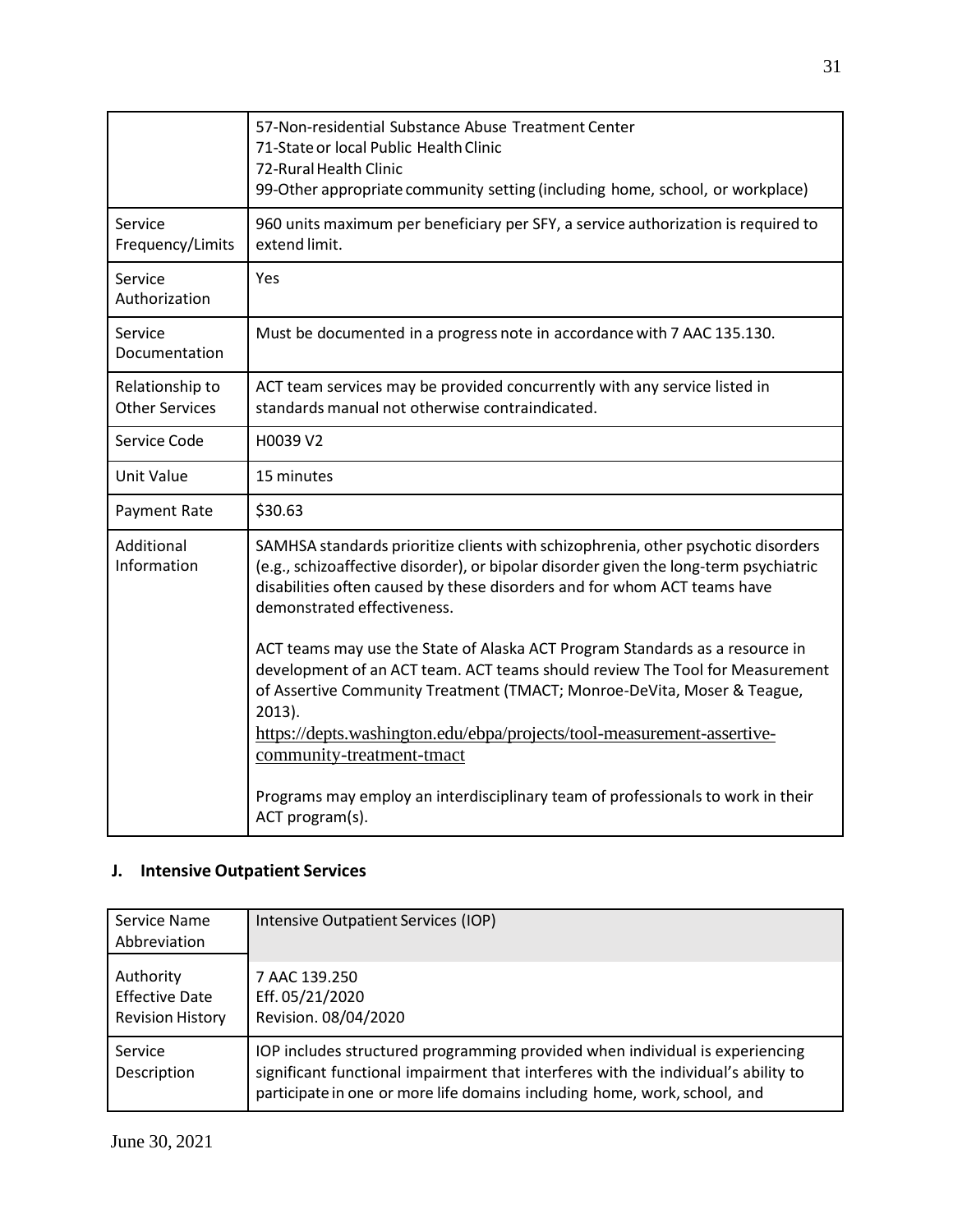|                                          | community. Treatment is focused on clinical issues which functionally impair the<br>individual's ability to cope with major life tasks.                                                                                                                                                                                                                                                                                                                                                                                                                                                                                                                                                                                                                                                                                                                                                                                                                                                                                                                                        |
|------------------------------------------|--------------------------------------------------------------------------------------------------------------------------------------------------------------------------------------------------------------------------------------------------------------------------------------------------------------------------------------------------------------------------------------------------------------------------------------------------------------------------------------------------------------------------------------------------------------------------------------------------------------------------------------------------------------------------------------------------------------------------------------------------------------------------------------------------------------------------------------------------------------------------------------------------------------------------------------------------------------------------------------------------------------------------------------------------------------------------------|
| Service<br>Components                    | Individualized, person-centered assessment and clinically directed treatment<br>$\bullet$<br>Cognitive, behavioral, and other mental health and substance use disorder<br>$\bullet$<br>Treatment therapies, reflecting a variety of treatment approaches, provided to<br>$\bullet$<br>the individual on an individual, group, and/ or family basis<br>Psychoeducational services<br>$\bullet$<br>Linkage to medication services-including medication administration<br>$\bullet$<br><b>Crisis Intervention Services</b><br>٠<br>Linkage to social support services, except for any contraindicated services<br>$\bullet$                                                                                                                                                                                                                                                                                                                                                                                                                                                       |
| Contraindicated<br>Services              | Home Based Family Treatment Level I/II/III<br>$\bullet$<br><b>Community Recovery Support Services</b><br>$\bullet$<br><b>Assertive Community Treatment</b><br>$\bullet$<br>Children's Residential Treatment Level I/II<br>$\bullet$<br>Adult Mental Health Residential Level I/II<br>$\bullet$<br>Partial Hospitalization Program<br>$\bullet$<br>Clinically Managed Residential Withdrawal Management-3.2<br>٠<br>Medically Monitored Inpatient Withdrawal Management-3.7<br>$\bullet$<br>Medically Managed Intensive Inpatient Withdrawal Management-4.0<br>$\bullet$<br>Medically Monitored Intensive Inpatient Services-3.7<br>$\bullet$<br>Medically Managed Intensive Inpatient Services-4.0<br>$\bullet$<br>Ambulatory Withdrawal Management<br>$\bullet$<br>Clinically Managed Low Intensity Residential-3.1<br>$\bullet$<br>Clinically Managed High Intensity Residential Treatment-3.3 (Pop. Specific)<br>$\bullet$<br>Clinically Managed High Intensity Residential-3.5<br>$\bullet$<br>Clinically Managed Medium Intensity Residential-3.5 Adolescent<br>$\bullet$ |
| Service<br>Requirements/<br>Expectations | IOP must:<br>Be provided as a therapeutic outpatient program that maintains daily<br>1.<br>scheduled treatment activities;<br>Address clinical issues affecting recipient's ability to cope with activities of daily<br>2.<br>living defined in 7 AAC 139.250(b); and<br>Provide the range of service components identified for intensive outpatient<br>3.<br>services in this manual.                                                                                                                                                                                                                                                                                                                                                                                                                                                                                                                                                                                                                                                                                         |
| <b>Target Population</b>                 | Individuals experiencing a mental disorder, as defined under 139.010, and<br>significant functional impairment that interferes with the individual's ability to<br>participate in one or more life domains, including home, work, school, and<br>community.                                                                                                                                                                                                                                                                                                                                                                                                                                                                                                                                                                                                                                                                                                                                                                                                                    |
| <b>Staff</b><br>Qualifications           | IOP may be staffed by an interdisciplinary team of qualified professionals, which<br>may include any of the following;<br>Licensed physicians<br>Licensed physician assistants<br>$\bullet$<br>Advanced registerednurse practitioners<br>Licensed registerednurses                                                                                                                                                                                                                                                                                                                                                                                                                                                                                                                                                                                                                                                                                                                                                                                                             |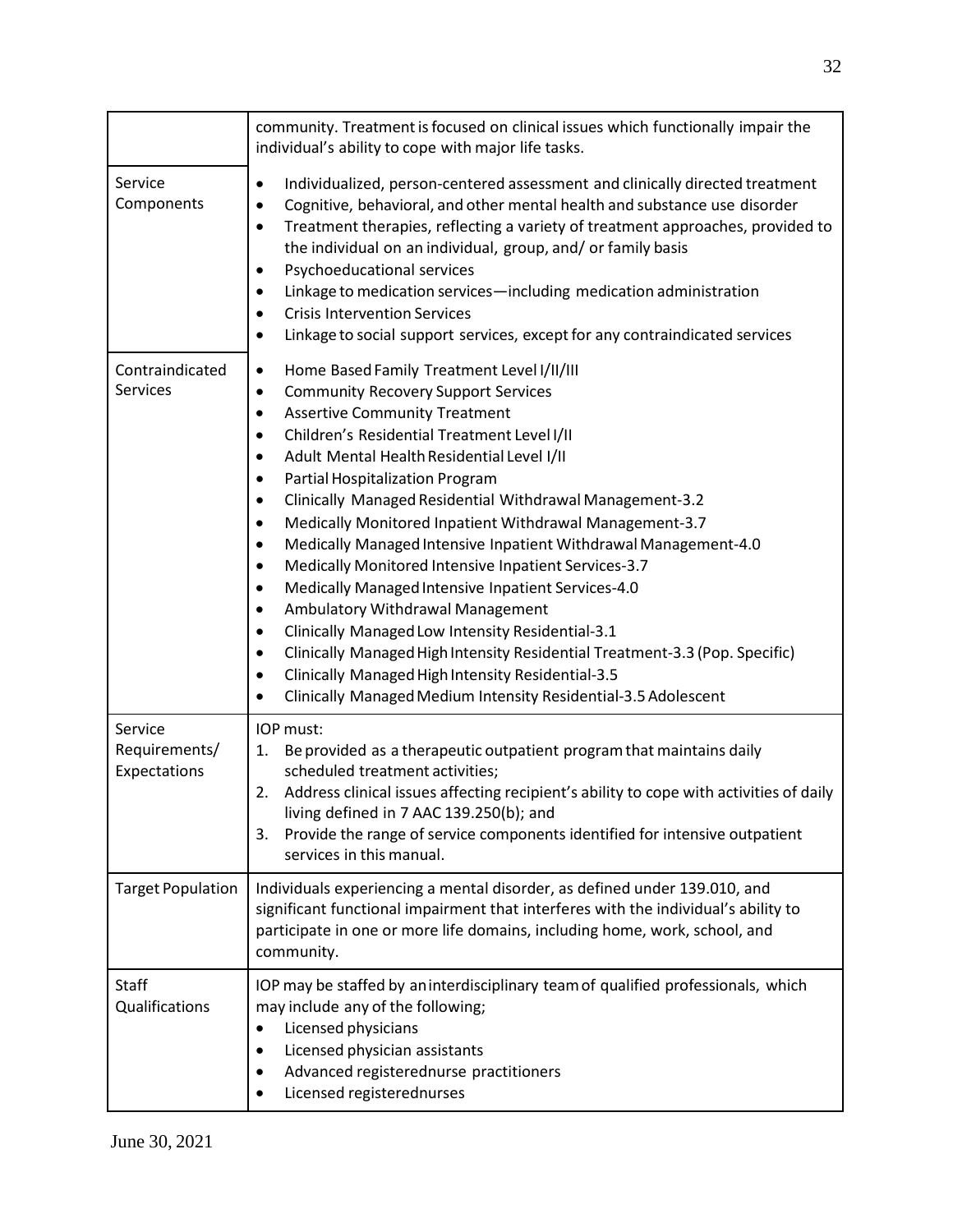|                                          | Licensed practical nurses<br>$\bullet$<br><b>Community Health Aide</b><br>$\bullet$<br>Mental health professional clinicians, 7 AAC 70.990 (28)<br>$\bullet$<br><b>Substance Use Disorder Counselors</b><br>$\bullet$<br>Certified Medical Assistants/Certified Nursing Assistance<br>$\bullet$<br><b>Behavioral Health Clinical Associates</b><br>$\bullet$<br><b>Behavioral Health Aides</b><br>Peer Support Specialist<br>$\bullet$                                                                   |
|------------------------------------------|----------------------------------------------------------------------------------------------------------------------------------------------------------------------------------------------------------------------------------------------------------------------------------------------------------------------------------------------------------------------------------------------------------------------------------------------------------------------------------------------------------|
| Service Location                         | 05-Indian Health Service Free-standing Facility<br>06-Indian Health Service Provider-based Facility<br>07-Tribal 638 Free-standing Facility<br>08-Tribal 638 Provider-based Facility<br>11-Office<br>26-Military Treatment Center<br>49-Independent Clinic<br>50-Federally Qualified Health Center<br>52-Partial Hospitalization Program<br>53-Community Mental Health Center<br>57-Non-residential Substance Abuse Treatment Center<br>71-State or local Public Health Clinic<br>72-Rural Health Clinic |
| Service<br>Frequency/Limits              | Group IOP<br>Maximum of 304 units per SFY.<br>$\bullet$<br>Individual IOP<br>Maximum of 128 units per SFY.<br>$\bullet$                                                                                                                                                                                                                                                                                                                                                                                  |
|                                          | Services may be combined with telehealth units at which point a service<br>authorization is required to extend limit.                                                                                                                                                                                                                                                                                                                                                                                    |
| Service<br>Authorization                 | No                                                                                                                                                                                                                                                                                                                                                                                                                                                                                                       |
| Service<br>Documentation                 | Must be documented in a progress note in accordance with 7 AAC 135.130                                                                                                                                                                                                                                                                                                                                                                                                                                   |
| Relationship to<br><b>Other Services</b> | IOP services may be provided concurrently with any service listed in standards<br>manual not otherwise contraindicated. Providers may administer pharmacological<br>treatment in conjunction with outpatient substance use disorder treatment<br>services if such treatment is provided by an individual listed in 7 AAC 135.010(b)(2).                                                                                                                                                                  |
| Service Code                             | Individual: H0015 V2<br>H0015 V2 GT<br>Group: H0015 V2 HQ<br>H0015 V2 HQ GT                                                                                                                                                                                                                                                                                                                                                                                                                              |
| <b>Unit Value</b>                        | 15 Minutes                                                                                                                                                                                                                                                                                                                                                                                                                                                                                               |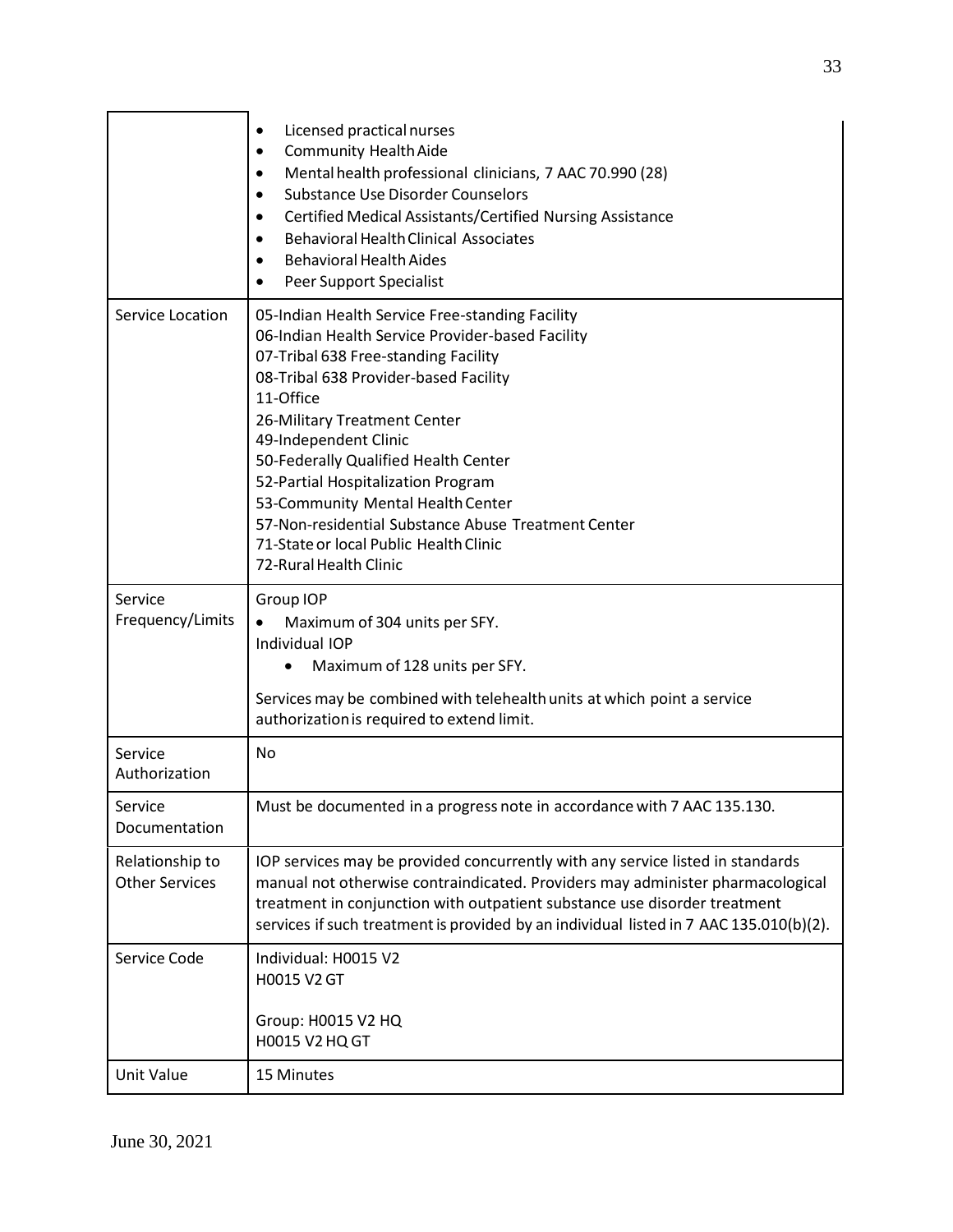| Payment Rate              | \$29.61-Individual<br>\$9.77-Group                                                                                                                                                                              |
|---------------------------|-----------------------------------------------------------------------------------------------------------------------------------------------------------------------------------------------------------------|
| Additional<br>Information | Programs may employ a multidisciplinary team of professionals to work in their IOP<br>programs; however, clinic services must be provided by a mental health<br>professional clinician under 7 AAC 70.990 (28). |
|                           | Programs may employ a multidisciplinary team of professionals to work in their IOP<br>program(s).                                                                                                               |

# <span id="page-33-0"></span>**K. Partial Hospitalization Program (PHP)**

| Service Name<br>Abbreviation                                  | Partial Hospitalization Program (PHP)                                                                                                                                                                                                                                                                                                                                                                                                                                                                                                                                                                                                                                                                                                                                                                                                                                                                                                                                                                                                                                                                           |
|---------------------------------------------------------------|-----------------------------------------------------------------------------------------------------------------------------------------------------------------------------------------------------------------------------------------------------------------------------------------------------------------------------------------------------------------------------------------------------------------------------------------------------------------------------------------------------------------------------------------------------------------------------------------------------------------------------------------------------------------------------------------------------------------------------------------------------------------------------------------------------------------------------------------------------------------------------------------------------------------------------------------------------------------------------------------------------------------------------------------------------------------------------------------------------------------|
| Authority<br><b>Effective Date</b><br><b>Revision History</b> | 7 AAC 139.250<br>Eff. 05/21/2020<br>Revision. 08/04/2020                                                                                                                                                                                                                                                                                                                                                                                                                                                                                                                                                                                                                                                                                                                                                                                                                                                                                                                                                                                                                                                        |
| Service<br>Description                                        | PHP services treat assessed psychiatric disorders in order to prevent relapse or the<br>need for higher level of hospitalized care. PHP services include clinically intensive<br>treatment combined with educational services for children as well as diagnosis or<br>active treatment of an individual's psychiatric disorder.                                                                                                                                                                                                                                                                                                                                                                                                                                                                                                                                                                                                                                                                                                                                                                                 |
| Service<br>Components                                         | Individualized, person-centered assessment & clinically directed treatment<br>$\bullet$<br>Cognitive, behavioral, and other mental health disorder-focused therapies<br>$\bullet$<br>Reflecting a variety of treatment approaches, provided to the individual on an<br>$\bullet$<br>individual, group, and/or family basis<br>Psychiatric evaluation services<br>$\bullet$<br><b>Nursing services</b><br>$\bullet$<br>Psycho-education services<br>Linkage to medication services-including medication prescription, review of<br>medication, medication administration, and medication management<br>o Medication services for other physical and SUD may be provided, as<br>needed, either on-site or through collaboration with other providers<br><b>Crisis Intervention services</b><br>$\bullet$<br>Occupational, recreational, and play therapy services as appropriate<br>$\bullet$<br>Linkage to social support services focused on skill development for individuals;<br>$\bullet$<br>for youth, specifically, linkage to social supports should be focused on the<br>youth in addition to the family |
| Contraindicated<br><b>Services</b>                            | Home Based Family Treatment Level I<br>$\bullet$<br><b>Community Recovery Support Services</b><br>$\bullet$<br><b>Intensive Outpatient Program</b><br>$\bullet$<br>Children's Residential Treatment Level I/II<br>Adult Mental Health Residential Level I/II                                                                                                                                                                                                                                                                                                                                                                                                                                                                                                                                                                                                                                                                                                                                                                                                                                                    |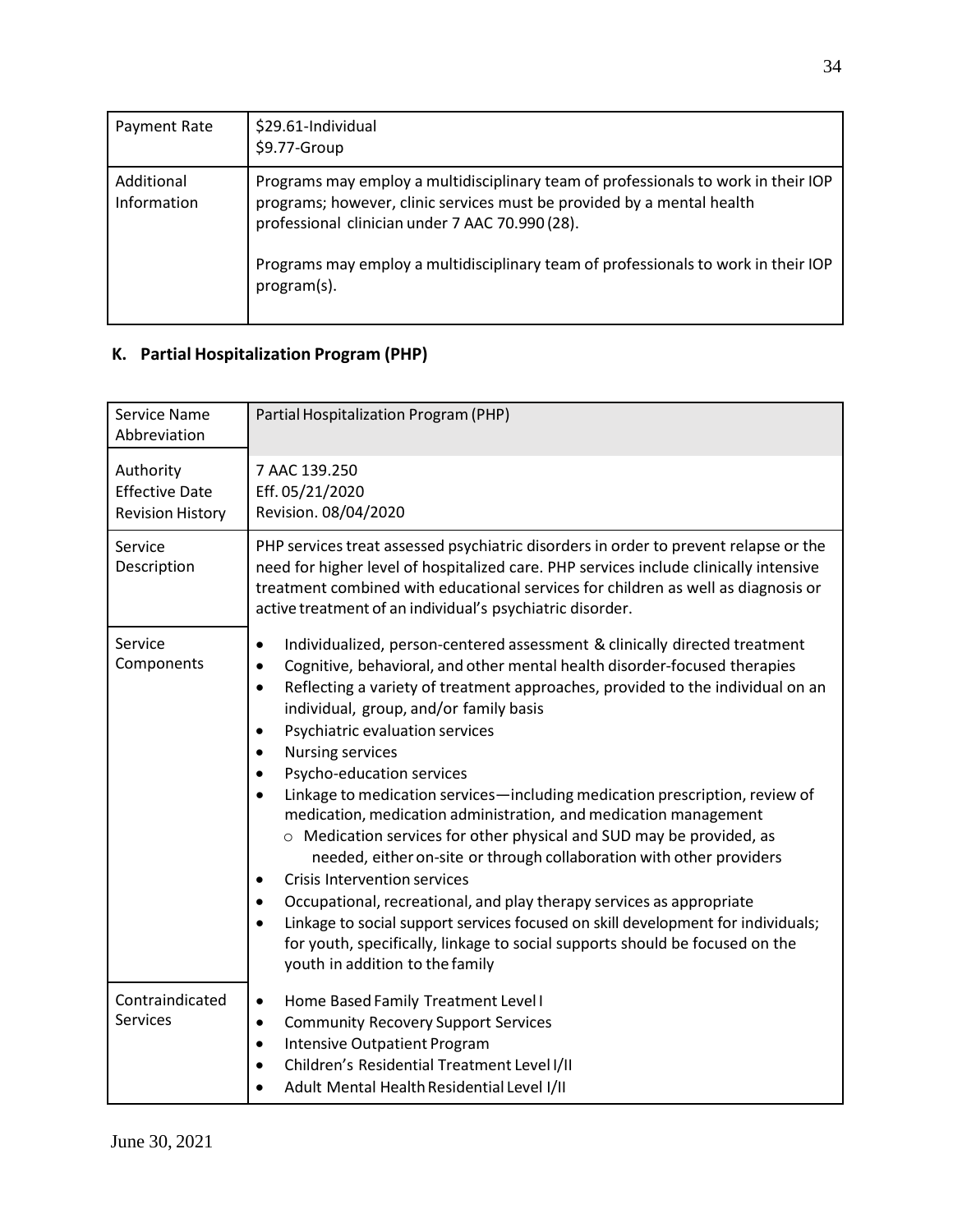|                                          | <b>Assertive Community Treatment (ACT)</b><br>٠<br>Clinically Managed Residential Withdrawal Management-3.2<br>Medically Monitored Inpatient Withdrawal Management-3.7<br>$\bullet$<br>Medically Managed Intensive Inpatient Withdrawal Management-4.0<br>$\bullet$<br>Medically Monitored Intensive Inpatient Services-3.7<br>$\bullet$<br>Medically Managed Intensive Inpatient Services-4.0<br>$\bullet$<br>Ambulatory Withdrawal Management<br>$\bullet$<br>Clinically Managed Low Intensity Residential-3.1<br>٠<br>Clinically Managed High Intensity Residential Treatment-3.3 (Population)<br>$\bullet$<br>Clinically Managed High Intensity Residential-3.5<br>$\bullet$<br>Clinically Managed Medium Intensity Residential-3.5 (Adolescent)<br>$\bullet$                                                                       |
|------------------------------------------|-----------------------------------------------------------------------------------------------------------------------------------------------------------------------------------------------------------------------------------------------------------------------------------------------------------------------------------------------------------------------------------------------------------------------------------------------------------------------------------------------------------------------------------------------------------------------------------------------------------------------------------------------------------------------------------------------------------------------------------------------------------------------------------------------------------------------------------------|
| Service<br>Requirements/<br>Expectations | PHP services must:<br>Be provided in a therapeutic environment that maintains daily scheduled<br>1.<br>treatment activities by providers qualified to treat individuals with significant<br>mental health and co-occurring disorders;<br>Include direct access to psychiatric and medical consultation and treatment,<br>2.<br>including medication services; and<br>Provide a range of service components identified for partial hospitalization<br>3.<br>program services in this manual.<br>Therapeutic environments for PHP should be highly structured and have the                                                                                                                                                                                                                                                                |
|                                          | capacity to treat substantial mental health, behavioral, medical and/or substance<br>use problems including:<br>Major lifestyle, attitudinal, & behavioral issues which impair the individual's<br>$\bullet$<br>ability to cope with major life tasks<br>Biomedical conditions and problems severe enough to distract from recovery<br>$\bullet$<br>efforts but insufficient to interfere with treatment<br>Emotional, behavioral, or cognitive conditions and complications that affect the<br>$\bullet$<br>individual's level of functioning, stability, and degree of impairment<br>Need for repeated, structured, clinically directed motivational interventions, or<br>$\bullet$<br>at high risk of failure in an unsupportive recovery environment<br>Co-occurring psychiatric, behavioral, medical and SUD problems<br>$\bullet$ |
|                                          | Weekly program schedule hours may include a combination of:<br>Individual, group, and family therapies<br>Case management<br>Recreational therapy<br>Educational instruction (during school year for PHPs serving children)<br><b>Medication services</b><br>$\bullet$                                                                                                                                                                                                                                                                                                                                                                                                                                                                                                                                                                  |
| <b>Target Population</b>                 | Individuals eligible under 7 AAC 139.010 who are experiencing an assessed<br>psychiatric disorder in which PHP treatment would be used to prevent relapse or<br>the need for higher level of hospitalized care.                                                                                                                                                                                                                                                                                                                                                                                                                                                                                                                                                                                                                         |
| Staff<br>Qualifications                  | PHP must be staffed by an interdisciplinary team of qualified professionals, which<br>may include any of the following;                                                                                                                                                                                                                                                                                                                                                                                                                                                                                                                                                                                                                                                                                                                 |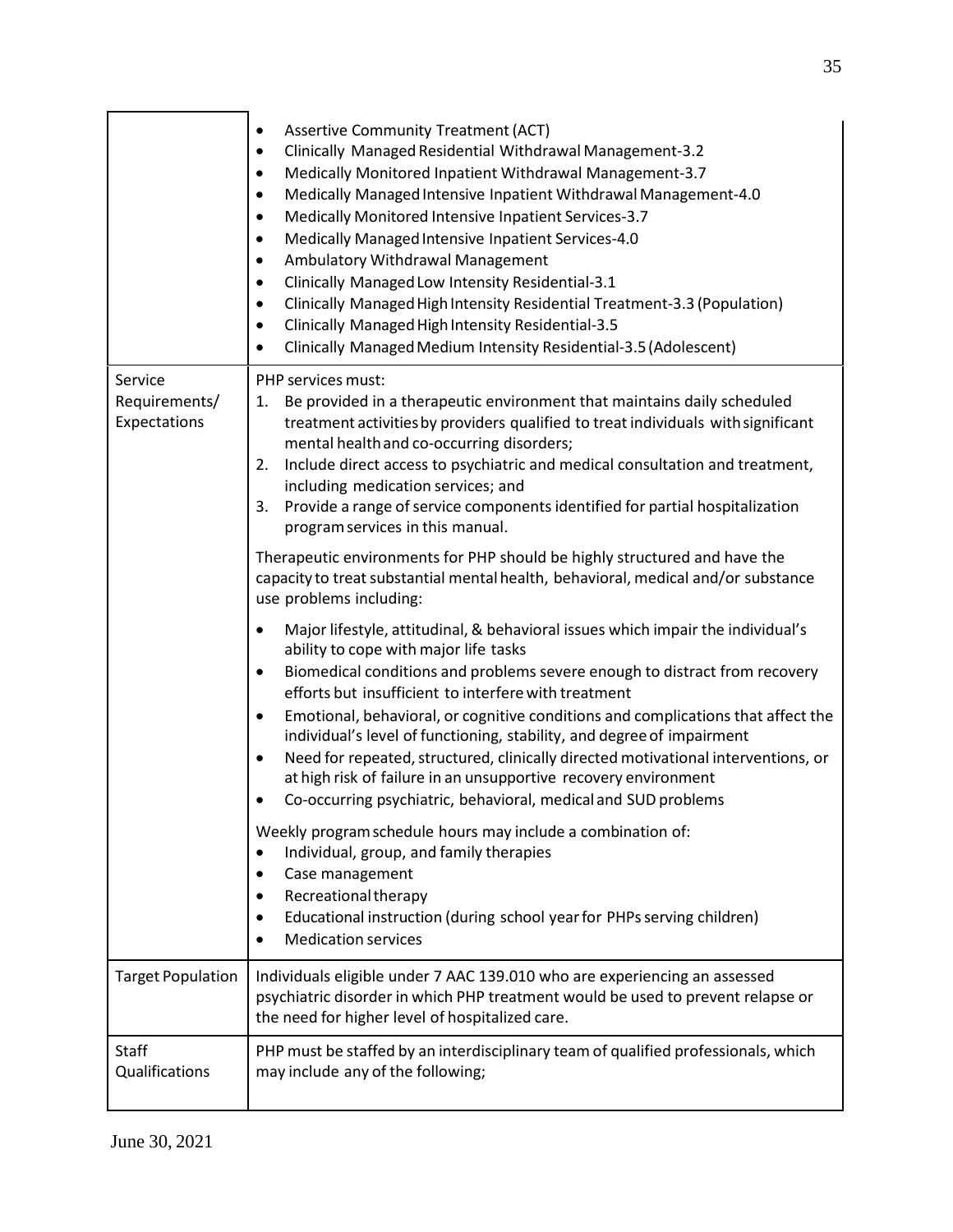|                                          | Licensed physicians<br>Licensed physician assistants<br>$\bullet$<br>Advanced registerednurse practitioners<br>٠<br>Licensed registerednurses<br>٠<br>Licensed practical nurses<br>٠<br><b>Community Health Aide</b><br>٠<br>Mental health professional clinicians, 7 AAC 70.990 (28)<br>٠<br>Substance Use Disorder Counselors<br>٠<br>Certified Medical Assistants/Certified Nursing Assistance<br>$\bullet$<br><b>Behavioral Health Clinical Associates</b><br>$\bullet$<br><b>Behavioral Health Aides</b><br>Peer Support Specialist                                                                                                                                                  |
|------------------------------------------|-------------------------------------------------------------------------------------------------------------------------------------------------------------------------------------------------------------------------------------------------------------------------------------------------------------------------------------------------------------------------------------------------------------------------------------------------------------------------------------------------------------------------------------------------------------------------------------------------------------------------------------------------------------------------------------------|
| Service Location                         | No inpatient (hospital-based) or residential settings allowed. Outpatient provider<br>locations permitted only, including the following locations:<br>05- Indian Health Service Free-standing Facility<br>06- Indian Health Service Provider-based Facility<br>07-Tribal 638 Free-standing Facility<br>08-Tribal 638 Provider-based Facility<br>11-Office<br>26-Military Treatment Center<br>49- Independent Clinic<br>50- Federally Qualified Health Center<br>53-Community Mental Health Center<br>57-Non-residential Substance Abuse Treatment Center<br>71-State or local Public Health Clinic<br>72-Rural Health Clinic<br>99-Other-e.g., home like settings, workplace, and school. |
| Service<br>Frequency/Limits              | Programs are encouraged to tailor PHP services to meet the unique needs of the<br>community. PHP services must be provided at minimum twenty (20) hours of<br>services per week. A maximum of 35 hours per week per beneficiary for a<br>maximum of 21 days SFY at which point a service re-authorization is required<br>Adults must receive at least four (4) hours of PHP a day.<br>Children should receive at least 4 hours of PHP a day.<br>٠<br>Individuals can receive no more than 21 days of PHP services per SFY. PHP services<br>provided beyond 21-day limit will not be eligible for Medicaid reimbursement<br>without a service authorization.                               |
| Service<br>Authorization                 | No                                                                                                                                                                                                                                                                                                                                                                                                                                                                                                                                                                                                                                                                                        |
| Service<br>Documentation                 | Must be documented in a progress note in accordance with 7 AAC 135.130.                                                                                                                                                                                                                                                                                                                                                                                                                                                                                                                                                                                                                   |
| Relationship to<br><b>Other Services</b> | PHP services may be provided concurrently with any service listed in standards<br>manual not otherwise contraindicated.                                                                                                                                                                                                                                                                                                                                                                                                                                                                                                                                                                   |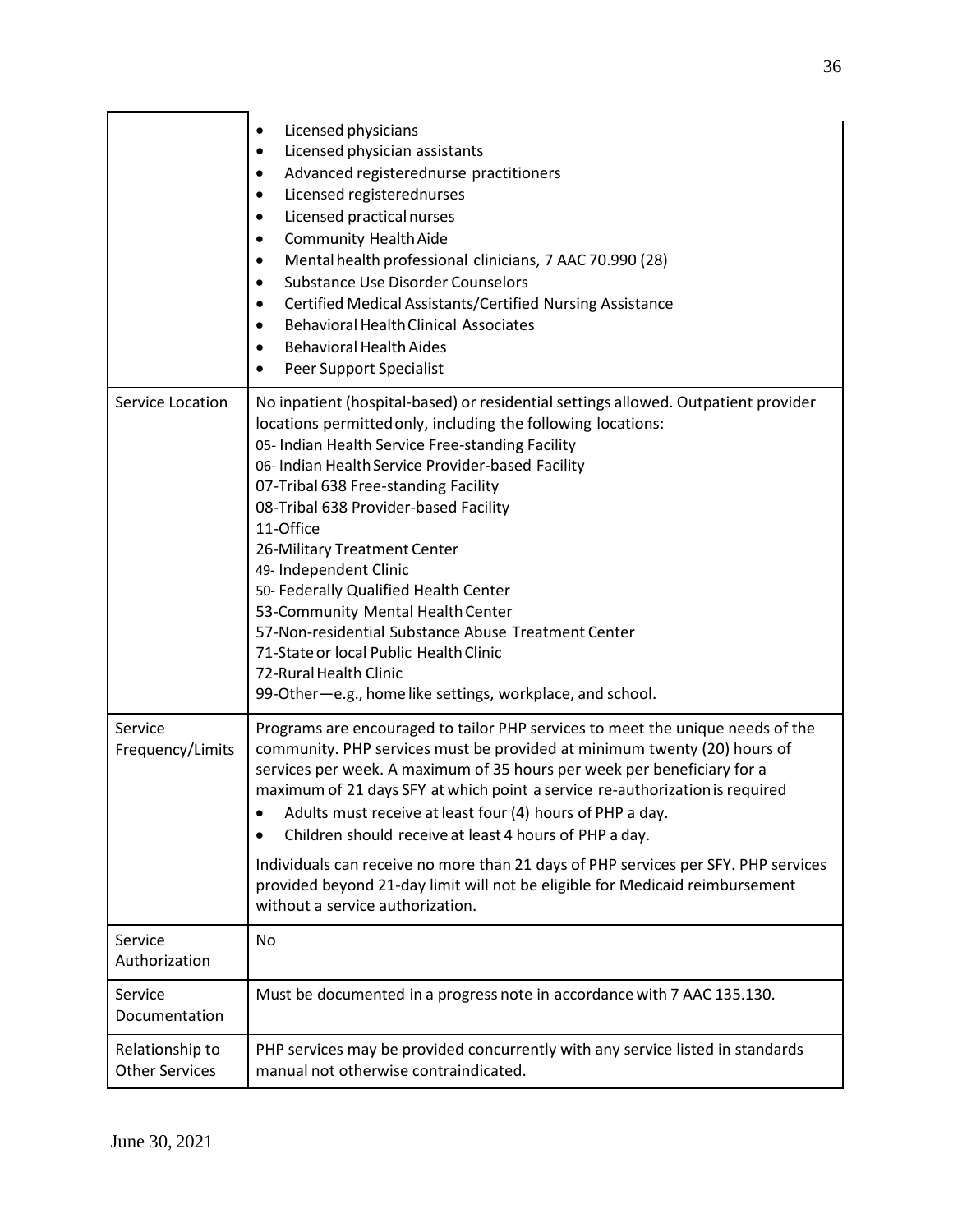| Service Code              | H0035 V2                                                                                                                                                                                                                                                                                                                                                                                                                                                             |
|---------------------------|----------------------------------------------------------------------------------------------------------------------------------------------------------------------------------------------------------------------------------------------------------------------------------------------------------------------------------------------------------------------------------------------------------------------------------------------------------------------|
| Unit Value                | $1$ day = $1$ unit                                                                                                                                                                                                                                                                                                                                                                                                                                                   |
| Payment Rate              | \$500.00                                                                                                                                                                                                                                                                                                                                                                                                                                                             |
| Additional<br>Information | Outpatient programs may employ a multidisciplinary team of professionals to work<br>in their PHP programs; however, at least one clinical service per day must be<br>provided by a mental health professional to be eligible to draw down the daily rate.<br>Additionally, providers may bill and be reimbursed for completed days of service<br>which meet the minimum requirement per day even if a recipient discharges from<br>treatment against medical advice. |

#### <span id="page-36-0"></span>**L. Adult Mental Health Residential Treatment Level 1 (AMHR Level 1)**

| Service Name<br>Abbreviation                                  | Adult Mental Health Residential Services Level I (AMHR Level 1)                                                                                                                                                                                                                                                                                                                                                                                                                                                                                                                                                                                                                                                                                                                                                                                                                                                                                                                                                                                                                                                                                                                     |
|---------------------------------------------------------------|-------------------------------------------------------------------------------------------------------------------------------------------------------------------------------------------------------------------------------------------------------------------------------------------------------------------------------------------------------------------------------------------------------------------------------------------------------------------------------------------------------------------------------------------------------------------------------------------------------------------------------------------------------------------------------------------------------------------------------------------------------------------------------------------------------------------------------------------------------------------------------------------------------------------------------------------------------------------------------------------------------------------------------------------------------------------------------------------------------------------------------------------------------------------------------------|
| Authority<br><b>Effective Date</b><br><b>Revision History</b> | 7 AAC 139.300<br>Eff. 05/21/2020<br>Revision. 08/04/2020                                                                                                                                                                                                                                                                                                                                                                                                                                                                                                                                                                                                                                                                                                                                                                                                                                                                                                                                                                                                                                                                                                                            |
| Service<br>Description                                        | AMHR includes treatment services provided by an interdisciplinary treatment team<br>in a therapeutically structured, supervised environment for adults with acute<br>mental health needs whose health is at risk while living in their community. AMHR<br>services are appropriate for those who have not responded to outpatient<br>treatment, who have therapeutic needs that cannot be met in a less-restrictive<br>setting, or who need further intensive treatment following inpatient psychiatric<br>hospital services. There are two levels of services for AMHR.                                                                                                                                                                                                                                                                                                                                                                                                                                                                                                                                                                                                            |
| Service<br>Components                                         | Clinically directed therapeutic treatment<br>$\bullet$<br>A comprehensive evaluation to assess emotional, behavioral, medical,<br>$\bullet$<br>educational, and social needs, and support these needs safely<br>Medication Services-including medication prescription, review of medication,<br>$\bullet$<br>medication administration, and medication management<br>Medication services for other physical and SUD is provided, as needed,<br>$\circ$<br>either on-site or through collaboration with other providers Cognitive,<br>behavioral and other therapies, reflecting a variety of treatment<br>approaches, provided to the<br>Individual on an individual, group, and/or family basis.<br>$\bullet$<br>Skill development including:<br>$\circ$<br>Communication, problem solving and conflict resolution skill building<br>Life skills and social skills required to restore functioning<br>٠<br>Self-regulation, anger management, and other mood management<br>٠<br>skills<br>Individual plan of care that puts into place interventions that help the<br>$\bullet$<br>individual attain goals designed to achieve discharge from AMH at the earliest<br>possible time |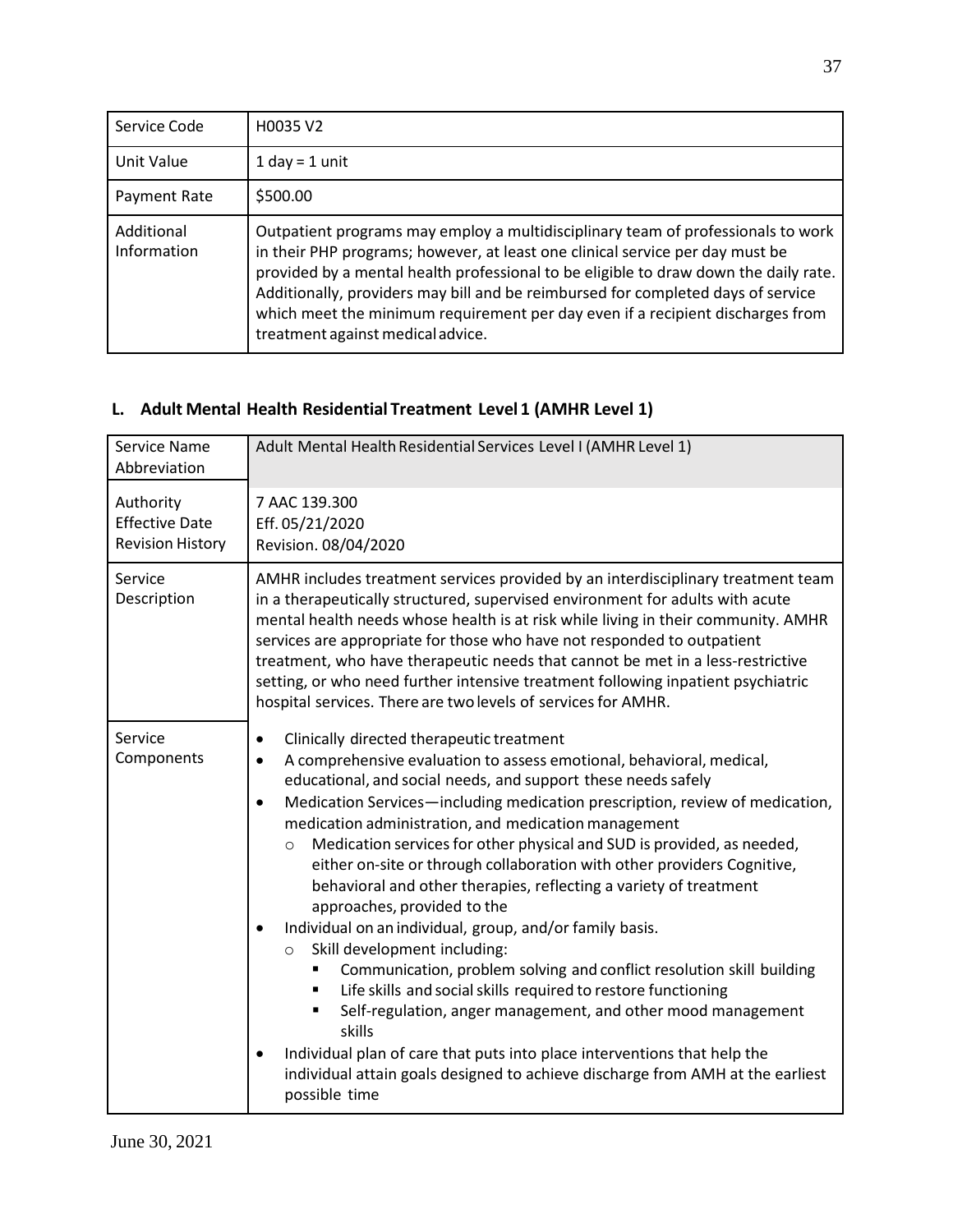| Contraindicated<br>Services              | <b>Community Recovery Support Services</b><br>$\bullet$<br>Partial Hospitalization Program<br>$\bullet$<br><b>Crisis Residential Stabilization</b><br>$\bullet$<br><b>Psychiatric Residential Treatment Facility</b><br>$\bullet$<br>Clinically Managed Residential Withdrawal Management-3.2<br>$\bullet$<br>Medically Monitored Inpatient Withdrawal Management-3.7<br>$\bullet$<br>Medically Managed Intensive Inpatient Withdrawal Management-4.0<br>$\bullet$<br>Medically Monitored Intensive Inpatient Services-3.7<br>٠<br>Medically Managed Intensive Inpatient Services-4.0<br>$\bullet$<br>Clinically Managed Low Intensity Residential-3.1<br>$\bullet$<br>Clinically Managed High Intensity Residential Treatment-3.3 (Population)<br>$\bullet$<br>Clinically Managed High Intensity Residential-3.5<br>Clinically Managed Medium Intensity Residential-3.5 (Adolescent)<br>$\bullet$ |
|------------------------------------------|----------------------------------------------------------------------------------------------------------------------------------------------------------------------------------------------------------------------------------------------------------------------------------------------------------------------------------------------------------------------------------------------------------------------------------------------------------------------------------------------------------------------------------------------------------------------------------------------------------------------------------------------------------------------------------------------------------------------------------------------------------------------------------------------------------------------------------------------------------------------------------------------------|
| Service<br>Requirements/<br>Expectations | AMHR Level 1 services must be provided in a facility that:<br>Has been approved by Department and maintains a therapeutically structured<br>$\bullet$<br>and supervised environment according to the criteria listed in this manual; and<br>Has 16 or fewer beds with services provided by an interdisciplinary treatment<br>$\bullet$<br>team for an adult who meets criteria under 7 AAC 135.055 for experiencing a<br>serious mental illness and has been diagnosed with a mental health or co-<br>occurring mental health and substance use disorder with a prior history of<br>continuous high service needs.                                                                                                                                                                                                                                                                                 |
|                                          | These services must be provided by an interdisciplinary team and supported by:<br>A qualified behavioral health provider who provides leadership for team<br>and handles the treatment planning and the coordination; and<br>A mental health professional clinician who provides clinical supervision and<br>$\bullet$<br>services for clients in the home.                                                                                                                                                                                                                                                                                                                                                                                                                                                                                                                                        |
|                                          | The clinical supervisor must maintain at least weekly contact with the home<br>provider and meet at least two times a month with clients and at least two times a<br>month with in-home worker, all of which may be done through telehealth.<br>An AMHR home must have 24-hour on-site staff who remain awake overnight.                                                                                                                                                                                                                                                                                                                                                                                                                                                                                                                                                                           |
| <b>Target Population</b>                 | Individuals 18 and older who meet the criteria under 7 AAC 135.055 for an adult<br>experiencing a serious mental illness and has been diagnosed with a mental health<br>or co-occurring mental health and substance use disorder with a prior history of<br>continuous high service needs.                                                                                                                                                                                                                                                                                                                                                                                                                                                                                                                                                                                                         |
|                                          | "High service needs" means using the same or a combination of three or more<br>$\bullet$<br>of the following in past calendar year: acute psychiatric hospitalization,<br>psychiatric emergency services, or involvement with criminal justice system.                                                                                                                                                                                                                                                                                                                                                                                                                                                                                                                                                                                                                                             |
| <b>Staff</b><br>Qualifications           | AMHR must be staffed by an interdisciplinary team of qualified professionals, which<br>may include any of the following;<br>Licensed physicians<br>٠<br>Licensed physician assistants<br>Advanced registerednurse practitioners                                                                                                                                                                                                                                                                                                                                                                                                                                                                                                                                                                                                                                                                    |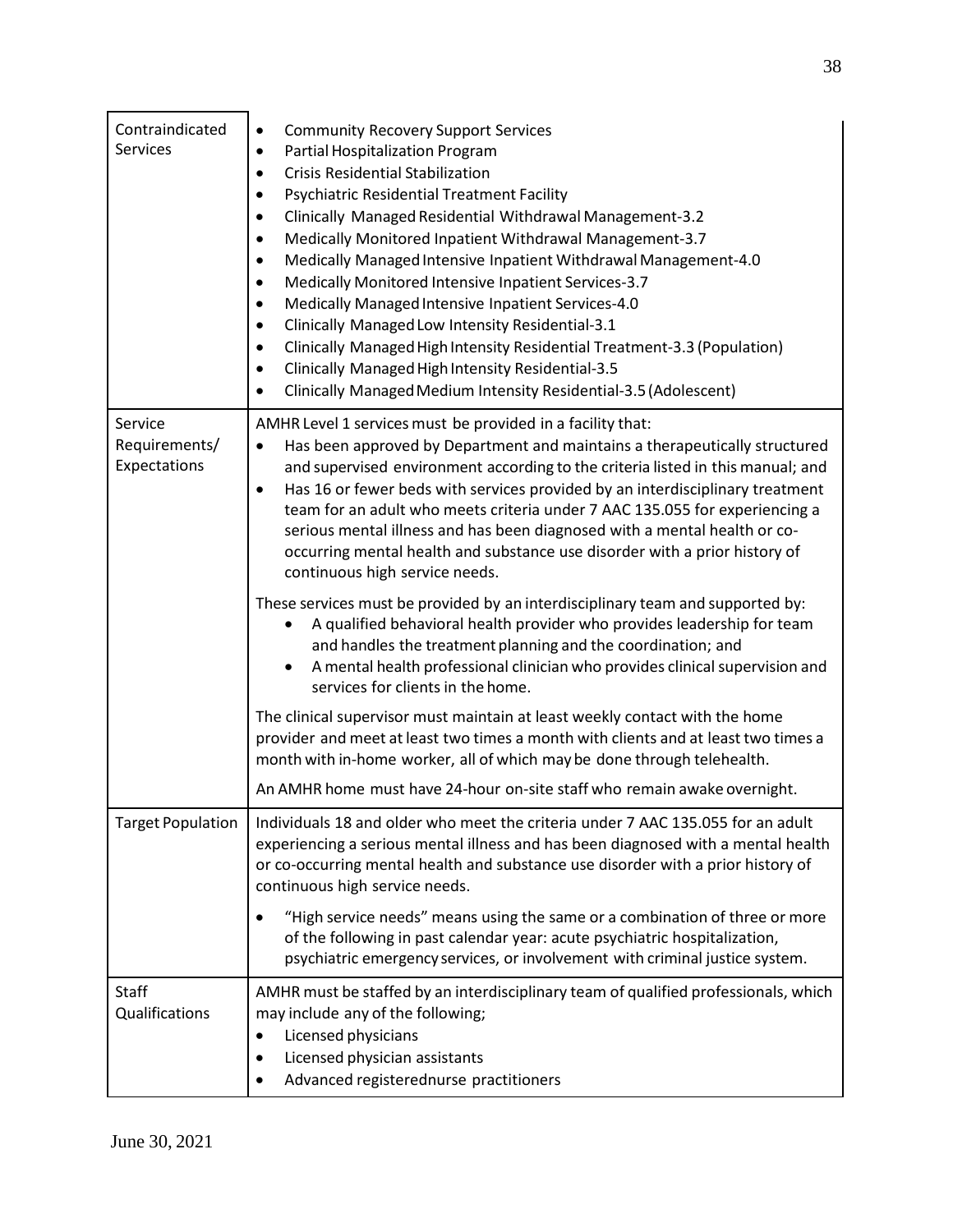|                                          | Licensed registerednurses supervised by a physician or advanced nurse<br>$\bullet$<br>practitioner<br>Licensed practical nurses supervised by a physician or advanced nurse<br>$\bullet$<br>practitioner<br><b>Community Health Aide</b><br>٠<br>Mental health professional clinicians, 7 AAC 70.990 (28)<br>$\bullet$<br>Substance use disorder counselors<br>$\bullet$<br>Behavioral health clinical associates<br>Behavioral health aides<br>Peer support specialists |
|------------------------------------------|--------------------------------------------------------------------------------------------------------------------------------------------------------------------------------------------------------------------------------------------------------------------------------------------------------------------------------------------------------------------------------------------------------------------------------------------------------------------------|
| Service Location                         | 53- Community Mental Health Center<br>56- Psychiatric Residential Treatment Facility<br>99 - Other appropriate setting (full description see pg. 22)<br>These facilities are not IMDs.                                                                                                                                                                                                                                                                                   |
| Service<br>Frequency/Limits              | AMHR Level 1 services include a minimum of:<br>Two hours of clinical or medical services per week.<br>$\bullet$<br>One hour of individual mental health treatment per week.<br>$\bullet$<br>Five hours of treatment services per week.<br>90 days maximum per beneficiary per SFY at which point a service authorization is<br>required.                                                                                                                                 |
| Service<br>Authorization                 | Yes. A psychiatric assessment must be conducted for an adult receiving behavioral<br>health residential treatment services before the department will approve a<br>provider request for a service authorization to exceed one year.                                                                                                                                                                                                                                      |
| Service<br>Documentation                 | Must be documented in a progress note in accordance with 7 AAC 135.130.                                                                                                                                                                                                                                                                                                                                                                                                  |
| Relationship to<br><b>Other Services</b> | AMHR services may be provided concurrently with any service listed in standards<br>manual not otherwise contraindicated.                                                                                                                                                                                                                                                                                                                                                 |
| Service Code                             | T2016 V2                                                                                                                                                                                                                                                                                                                                                                                                                                                                 |
| <b>Unit Value</b>                        | $1$ day = $1$ unit                                                                                                                                                                                                                                                                                                                                                                                                                                                       |
| Payment Rate                             | \$601.61                                                                                                                                                                                                                                                                                                                                                                                                                                                                 |
| Additional<br>Information                | Payment for room and board is prohibited.<br>Programs may employ a multidisciplinary team of professionals to work in their<br>AMHR I program(s).                                                                                                                                                                                                                                                                                                                        |

#### <span id="page-38-0"></span>**M. Adult Mental Health Residential Service Level 2 (AMHR Level 2)**

| l Service Name | Adult Mental Health Residential Services Level 2 (AMHR Level 2) |
|----------------|-----------------------------------------------------------------|
| Abbreviation   |                                                                 |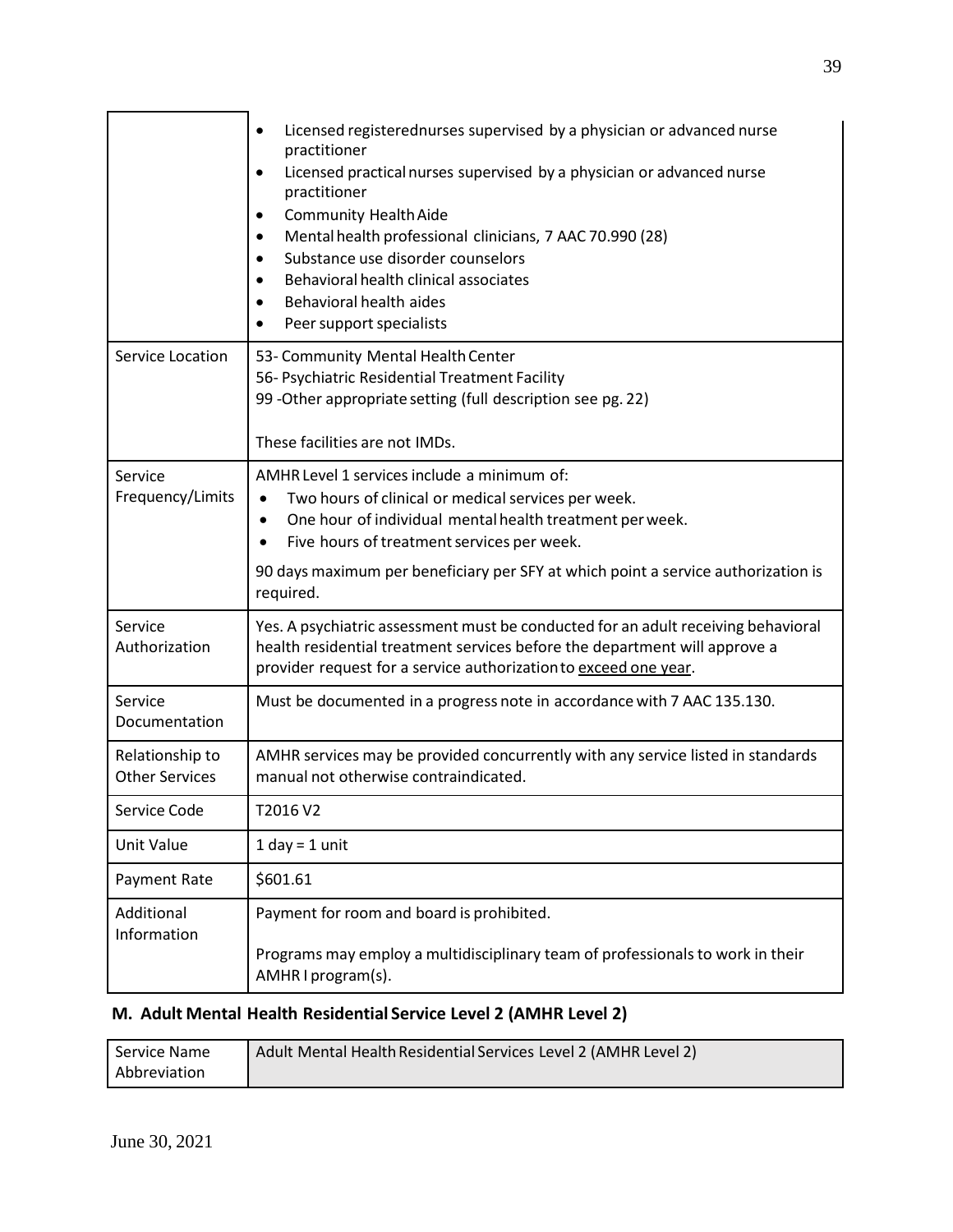| Authority<br><b>Effective Date</b><br><b>Revision History</b> | 7 AAC 139.300<br>Eff. 05/21/2020<br>Revision. 08/04/2020                                                                                                                                                                                                                                                                                                                                                                                                                                                                                                                                                                                                                                                                                                                                                                                                                                                                                                                                                                                                                                                                                                                     |
|---------------------------------------------------------------|------------------------------------------------------------------------------------------------------------------------------------------------------------------------------------------------------------------------------------------------------------------------------------------------------------------------------------------------------------------------------------------------------------------------------------------------------------------------------------------------------------------------------------------------------------------------------------------------------------------------------------------------------------------------------------------------------------------------------------------------------------------------------------------------------------------------------------------------------------------------------------------------------------------------------------------------------------------------------------------------------------------------------------------------------------------------------------------------------------------------------------------------------------------------------|
| Service<br>Description                                        | AMHR includes treatment services provided by an interdisciplinary treatment team<br>in a therapeutically structured, supervised environment for adults with acute<br>mental health needs whose health is at risk while living in their community. AMHR<br>services are appropriate for those who have not responded to outpatient<br>treatment, who have therapeutic needs that cannot be met in a less-restrictive<br>setting, or who need further intensive treatment following inpatient psychiatric<br>hospital services. There are two levels of services for AMHR.                                                                                                                                                                                                                                                                                                                                                                                                                                                                                                                                                                                                     |
| Service<br>Components                                         | Clinically directed therapeutic treatment<br>$\bullet$<br>A comprehensive evaluation to assess emotional, behavioral, medical,<br>$\bullet$<br>educational, and social needs, and support these needs safely<br>Medication Services-including medication prescription, review of medication,<br>$\bullet$<br>medication administration, and medication management<br>Medication services for other physical and SUD is provided, as needed,<br>$\circ$<br>either on-site or through collaboration with other providers Cognitive,<br>behavioral, and other therapies, reflecting a variety of treatment<br>approaches, provided to the<br>Individual on an individual, group, and/or family basis.<br>Skill development including:<br>$\circ$<br>Communication, problem solving and conflict resolution skill building<br>٠<br>Life skills and social skills required to restore functioning<br>٠<br>Self-regulation, anger management, and other mood management<br>٠<br>skills<br>Individual plan of care that puts into place interventions that help the<br>$\bullet$<br>individual attain goals designed to achieve discharge from AMH at the earliest<br>possible time |
| Contraindicated<br>Services                                   | <b>Community Recovery Support Services</b><br>٠<br>Partial Hospitalization Program<br>٠<br>Children's Residential Treatment Level I/II<br><b>Crisis Residential Stabilization</b><br>$\bullet$<br><b>Psychiatric Residential Treatment Facility</b><br>٠<br>Clinically Managed Residential Withdrawal Management-3.2<br>٠<br>Medically Monitored Inpatient Withdrawal Management-3.7<br>$\bullet$<br>Medically Managed Intensive Inpatient Withdrawal Management-4.0<br>$\bullet$<br>Medically Monitored Intensive Inpatient Services-3.7<br>$\bullet$<br>Medically Managed Intensive Inpatient Withdrawal Management-4.0<br>$\bullet$<br>Medically Monitored Intensive Inpatient Services-3.7<br>$\bullet$<br>Medically Managed Intensive Inpatient Services-4.0<br>$\bullet$<br>Clinically Managed Low Intensity Residential-3.1<br>$\bullet$<br>Clinically Managed High Intensity Residential Treatment-3.3 (Population)<br>$\bullet$<br>Clinically Managed High Intensity Residential-3.5<br>$\bullet$<br>Clinically Managed Medium Intensity Residential-3.5 (Adolescent)<br>$\bullet$                                                                                  |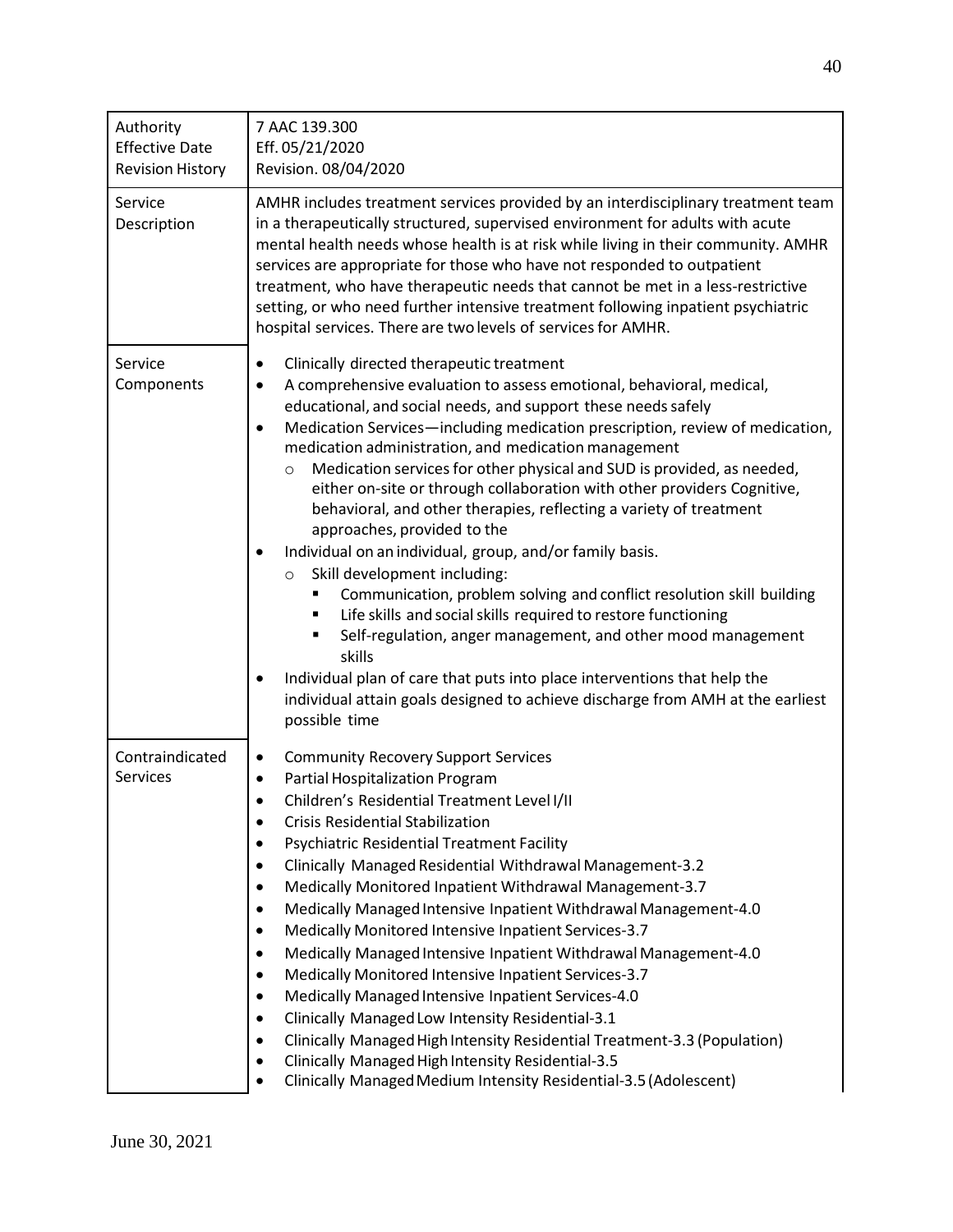| Service<br>Requirements/<br>Expectations | AMHR Level 2 services must be provided in a facility that:<br>Has been approved by the department and maintains a therapeutically<br>1.<br>structured and supervised environment according to the criteria listed in this<br>manual; and                                                                                                                                                                                                                                                                                                               |
|------------------------------------------|--------------------------------------------------------------------------------------------------------------------------------------------------------------------------------------------------------------------------------------------------------------------------------------------------------------------------------------------------------------------------------------------------------------------------------------------------------------------------------------------------------------------------------------------------------|
|                                          | Has 16 or fewer beds with services provided by an interdisciplinary treatment<br>2.<br>team for level 2 for an adult diagnosed with a mental health or substance use<br>disorder who presents with behaviors or symptoms that require a level of care,<br>supervision, or monitoring that is higher than that required for other adult<br>residents in assisted living home care according to AS 47.33 and 7 AAC 75, and<br>who have                                                                                                                   |
|                                          | (i) not responded to outpatient treatment; and<br>(ii) history of treatment needs for chronic mental health or substance use<br>disorders that cannot be met in a less restrictive setting.                                                                                                                                                                                                                                                                                                                                                            |
|                                          | These services must be provided by an interdisciplinary team and supported by the<br>following professionals:                                                                                                                                                                                                                                                                                                                                                                                                                                          |
|                                          | A qualified behavioral health provider who provides leadership for the<br>treatment team and handles the treatment planning and the coordination;<br>and                                                                                                                                                                                                                                                                                                                                                                                               |
|                                          | A mental health professional clinician who provides clinical supervision and<br>services for clients in the home.                                                                                                                                                                                                                                                                                                                                                                                                                                      |
|                                          | The clinical supervisor must at least maintain weekly contact with the home and<br>meet two times a month with the adults in the home and two times a month with<br>the live-in support worker in the home, all of which may be done through<br>telehealthservices.                                                                                                                                                                                                                                                                                    |
|                                          | An AMHR home must have 24-hour on-site staff who remain awake overnight.                                                                                                                                                                                                                                                                                                                                                                                                                                                                               |
| <b>Target Population</b>                 | Individuals 18 and older who are diagnosed with a mental health or substance use<br>disorder who presents with behaviors or symptoms that require a level of care,<br>supervision, or monitoring that is higher than that required for other adult<br>residents in assisted living home care according to AS 47.33 and 7 AAC 75, and who<br>have:<br>Not responded to outpatient treatment; and<br>$\bullet$<br>A history of treatment needs for chronic mental health or substance use<br>disorders that cannot be met in a less restrictive setting. |
| <b>Staff</b><br>Qualifications           | AMHR may be staffed by an interdisciplinary team of qualified professionals, which<br>may include any of the following;<br>Licensed physicians<br>$\bullet$<br>Licensed physician assistants<br>$\bullet$<br>Licensed advanced nurse practitioners<br>٠<br>Licensed registerednurses<br>$\bullet$<br>Licensed practical nurses<br>$\bullet$<br><b>Community Health Aide</b><br>Mental health professional clinicians, 7 AAC 70.990 (28)                                                                                                                |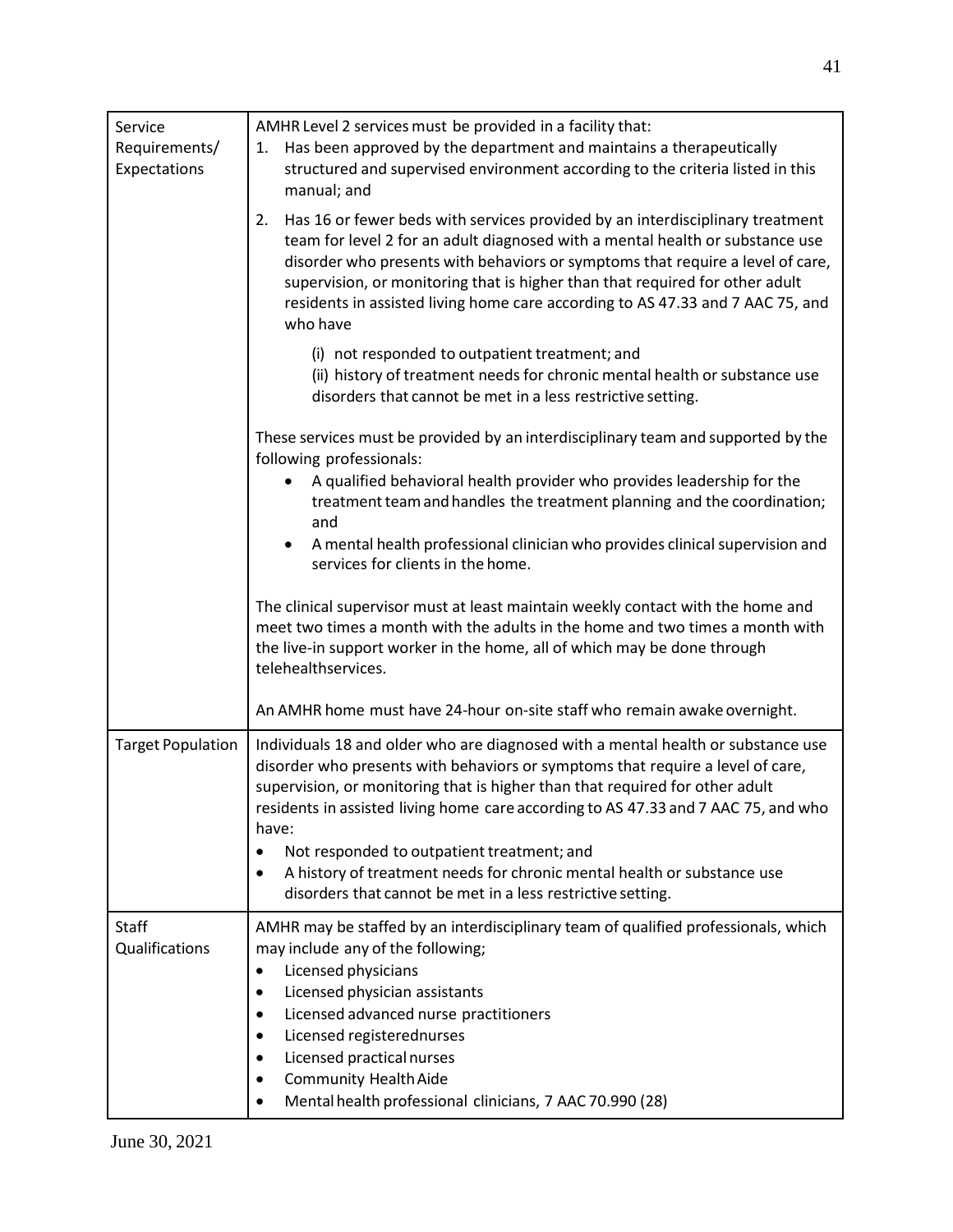|                                          | Substance use disorder counselors<br>$\bullet$<br>Behavioral health clinical associates or behavioral health aides<br>$\bullet$<br>Peer support specialists<br>$\bullet$                                                              |
|------------------------------------------|---------------------------------------------------------------------------------------------------------------------------------------------------------------------------------------------------------------------------------------|
| <b>Service Location</b>                  | 53 - Community Mental Health Center<br>56 - Psychiatric Residential Treatment Facility<br>99 - Other appropriate setting                                                                                                              |
|                                          | These facilities are not IMDs.                                                                                                                                                                                                        |
| Service<br>Frequency/Limits              | AMHR Level 2 services include a minimum of:<br>One hour of clinical or medical services per week.<br>One hour of individual mental health treatment per week<br>$\bullet$<br>Three hours of treatment services per week.<br>$\bullet$ |
|                                          | 180 days maximum per beneficiary per SFY at which point a service authorization is<br>required to extend limit.                                                                                                                       |
| Service<br>Authorization                 | Yes. A psychiatric assessment must be conducted for an adult receiving behavioral<br>health residential treatment services before the department will approve a<br>provider request for a service authorization to exceed one year.   |
| Service<br>Documentation                 | Must be documented in a progress note in accordance with 7 AAC 135.130.                                                                                                                                                               |
| Relationship to<br><b>Other Services</b> | AMHR services may be provided concurrently with any service listed in standards<br>manual not otherwise contraindicated.                                                                                                              |
| Service Code                             | T2016 V2 TG                                                                                                                                                                                                                           |
| <b>Unit Value</b>                        | $1$ day = $1$ unit                                                                                                                                                                                                                    |
| Payment Rate                             | \$480.26                                                                                                                                                                                                                              |
| Additional<br>Information                | Payment for room and board is prohibited.<br>Programs may employ a multidisciplinary team of professionals to work in their<br>AMHR II program(s).                                                                                    |

#### <span id="page-41-0"></span>**N. Peer-Based Crisis Services**

| Service Name<br>Abbreviation                                  | <b>Peer-Based Crisis Services</b>                                                                                                                                                                                                                                                        |
|---------------------------------------------------------------|------------------------------------------------------------------------------------------------------------------------------------------------------------------------------------------------------------------------------------------------------------------------------------------|
| Authority<br><b>Effective Date</b><br><b>Revision History</b> | 7 AAC 139.350<br>Eff. 05/21/2020<br>Revision. 08/04/2020                                                                                                                                                                                                                                 |
| Service<br>Description                                        | Peer-based crisis services are provided by a peer support specialist under 7 AAC<br>138.400 to help an individual avoid the need for hospital emergency department<br>services or the need for psychiatric hospitalization through:<br>triage of crisis intervention needs;<br>$\bullet$ |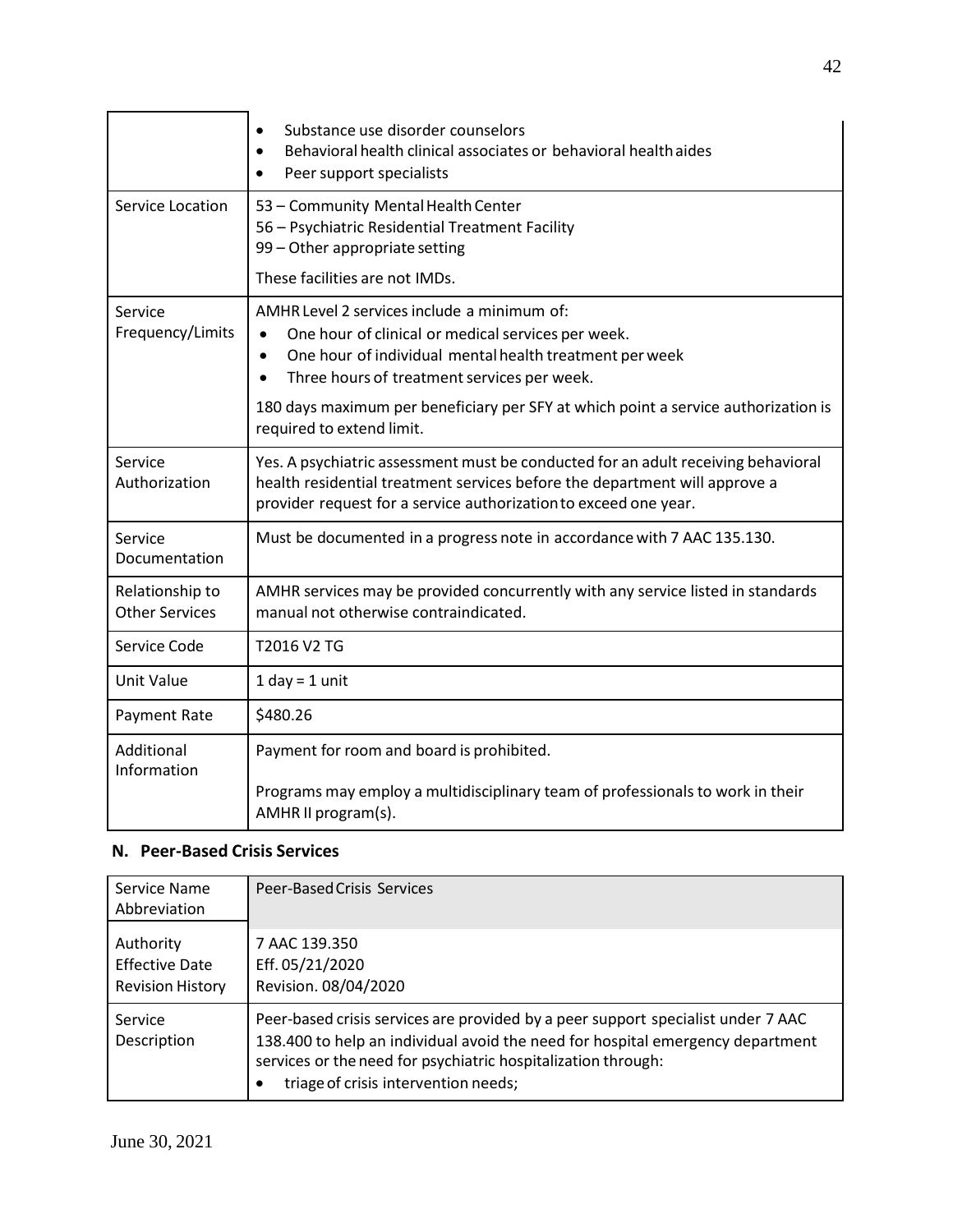|                                          | facilitation of transition to other community-based resources or natural<br>$\bullet$<br>supports; and                                                                                                                                                                                                                                                                                                                                                                                                                                                                                                                                                                                                                                                                                                                                                                                                                                                                                                                                                                                                                                                                                                                                       |
|------------------------------------------|----------------------------------------------------------------------------------------------------------------------------------------------------------------------------------------------------------------------------------------------------------------------------------------------------------------------------------------------------------------------------------------------------------------------------------------------------------------------------------------------------------------------------------------------------------------------------------------------------------------------------------------------------------------------------------------------------------------------------------------------------------------------------------------------------------------------------------------------------------------------------------------------------------------------------------------------------------------------------------------------------------------------------------------------------------------------------------------------------------------------------------------------------------------------------------------------------------------------------------------------|
|                                          | advocacy for client needs with other service providers.<br>$\bullet$                                                                                                                                                                                                                                                                                                                                                                                                                                                                                                                                                                                                                                                                                                                                                                                                                                                                                                                                                                                                                                                                                                                                                                         |
| Service<br>Components                    | Triaging for crisis intervention purposes to determine need for intervention and<br>$\bullet$<br>referral to appropriate service or authority<br>Crisis support services<br>$\bullet$<br>Crisis diversion services<br>$\bullet$<br>Facilitation of the transition to community resources and natural supports<br>$\bullet$<br>Participate in planning for care needs if requested by the individual receiving<br>$\bullet$<br>the support<br>Activation of resiliency strength services<br>٠<br>Advocacy services (e.g., services include acting as an advocate for a client<br>$\bullet$<br>regarding preferred treatment, engagement to access services and<br>supports, navigation to bridge services or to access necessary supports)                                                                                                                                                                                                                                                                                                                                                                                                                                                                                                    |
| Contraindicated<br>Services              | <b>Intensive Outpatient Program</b><br>$\bullet$<br>Partial Hospitalization Program<br>$\bullet$<br>Children's Residential Treatment Level I/II<br>$\bullet$<br>Adult Mental Health Residential Level I/II<br>$\bullet$<br>Clinically Managed Residential Withdrawal Management-3.2<br>$\bullet$<br>Medically Monitored Inpatient Withdrawal Management-3.7<br>$\bullet$<br>Medically Managed Intensive Inpatient Withdrawal Management-4.0<br>$\bullet$<br>Medically Monitored Intensive Inpatient Services-3.7<br>$\bullet$<br>Medically Managed Intensive Inpatient Services-4.0<br>$\bullet$<br>Ambulatory Withdrawal Management<br>$\bullet$<br>Clinically Managed Low Intensity Residential-3.1<br>$\bullet$<br>Clinically Managed High Intensity Residential Treatment-3.3 (Pop. Specific)<br>$\bullet$<br>Clinically Managed High Intensity Residential-3.5<br>$\bullet$<br>Clinically Managed Medium Intensity Residential-3.5 Adolescent<br>$\bullet$<br>23-hour Crisis Observation and Stabilization<br>$\bullet$<br>Mobile outreach and crisis response<br>*Peer based crisis services may be billed on the same day as the services above<br>when the client is admitted from one service to the other service on the same day. |
| Service<br>Requirements/<br>Expectations | Peer-based crisis services should be provided by a peer support specialist and<br>include the following activities:<br>triage of crisis intervention needs;<br>٠<br>facilitation of transition to other community-based resources or natural<br>$\bullet$<br>supports; and<br>advocacy for client needs with other service providers.<br>٠<br>Qualified providers of peer-based crisis services are expected to follow the<br>SAMHSA Essential Expectations for Crisis Services. See Attachment B.                                                                                                                                                                                                                                                                                                                                                                                                                                                                                                                                                                                                                                                                                                                                           |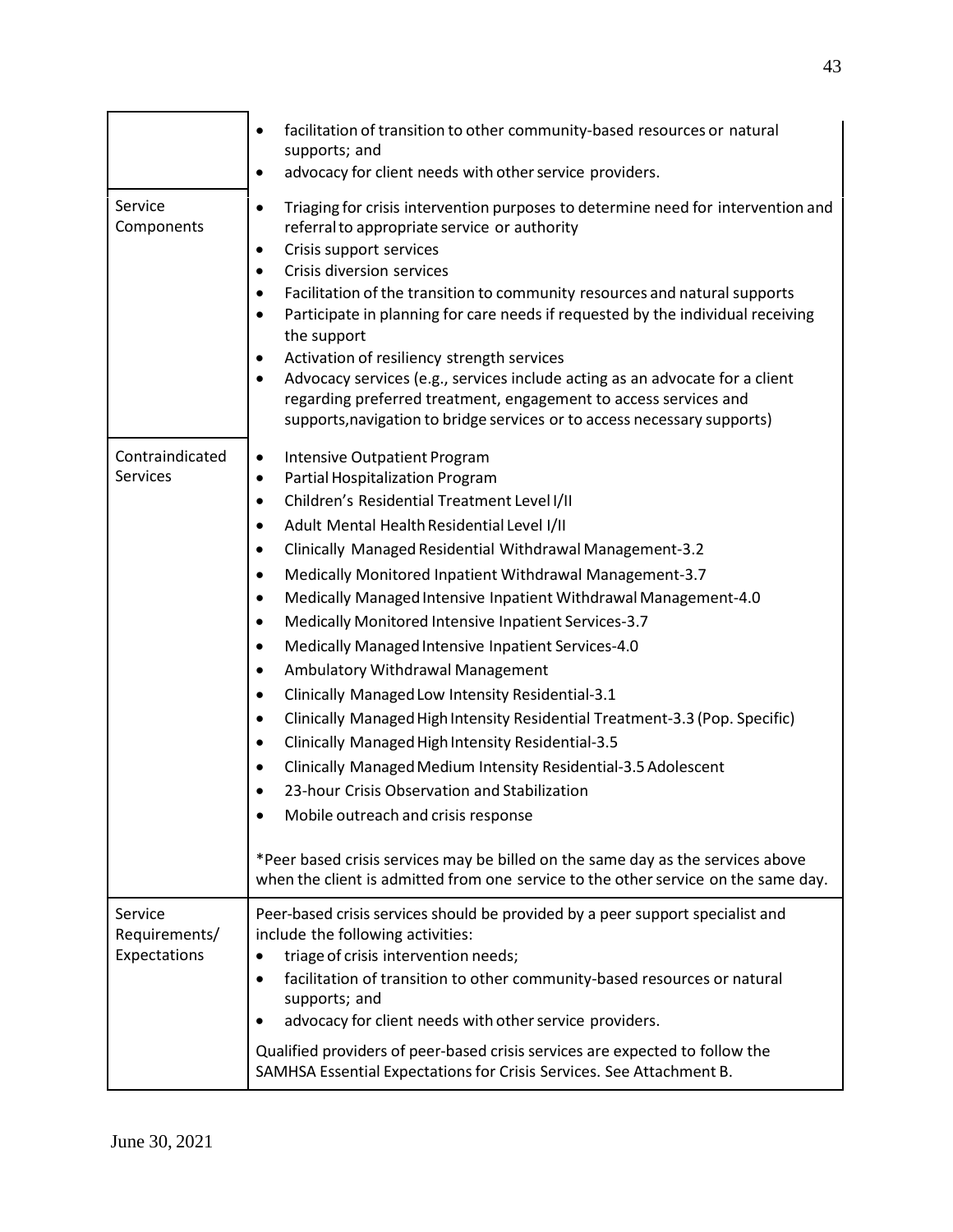| <b>Target Population</b>                 | Individuals eligible under 7 AAC 139.010 where peer-based crisis services can help<br>such individuals avoid hospital emergency department services or the need for<br>psychiatric hospitalization.                                                                                                                                                                                                                                                                                                                                                                                                                                 |
|------------------------------------------|-------------------------------------------------------------------------------------------------------------------------------------------------------------------------------------------------------------------------------------------------------------------------------------------------------------------------------------------------------------------------------------------------------------------------------------------------------------------------------------------------------------------------------------------------------------------------------------------------------------------------------------|
| Staff<br>Qualifications                  | Peer based crisis service may be staffed by an interdisciplinary team of qualified<br>professionals, which may include any of the following;<br>Licensed physicians<br>٠<br>Licensed physician assistants<br>٠<br>Advanced registerednurse practitioners<br>$\bullet$<br>Licensed registerednurses<br>٠<br>Licensed practical nurses<br>٠<br><b>Community Health Aide</b><br>$\bullet$<br>Mental health professional clinicians, 7 AAC 70.990 (28)<br>$\bullet$<br>Substance use disorder counselors<br>٠<br>Behavioral health clinical associates or behavioral health aides<br>$\bullet$<br>Peer support specialists<br>$\bullet$ |
| Service Location                         | 04- Homeless Shelter<br>05- Indian Health Service Free-standing Facility<br>06-Indian Health Service Provider-based Facility<br>07-Tribal 638 Free-standing Facility<br>08-Tribal 638 Provider-based Facility<br>11-Office<br>26-Military Treatment Center<br>49- Independent Clinic<br>50- Federally Qualified Health Center<br>52-Partial Hospitalization Program<br>53-Community Mental Health Center<br>57-Non-residential Substance Abuse Treatment Center<br>71-State or local Public Health Clinic<br>72-Rural Health Clinic<br>99-Other; any other appropriate setting in the community (e.g., work, school,<br>orhome)     |
| Service Frequency<br>Limits              | N/A                                                                                                                                                                                                                                                                                                                                                                                                                                                                                                                                                                                                                                 |
| Service<br>Authorization                 | No                                                                                                                                                                                                                                                                                                                                                                                                                                                                                                                                                                                                                                  |
| Service<br>Documentation                 | Must be documented in a progress note in accordance with 7 AAC 135.160.                                                                                                                                                                                                                                                                                                                                                                                                                                                                                                                                                             |
| Relationship to<br><b>Other Services</b> | Peer Based Crisis services may be provided concurrently with any service listed in<br>standards manual not otherwise contraindicated.                                                                                                                                                                                                                                                                                                                                                                                                                                                                                               |
| Service Code                             | H0038 V2                                                                                                                                                                                                                                                                                                                                                                                                                                                                                                                                                                                                                            |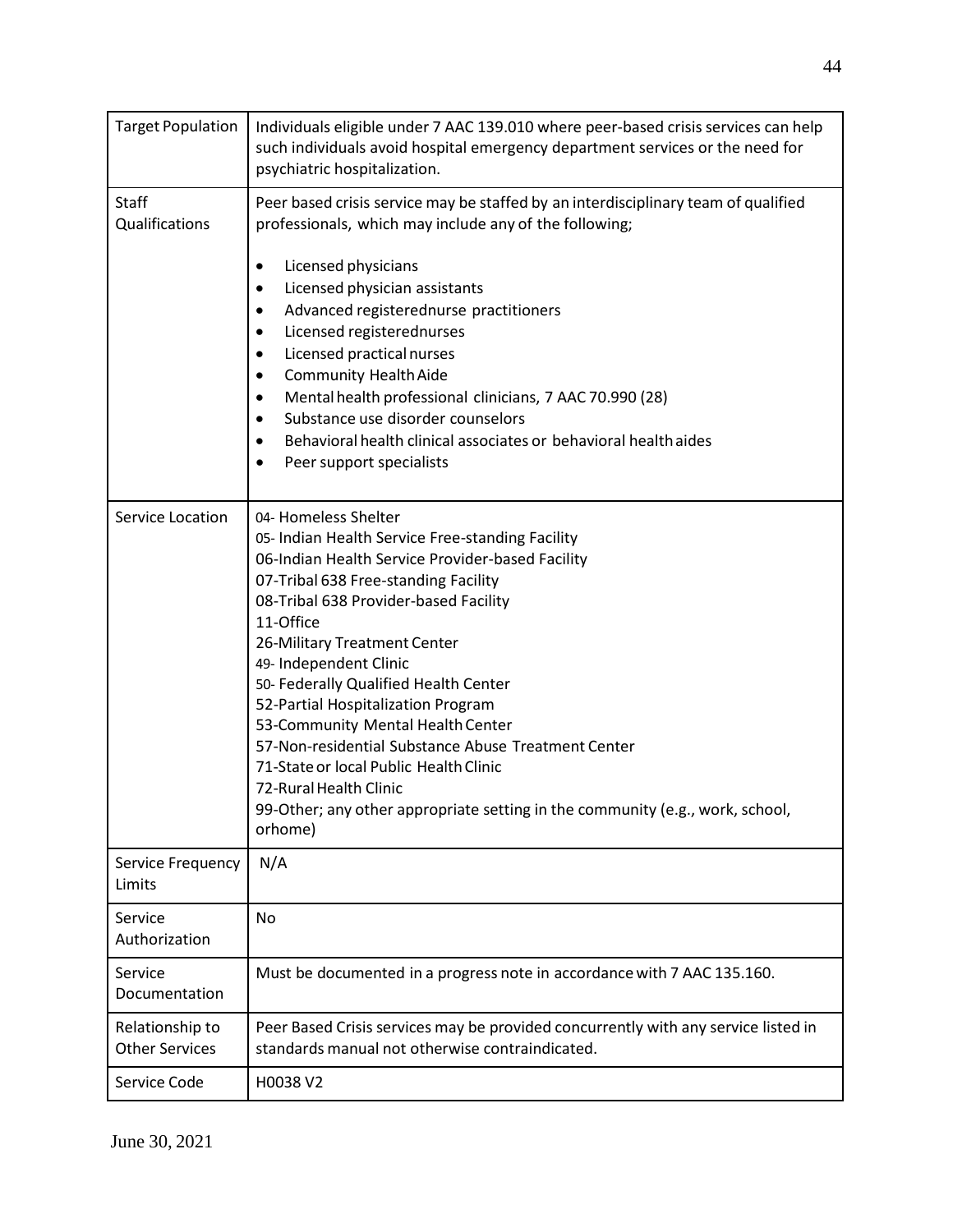| Unit Value                | 15 minutes                                                                                                  |
|---------------------------|-------------------------------------------------------------------------------------------------------------|
| Payment Rate              | \$20.46                                                                                                     |
| Additional<br>Information | Programs may employ a multidisciplinary team of professionals to perform peer-<br>based crisis services(s). |

#### <span id="page-44-0"></span>**O. 23-Hour Crisis Observation and Stabilization (COS)**

| Service Name<br>Abbreviation                                  | 23-Hour Crisis Observation and Stabilization (COS)                                                                                                                                                                                                                                                                                                                                                                                                                                                                                                                                                                                                                                                                                            |
|---------------------------------------------------------------|-----------------------------------------------------------------------------------------------------------------------------------------------------------------------------------------------------------------------------------------------------------------------------------------------------------------------------------------------------------------------------------------------------------------------------------------------------------------------------------------------------------------------------------------------------------------------------------------------------------------------------------------------------------------------------------------------------------------------------------------------|
| Authority<br><b>Effective Date</b><br><b>Revision History</b> | 7 AAC 139.350<br>Eff. 05/21/2020<br>Revision. 08/04/2020                                                                                                                                                                                                                                                                                                                                                                                                                                                                                                                                                                                                                                                                                      |
| Service<br>Definition/<br>Description                         | COS services are intended to provide prompt observation and stabilization services<br>to individuals presenting with acute symptoms of mental or emotional distress for<br>up to 23 hours and 59 minutes in a secure environment.                                                                                                                                                                                                                                                                                                                                                                                                                                                                                                             |
| Service<br>Components                                         | Individual assessment<br>$\bullet$<br>Treatment plan development<br>$\bullet$<br>Psychiatric evaluation services<br>$\bullet$<br><b>Nursing services</b><br>٠<br>Medication Services-including medication prescription, review of medication,<br>$\bullet$<br>medication administration, and medication management<br>Crisis intervention services<br>$\bullet$<br>Crisis stabilization services designed to stabilize and restore the individual to a<br>$\bullet$<br>level of functioning that does not require inpatient hospitalization<br>Stabilization of withdrawal symptoms<br>$\circ$<br>Referral to the appropriate level of treatment services and follow-up to support<br>connection                                              |
| Contraindicated<br><b>Services</b>                            | <b>Community Recovery Support Services</b><br>٠<br><b>Crisis Stabilization Services</b><br>$\bullet$<br>Mobile Outreach and Crisis Response Services<br>٠<br><b>Intensive Outpatient Program</b><br>Partial Hospitalization Program<br>$\bullet$<br>Children's Residential Treatment Level I/II<br>Adult Mental Health Residential Level I/II<br>Ambulatory Withdrawal Management<br>Clinically Managed Residential Withdrawal Management-3.2<br>Medically Monitored Inpatient Withdrawal Management-3.7<br>Medically Managed Intensive Inpatient Withdrawal Management-4.0<br>Medically Monitored Intensive Inpatient Services-3.7<br>Medically Managed Intensive Inpatient Services-4.0<br>Clinically Managed Low Intensity Residential-3.1 |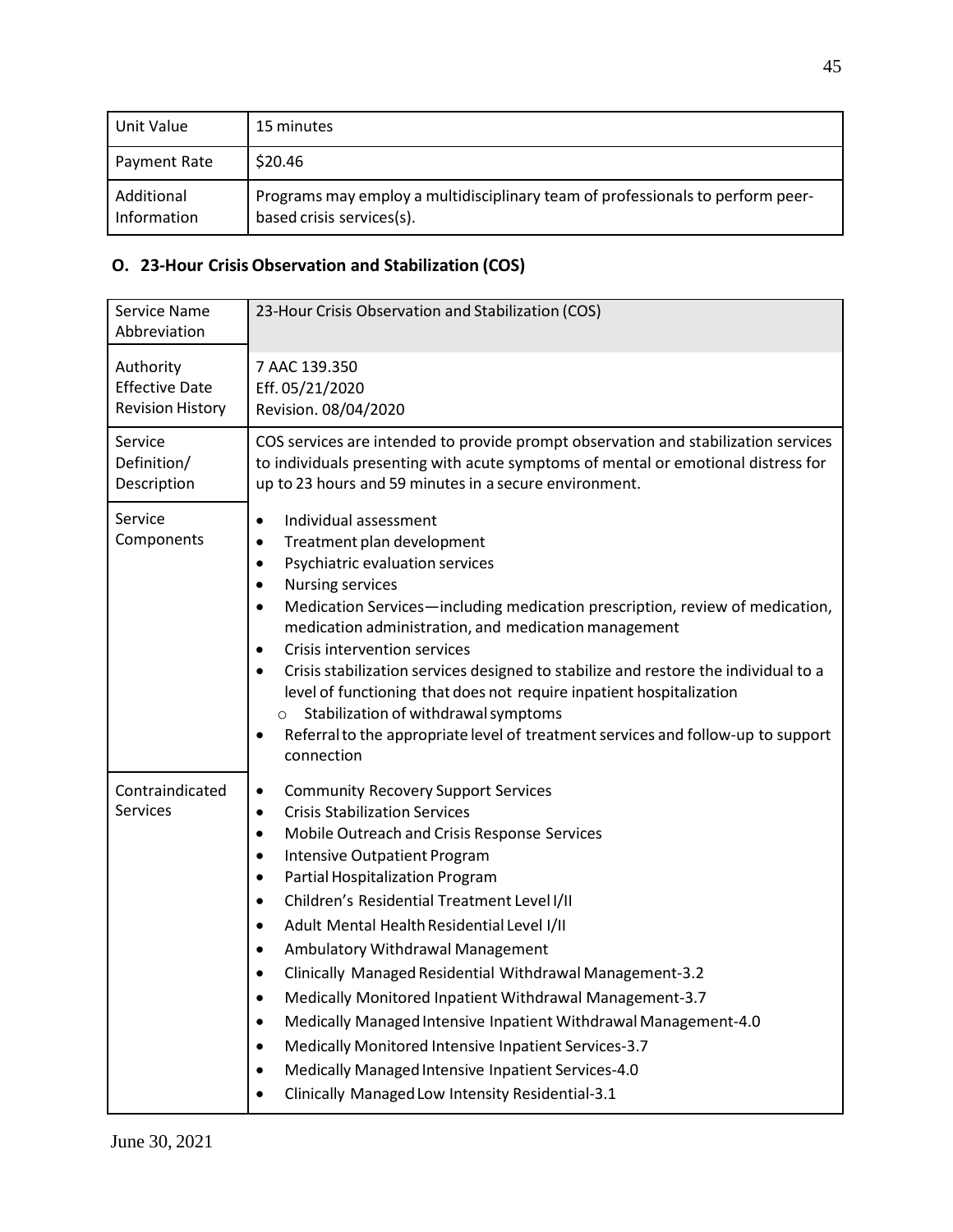|                                          | Clinically Managed High Intensity Residential Treatment-3.3 (Pop. Specific)<br>$\bullet$<br>Clinically Managed High Intensity Residential-3.5<br>$\bullet$<br>Clinically Managed Medium Intensity Residential-3.5 Adolescent<br>$\bullet$                                                                                                                                                                                                                                                                                                                                                                                                                                                                                                                                                                                                                                                                                                                                                                                                                                                                                                                                                                                                                                                                                                                                                                                                                                                           |
|------------------------------------------|-----------------------------------------------------------------------------------------------------------------------------------------------------------------------------------------------------------------------------------------------------------------------------------------------------------------------------------------------------------------------------------------------------------------------------------------------------------------------------------------------------------------------------------------------------------------------------------------------------------------------------------------------------------------------------------------------------------------------------------------------------------------------------------------------------------------------------------------------------------------------------------------------------------------------------------------------------------------------------------------------------------------------------------------------------------------------------------------------------------------------------------------------------------------------------------------------------------------------------------------------------------------------------------------------------------------------------------------------------------------------------------------------------------------------------------------------------------------------------------------------------|
|                                          | *COS services may be billed on the same day as the services below when the client<br>is admitted from one service to the other service on the same day.                                                                                                                                                                                                                                                                                                                                                                                                                                                                                                                                                                                                                                                                                                                                                                                                                                                                                                                                                                                                                                                                                                                                                                                                                                                                                                                                             |
| Service<br>Requirements/<br>Expectations | COS services can only be provided up to 23 hours and 59 minutes in a secure and<br>protected environment that must -<br>Be provided by physician or a physician assistant or advanced practice<br>registered nurse staff supervised by a physician;<br>Result in prompt evaluation and stabilization of individual's condition; and<br>$\bullet$<br>Ensure the individual is safe from self-harm, including suicidal behavior.<br>"A secure and protected environment" is an unlocked facility designed to allow<br>staff to stay in close contact with clients.<br>Other COS program parameters:<br>May vary in the number of observation chairs<br>$\bullet$<br>Must be available 24/7 (i.e., 24 hours for each day of the week)<br>$\bullet$<br>Must coordinate with law enforcement; this includes securing written<br>$\bullet$<br>agreements with local and service area law enforcement regarding<br>coordination and having the capacity to receive direct referrals from law<br>enforcement<br>Must, if available, coordinate services with a crisis stabilization services center<br>Must provide either co-occurring capable or enhanced evaluation or services<br>٠<br>May share staffing with a crisis stabilization services center, if co-located, when<br>$\bullet$<br>necessary provided that adequate staffing remains (i.e., an LPN) in both units<br>Qualified COS providers are expected to follow the SAMHSA Essential Expectations<br>for Crisis Services. See Attachment B. |
| <b>Target Population</b>                 | All ages of individuals who are presenting with acute symptoms or distress that<br>cannot be managed safely or effectively in a less restrictive environment.                                                                                                                                                                                                                                                                                                                                                                                                                                                                                                                                                                                                                                                                                                                                                                                                                                                                                                                                                                                                                                                                                                                                                                                                                                                                                                                                       |
| <b>Staff</b><br>Qualifications           | COS may be staffed by an interdisciplinary team of qualified professionals, which<br>may include any of the following;<br>Licensed physicians<br>$\bullet$<br>Licensed physician assistants<br>$\bullet$<br>Advanced registerednurse practitioners<br>$\bullet$<br>Licensed registerednurses<br>٠<br>Licensed practical nurses<br>$\bullet$<br><b>Community Health Aide</b><br>٠<br>Psychologist<br>Mental Health Professional Counselor<br>$\bullet$<br><b>Behavioral Health Clinical Associate</b><br>$\bullet$<br>Substance Use Disorder Counselor                                                                                                                                                                                                                                                                                                                                                                                                                                                                                                                                                                                                                                                                                                                                                                                                                                                                                                                                               |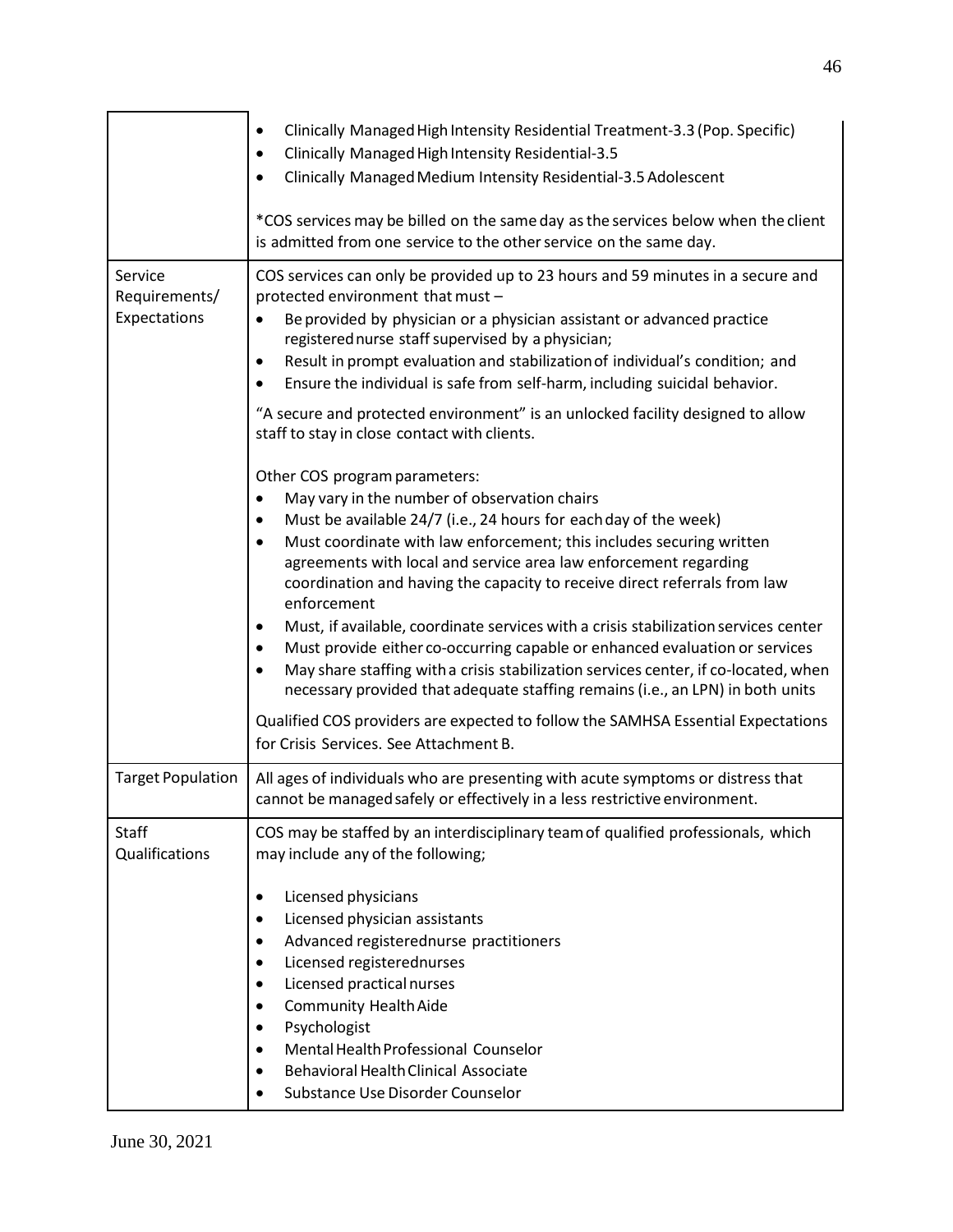|                                          | <b>Behavioral Health Aides</b><br>$\bullet$<br>Peer Support Specialist<br>$\bullet$                                                                                                                                                                                                                                                                                                                                              |
|------------------------------------------|----------------------------------------------------------------------------------------------------------------------------------------------------------------------------------------------------------------------------------------------------------------------------------------------------------------------------------------------------------------------------------------------------------------------------------|
| Service Location                         | 05-Indian Health Service Free-standing Facility<br>06-Indian Health Service Provider-based Facility<br>07-Tribal 638 Free-standing Facility<br>08-Tribal 638 Provider-based Facility<br>53-Community mental health center<br>99-Other; General acute care hospitals, Psychiatric hospitals, Licensed critical<br>access hospitals, mental health physician clinics, Crisis stabilization units<br>These facilities are not IMDs. |
| Service<br>Frequency/Limits              | N/A                                                                                                                                                                                                                                                                                                                                                                                                                              |
| Service<br>Authorization                 | <b>No</b>                                                                                                                                                                                                                                                                                                                                                                                                                        |
| Service<br>Documentation                 | Must be documented in a progress note in accordance with 7 AAC 135.130.                                                                                                                                                                                                                                                                                                                                                          |
| Relationship to<br><b>Other Services</b> | COS services may be provided concurrently with any service listed in standards<br>manual not otherwise contraindicated.                                                                                                                                                                                                                                                                                                          |
| Service Code                             | S9484 V2                                                                                                                                                                                                                                                                                                                                                                                                                         |
| <b>Unit Value</b>                        | $60$ minutes = 1 unit                                                                                                                                                                                                                                                                                                                                                                                                            |
| Payment Rate                             | \$116.20                                                                                                                                                                                                                                                                                                                                                                                                                         |
| Additional<br>Information                | COS programs may employ a multidisciplinary team of professionals; however, a<br>licensed physician, nurse, physician assistant, or community health aide or at the<br>direction of licensed physician, nurse, physician assistant, or community health aide<br>must facilitate each unit of service to draw down the hourly rate.                                                                                               |

# <span id="page-46-0"></span>**P. Mobile Outreach and Crisis Response Services (MOCR)**

| Service Name<br>Abbreviation          | Mobile Outreach and Crisis Response Services (MOCR)                                                                                                                                                                                                                                                                                    |
|---------------------------------------|----------------------------------------------------------------------------------------------------------------------------------------------------------------------------------------------------------------------------------------------------------------------------------------------------------------------------------------|
| Authority                             | 7 AAC 139.350                                                                                                                                                                                                                                                                                                                          |
| <b>Effective Date and</b>             | Eff. 05/21/2020                                                                                                                                                                                                                                                                                                                        |
| <b>Revision History</b>               | Revision.08/04/2020                                                                                                                                                                                                                                                                                                                    |
| Service<br>Definition/<br>Description | MOCR services are provided to (1) prevent substance use disorder or mental health<br>crisis from escalating; (2) stabilize an individual during or after a mental health<br>crisis or a crisis involving a substance use disorder; or (3) refer and connect to other<br>appropriate services that may be needed to resolve the crisis. |
| Service                               | Triage and assessment services                                                                                                                                                                                                                                                                                                         |
| Components                            |                                                                                                                                                                                                                                                                                                                                        |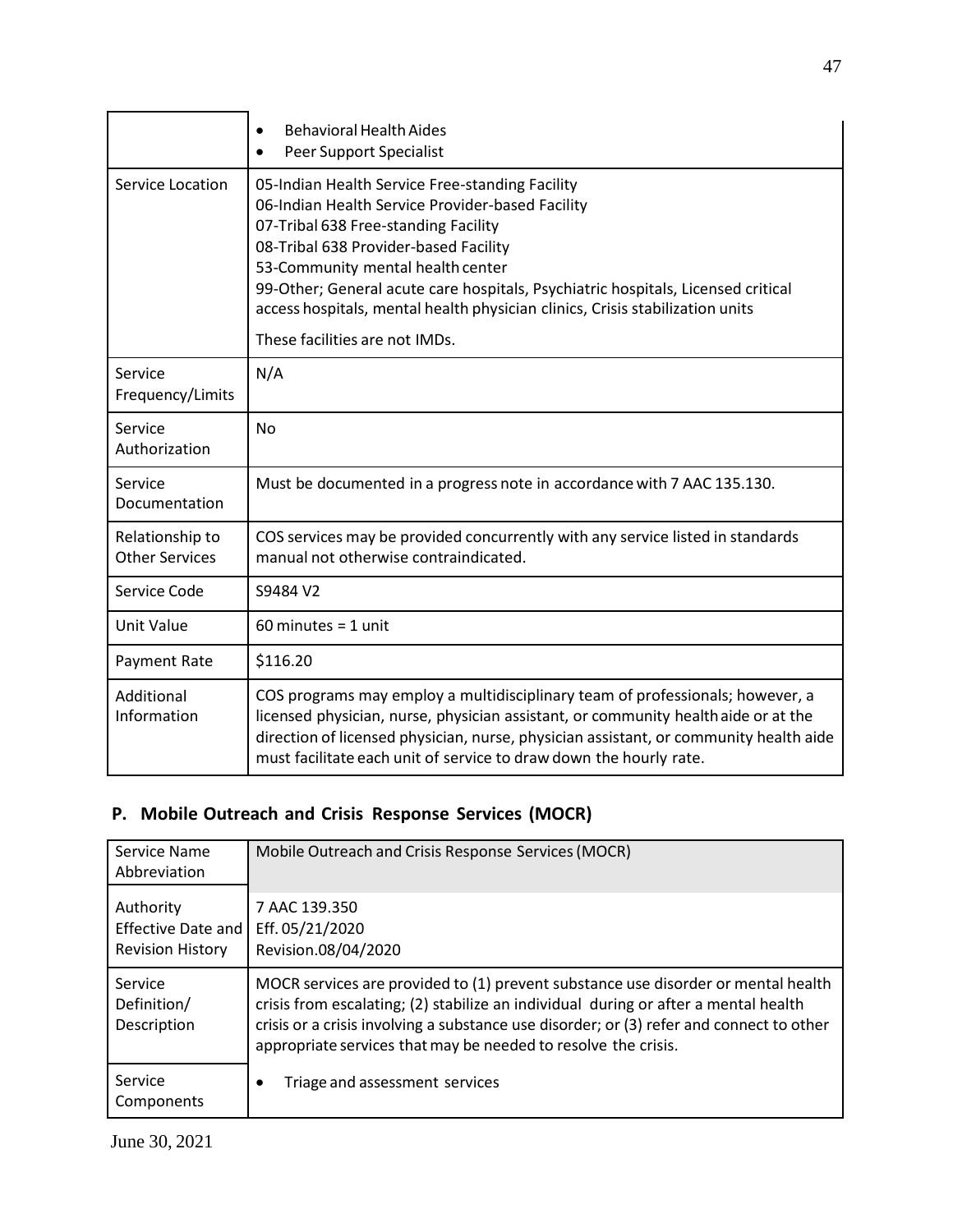|                                          | Crisis assessment including causes leading to the crisis, safety, and risk<br>$\circ$<br>considerations, recent behavioral health treatment, medications, and<br>medical issues<br>Assessment also Includes specific screening for suicide<br>O<br>Crisis intervention and stabilization services<br>De-escalation<br>$\circ$<br>Crisis planning included, such as the creation of a safety plan<br>$\circ$<br>Referral and linkage with appropriate community services and resources<br>٠<br>Linkage to medication services as needed through collaboration with qualified<br>$\bullet$<br>providers<br>Mediation services as appropriate<br>٠<br>Skills training designed to minimize future crisis situations |
|------------------------------------------|------------------------------------------------------------------------------------------------------------------------------------------------------------------------------------------------------------------------------------------------------------------------------------------------------------------------------------------------------------------------------------------------------------------------------------------------------------------------------------------------------------------------------------------------------------------------------------------------------------------------------------------------------------------------------------------------------------------|
| Contraindicated<br>Services              | N/A                                                                                                                                                                                                                                                                                                                                                                                                                                                                                                                                                                                                                                                                                                              |
| Service<br>Requirements/<br>Expectations | MOCR programs must be available 24/7 (i.e., 24 hours a day, 7 days of the week),<br>make available psychiatric consultation, and provide rapid face-to-face response as<br>follows:                                                                                                                                                                                                                                                                                                                                                                                                                                                                                                                              |
|                                          | Urban teamson average must respond to client within an hour.<br>٠<br>Rural and frontier teams are not required to respond within an hour but must<br>$\bullet$<br>document efforts takenwith respect to a rapid face-to-face response.                                                                                                                                                                                                                                                                                                                                                                                                                                                                           |
|                                          | For an initial client crisis request, a MOCR program must ensure at least two staff<br>respond, face-to-face, including a mental health professional clinician and a<br>qualified behavioral health provider, such as a behavioral health associate.                                                                                                                                                                                                                                                                                                                                                                                                                                                             |
|                                          | Rural and frontier programs may have only one staff person onsite to respond<br>$\bullet$<br>and may use telehealth to meet the requirement and/or need for additional<br>qualified staff.                                                                                                                                                                                                                                                                                                                                                                                                                                                                                                                       |
|                                          | MOCR programs must document attempt to follow-up with a client after a<br>response within 48 hours to ensure support, safety, and confirm linkage with any<br>referrals. This requirement may be satisfied through a phone call with a client.                                                                                                                                                                                                                                                                                                                                                                                                                                                                   |
|                                          | MOCR programs must coordinate with law enforcement and a 23-hour crisis<br>observation and stabilization (COS) services and crisis stabilization services, when<br>available.                                                                                                                                                                                                                                                                                                                                                                                                                                                                                                                                    |
|                                          | When appropriate, MOCR services may be provided to the family or support<br>system in support of an individual who is experiencing a behavioral health crisis.<br>MOCR programs are expected to follow the SAMHSA Essential Expectations for<br>Crisis Services. See Attachment B.                                                                                                                                                                                                                                                                                                                                                                                                                               |
| <b>Target Population</b>                 | Individuals eligible under 7 AAC 139.010 who are in need of MOCR services to (1)<br>prevent substance use disorder or mental health crisis from escalating; (2) stabilize<br>an individual during or after a mental health crisis or a crisis involving a substance<br>use disorder; or (3) refer and connect to other appropriate services that may be<br>needed to resolve the crisis.                                                                                                                                                                                                                                                                                                                         |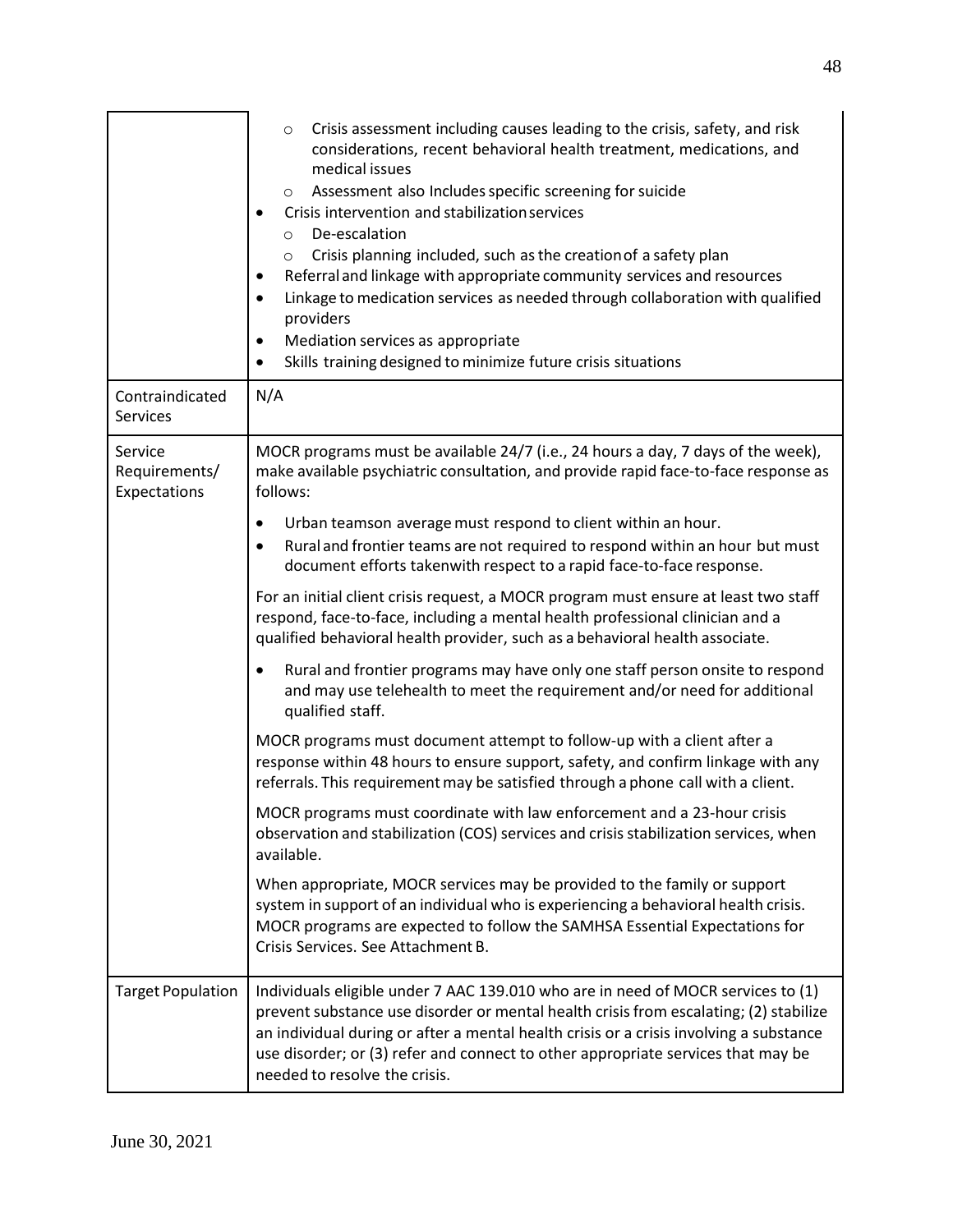| Staff<br>Qualifications                  | MOCR service may be staffed by an interdisciplinary team of qualified<br>professionals, which may include any of the following;<br>Licensed physicians<br>$\bullet$<br>Licensed physician assistants<br>Advanced registerednurse practitioners<br>$\bullet$<br>Licensed registerednurses<br>$\bullet$<br>Licensed practical nurses<br>٠<br><b>Community Health Aide</b><br>$\bullet$<br>Licensed psychologists<br>$\bullet$<br>Mental health professional clinicians, 7 AAC 70.990 (28)<br>٠<br>Substance use disorder counselors<br>$\bullet$<br>Behavioral health clinical associates<br>$\bullet$<br>Behavioral health aide<br>Peer support specialist |
|------------------------------------------|-----------------------------------------------------------------------------------------------------------------------------------------------------------------------------------------------------------------------------------------------------------------------------------------------------------------------------------------------------------------------------------------------------------------------------------------------------------------------------------------------------------------------------------------------------------------------------------------------------------------------------------------------------------|
| Service Location                         | MOCR services may be provided in any location where the provider and the<br>individual can maintain safety.                                                                                                                                                                                                                                                                                                                                                                                                                                                                                                                                               |
|                                          | 99-Other (any appropriate safe location)                                                                                                                                                                                                                                                                                                                                                                                                                                                                                                                                                                                                                  |
| Service<br>Frequency/Limits              | N/A                                                                                                                                                                                                                                                                                                                                                                                                                                                                                                                                                                                                                                                       |
| Service<br>Authorization                 | <b>No</b>                                                                                                                                                                                                                                                                                                                                                                                                                                                                                                                                                                                                                                                 |
| Service<br>Documentation                 | Must be documented in a progress note in accordance with 7 AAC 135.130.                                                                                                                                                                                                                                                                                                                                                                                                                                                                                                                                                                                   |
| Relationship to<br><b>Other Services</b> | MOCR services may be provided concurrently with any service listed in standards<br>manual not otherwise contraindicated.                                                                                                                                                                                                                                                                                                                                                                                                                                                                                                                                  |
| Service Code                             | T2034 V2                                                                                                                                                                                                                                                                                                                                                                                                                                                                                                                                                                                                                                                  |
| Unit Value                               | Per Call Out                                                                                                                                                                                                                                                                                                                                                                                                                                                                                                                                                                                                                                              |
| Payment Rate                             | \$175.64                                                                                                                                                                                                                                                                                                                                                                                                                                                                                                                                                                                                                                                  |
| Additional<br>Information                | Programs may employ a multidisciplinary team of professionals to perform MOCR;<br>however, each unit of service must be provided by a mental health professional<br>clinician or other qualified professional listed above to be eligible to draw down the<br>per unit rate.                                                                                                                                                                                                                                                                                                                                                                              |

# <span id="page-48-0"></span>**Q. Crisis Residential and Stabilization Services(CSS)**

| Service Name<br>Abbreviation | Crisis Residential and Stabilization Services (CSS) |
|------------------------------|-----------------------------------------------------|
| Authority                    | 7 AAC 139.350                                       |
| <b>Effective Date</b>        | Eff. 05/21/2020                                     |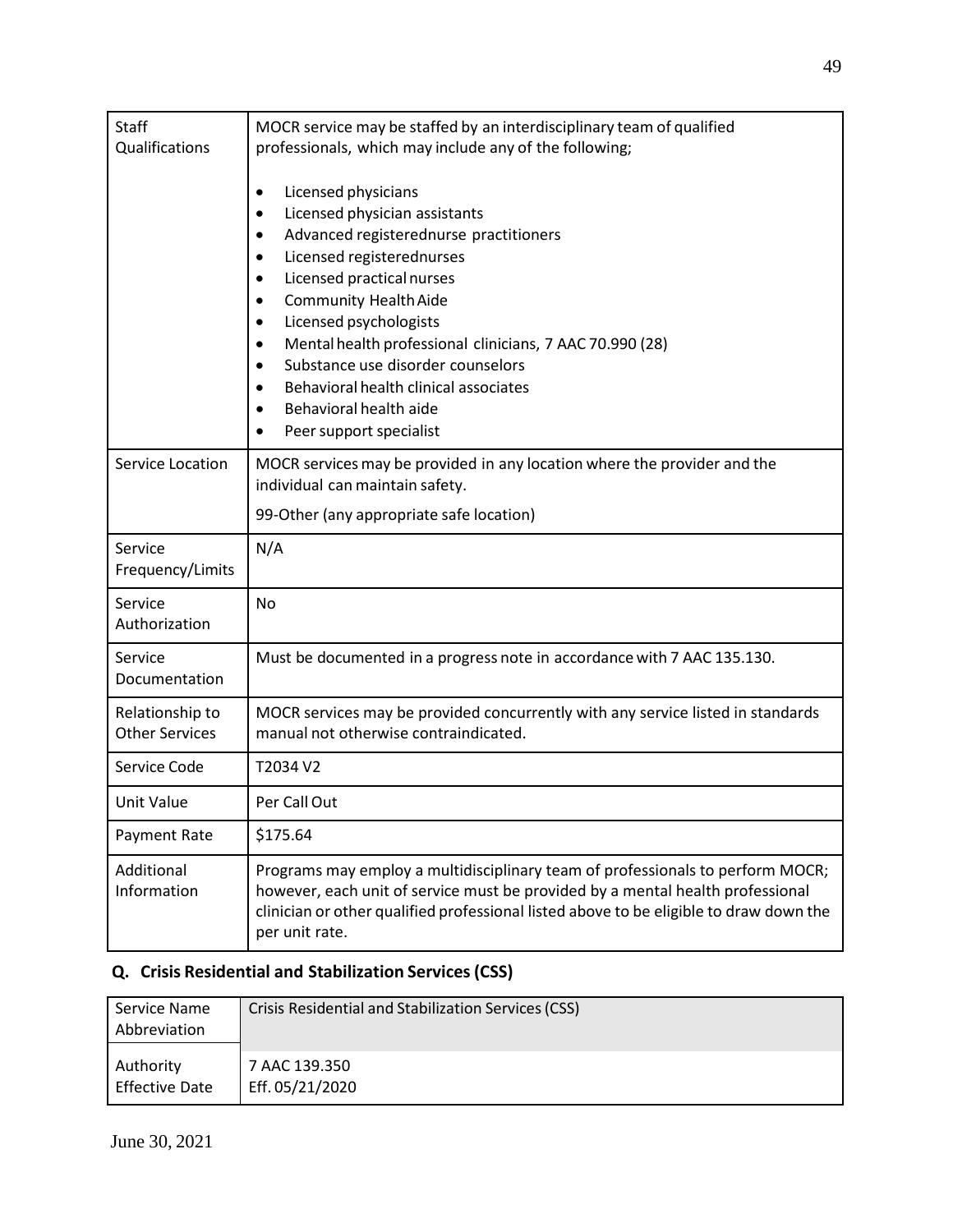| Revision                                | Revision. 08/04/2020                                                                                                                                                                                                                                                                                                                                                                                                                                                                                                                                                                                                                                                                                                                                                                                                                                                                                                                                                                                                                                                                              |
|-----------------------------------------|---------------------------------------------------------------------------------------------------------------------------------------------------------------------------------------------------------------------------------------------------------------------------------------------------------------------------------------------------------------------------------------------------------------------------------------------------------------------------------------------------------------------------------------------------------------------------------------------------------------------------------------------------------------------------------------------------------------------------------------------------------------------------------------------------------------------------------------------------------------------------------------------------------------------------------------------------------------------------------------------------------------------------------------------------------------------------------------------------|
| Service<br>Description                  | A medically monitored, short-term, residential program in an approved facility that<br>provides 24/7 psychiatric stabilization.                                                                                                                                                                                                                                                                                                                                                                                                                                                                                                                                                                                                                                                                                                                                                                                                                                                                                                                                                                   |
| Service<br>Components                   | Individual assessment<br>$\bullet$<br>Crisis intervention services<br>$\bullet$<br>Crisis stabilization services designed to stabilize and restore the individual to a<br>$\bullet$<br>level of functioning that does not require inpatient hospitalization<br>Stabilization of withdrawal symptoms<br>$\circ$<br>Psychiatric evaluation services<br><b>Nursing services</b><br>Medication services-including medication prescription, review of medication,<br>$\bullet$<br>medication administration, and medication management<br>Treatment plan development services; and<br>٠<br>Referral to the appropriate level of treatment services<br>$\bullet$                                                                                                                                                                                                                                                                                                                                                                                                                                        |
| Contraindicated<br><b>Services</b>      | <b>Community Recovery Support Services</b><br>$\bullet$<br>23-Hour Crisis Observation and Stabilization Services<br>٠<br>Mobile Outreach and Crisis Response Services<br>$\bullet$<br><b>Intensive Outpatient Program</b><br>٠<br>Children's Residential Level I/II<br>$\bullet$<br>Adult Mental Health Residential Level I/II<br>$\bullet$<br>Partial Hospitalization Program<br>$\bullet$<br>Clinically Managed Residential Withdrawal Management-3.2<br>$\bullet$<br>Medically Monitored Inpatient Withdrawal Management-3.7<br>$\bullet$<br>Medically Managed Intensive Inpatient Withdrawal Management-4.0<br>$\bullet$<br>Medically Monitored Intensive Inpatient Services-3.7<br>$\bullet$<br>Medically Managed Intensive Inpatient Services-4.0<br>$\bullet$<br>Ambulatory Withdrawal Management<br>٠<br>Clinically Managed Low Intensity Residential-3.1<br>$\bullet$<br>Clinically Managed High Intensity Residential Treatment-3.3 (Pop. Specific)<br>$\bullet$<br>Clinically Managed High Intensity Residential-3.5<br>Clinically Managed Medium Intensity Residential-3.5 Adolescent |
| Service<br>Requirements<br>Expectations | Crisis stabilization services must be provided -<br>as a short-term residential program with 16 or fewer beds;<br>$\bullet$<br>as a medically monitored stabilization service designed to restore the individual<br>$\bullet$<br>to a level of functioning that does not require inpatient hospitalization; and<br>to assess the need for medication services and other post-discharge treatment<br>$\bullet$<br>and support services.                                                                                                                                                                                                                                                                                                                                                                                                                                                                                                                                                                                                                                                            |
|                                         | For purposes of crisis stabilization services, "short term" means no more than seven<br>days, with an opportunity to extend through a service authorization.                                                                                                                                                                                                                                                                                                                                                                                                                                                                                                                                                                                                                                                                                                                                                                                                                                                                                                                                      |
|                                         | Other service parameters include the following:<br>Services must be available 24/7 (24 hours, 7 days a week)                                                                                                                                                                                                                                                                                                                                                                                                                                                                                                                                                                                                                                                                                                                                                                                                                                                                                                                                                                                      |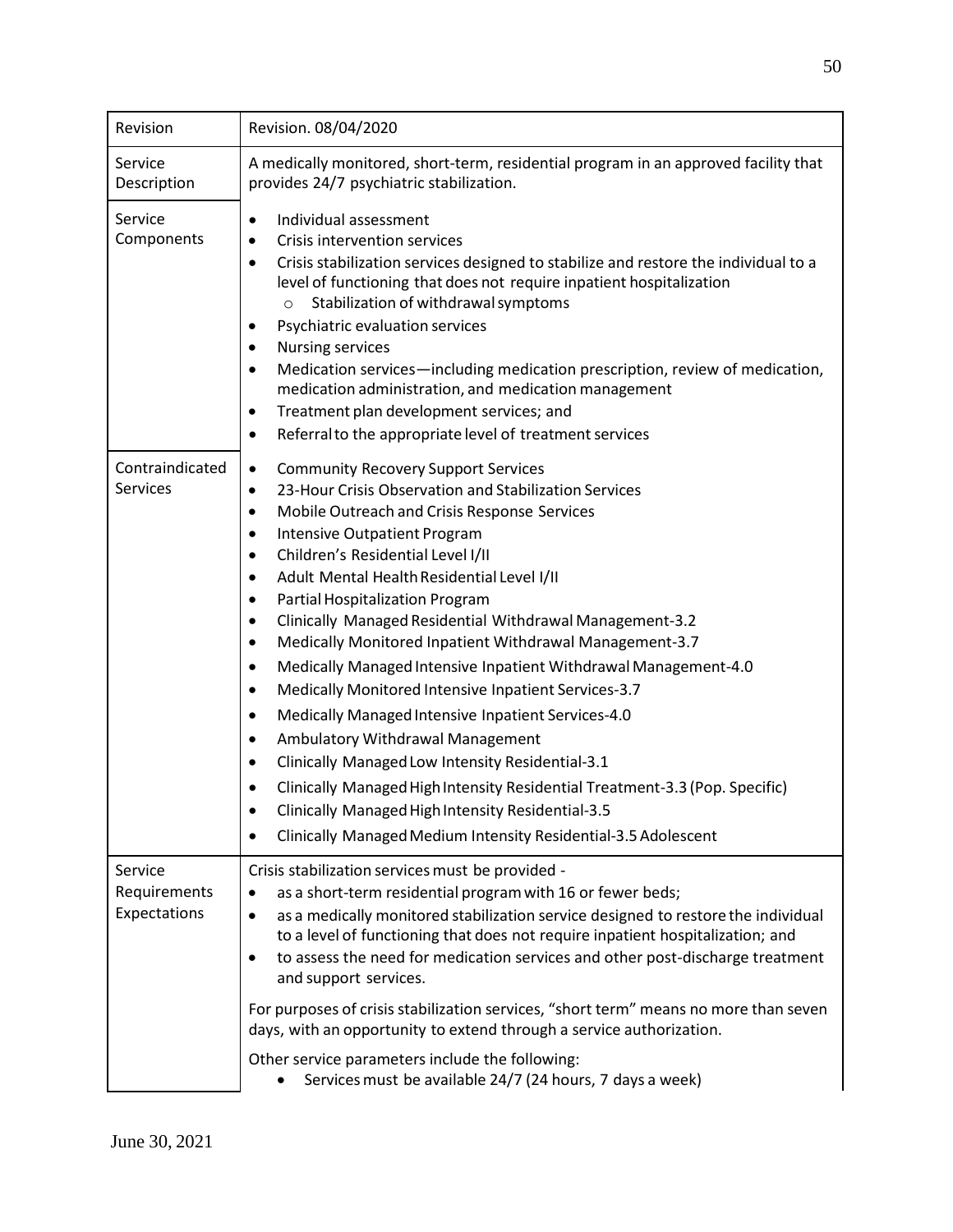|                                          | Clients must be seen by a physician, physician assistant, psychiatrist, or<br>$\bullet$<br>advanced nurse practitioner within 24 hours of admission to conduct an<br>assessment, address issues of care, andwrite orders as required.                                                                                                                                                          |
|------------------------------------------|------------------------------------------------------------------------------------------------------------------------------------------------------------------------------------------------------------------------------------------------------------------------------------------------------------------------------------------------------------------------------------------------|
|                                          | Qualified providers of crisis stabilization services are expected to follow the SAMHSA<br>Essential Expectations for Crisis Services. See Attachment B.                                                                                                                                                                                                                                        |
| Target<br>Population                     | Individuals eligible under 7 AAC 139.010 presenting with acute mental or emotional<br>disorders requiring psychiatric stabilization and care.                                                                                                                                                                                                                                                  |
| Staff<br>Qualifications                  | CSS service may be staffed by an interdisciplinary team of qualified professionals,<br>which may include any of the following;                                                                                                                                                                                                                                                                 |
|                                          | Licensed physicians<br>Licensed physician assistants<br>Licensed advanced nurse practitioners<br>$\bullet$<br>Licensed registerednurses<br>Community health aide<br>Licensed psychologists<br>Mental health professional clinicians, 7 AAC 70.990 (28)<br>Substance use disorder counselors<br>Behavioral health clinical associates<br>Behavioral health aide<br>Peer support specialist      |
| Service Location                         | 05-Indian Health Service Free-standing Facility<br>06-Indian Health Service Provider-based Facility<br>07-Tribal 638 Free-standing Facility<br>08-Tribal 638 Provider-based Facility<br>53-Community mental health center<br>99-Other; General acute care hospitals, Psychiatric hospitals, Licensed critical access<br>hospitals, mental health physician clinics, Crisis stabilization units |
| Service                                  | Length of stay: maximum of 7 days. (An extension of stay requires medical necessity<br>Frequency/Limits   and a service authorization to extend limit.)                                                                                                                                                                                                                                        |
| Service<br>Authorization                 | No                                                                                                                                                                                                                                                                                                                                                                                             |
| Service<br>Documentation                 | Must be documented in a progress note in accordance with 7 AAC 135.130.                                                                                                                                                                                                                                                                                                                        |
| Relationship to<br><b>Other Services</b> | Crisis stabilization services may be provided concurrently with any service listed in<br>standards manual not otherwise contraindicated.                                                                                                                                                                                                                                                       |
| Service Code                             | S9485 V2                                                                                                                                                                                                                                                                                                                                                                                       |
| Unit Value                               | 1 day                                                                                                                                                                                                                                                                                                                                                                                          |
| Payment Rate                             | \$900.00                                                                                                                                                                                                                                                                                                                                                                                       |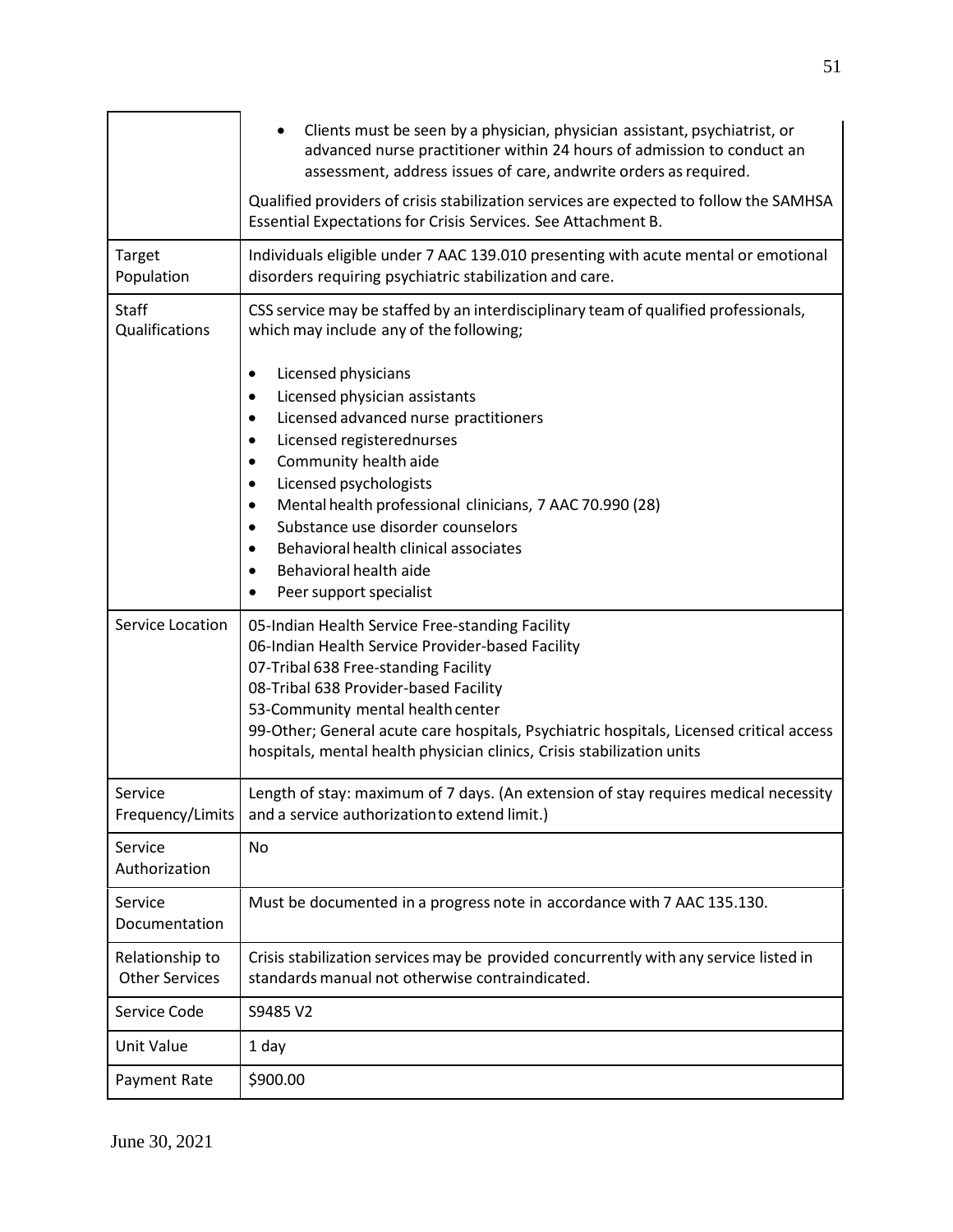| Additional<br>Information | Programs may employ a multidisciplinary team of professionals to perform<br>community recovery support services(s); however, each unit of services must be<br>provided by a physician, physician assistant, psychiatrist, or advanced nurse<br>practitioner or at the direction of a physician, physician assistant, psychiatrist, or |
|---------------------------|---------------------------------------------------------------------------------------------------------------------------------------------------------------------------------------------------------------------------------------------------------------------------------------------------------------------------------------|
|                           | advanced nurse practitioner to be eligible to draw down the per unit rate.                                                                                                                                                                                                                                                            |

#### <span id="page-51-0"></span>**R. Treatment Plan Development Review**

| Service Name             | <b>Treatment Plan Review</b>                                                                                                                                             |
|--------------------------|--------------------------------------------------------------------------------------------------------------------------------------------------------------------------|
| Abbreviation             |                                                                                                                                                                          |
| Authority                | 7 AAC 138.100                                                                                                                                                            |
| <b>Effective Date</b>    | Eff. 05/21/2020                                                                                                                                                          |
| <b>Revision History</b>  | Revision. 08/04/2020                                                                                                                                                     |
| Service                  | As a client moves through treatment in any level of behavioral health services,                                                                                          |
| Description              | his or her progress should be formally assessed at regular intervals relevant to<br>the client's severity of illness and level of function, and the intensity of service |
|                          | and level of care. This includes the development and review of the client's                                                                                              |
|                          | treatment plan that was developed in accordance with 7 AAC 135.120 to                                                                                                    |
|                          | determine whether the level of care, services, and interventions remain                                                                                                  |
|                          | appropriate or whether changes are needed to the client's treatment plan.                                                                                                |
| Service                  | See 7 AAC 135.120.                                                                                                                                                       |
| Components               |                                                                                                                                                                          |
| Contraindicated          | Mobile Outreach and Crisis Response Services (MOCR)<br>$\bullet$                                                                                                         |
| Service                  | Peer-based crisis services<br>$\bullet$                                                                                                                                  |
| Service                  | A treatment plan review and any necessary revisions must be completed at least                                                                                           |
| Requirements/            | every 90 days. This includes documenting the results of the treatment plan                                                                                               |
| Expectations             | review in the clinical record and including the name, signature, and credentials                                                                                         |
|                          | of the individual who conducted the review.                                                                                                                              |
|                          | The parameters for a treatment plan review may include the following:                                                                                                    |
|                          | A review may find that it is appropriate for a client to stay at the current level of                                                                                    |
|                          | care if at least of the following findings is articulated in the review:                                                                                                 |
|                          | The client is making progress, but the goals articulated in the treatment plan<br>$\bullet$                                                                              |
|                          | have not been achieved and with continued treatment the client will be able                                                                                              |
|                          | to continue to work toward these goals.                                                                                                                                  |
|                          | The client is not making progress but has capacity to resolve problems and is<br>$\bullet$                                                                               |
|                          | actively working to achieve the goals articulated in the treatment plan.                                                                                                 |
|                          | New problems or goals for the client have been identified that can be<br>$\bullet$                                                                                       |
|                          | appropriately treated at the client's current level of care or the client needs                                                                                          |
|                          | a higher level of care and a referral has been made to an appropriate setting.                                                                                           |
| <b>Target Population</b> | Individual's eligible under 7 AAC 139.010 receiving services determined to be                                                                                            |
|                          | medically necessary and in accordance with an individual treatment plan                                                                                                  |
|                          | developed in accordance with 7 AAC. AAC 135.120.                                                                                                                         |
|                          |                                                                                                                                                                          |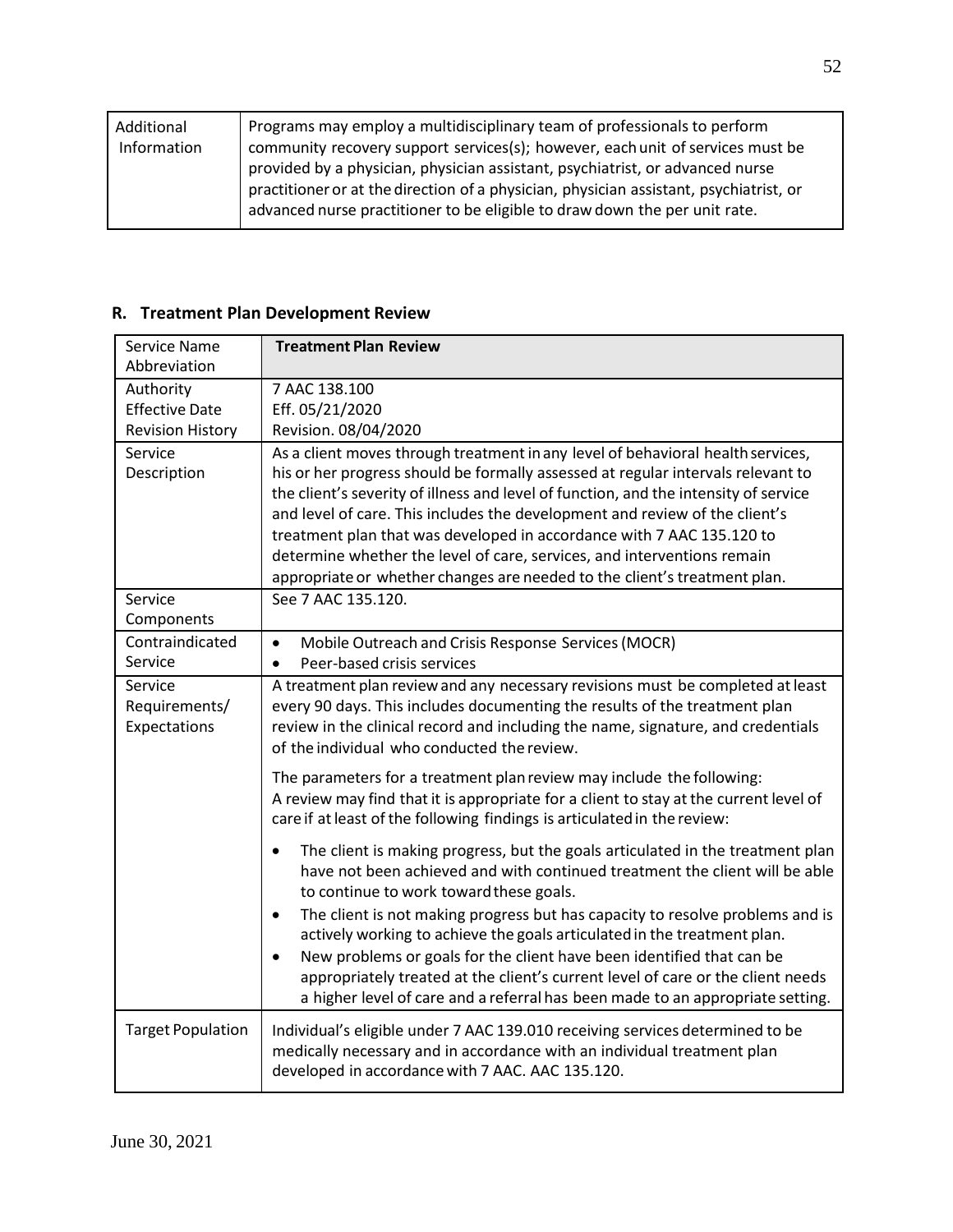| Staff                       | Providers qualified to be reimbursed for treatment plan review provided to           |
|-----------------------------|--------------------------------------------------------------------------------------|
| Qualifications              | client include the following as long as a directing clinician signs and monitors the |
|                             | treatment plan review:                                                               |
|                             | Licensed physicians<br>$\bullet$                                                     |
|                             | Licensed physician assistants<br>$\bullet$                                           |
|                             | Advanced registerednurse practitioners<br>$\bullet$                                  |
|                             | Licensed registerednurses<br>$\bullet$                                               |
|                             | Licensed practical nurses<br>$\bullet$                                               |
|                             | Community health aide<br>$\bullet$                                                   |
|                             | Mental health professional clinicians, 7 AAC 70.990 (28)<br>$\bullet$                |
|                             | Substance use disorder counselors<br>$\bullet$                                       |
|                             | Behavioral health clinical associates<br>$\bullet$                                   |
|                             | Behavioral health aides                                                              |
|                             | Peer support specialist<br>$\bullet$                                                 |
| Service Location            | 04- Homeless Shelter                                                                 |
|                             | 05- Indian Health Service Free-standing Facility                                     |
|                             | 06-Indian Health Service Provider-based Facility                                     |
|                             | 07-Tribal 638 Free-standing Facility                                                 |
|                             | 08-Tribal 638 Provider-based Facility                                                |
|                             | 11-Office                                                                            |
|                             | 26-Military Treatment Center                                                         |
|                             | 49-Independent Clinic                                                                |
|                             | 50-Federally Qualified Health Center                                                 |
|                             | 52-Partial Hospitalization Program                                                   |
|                             | 53-Community Mental Health Center                                                    |
|                             | 55-Residential Substance Abuse Treatment Facility                                    |
|                             | 57-Non-residential Substance Abuse Treatment Center                                  |
|                             | 71-State or local Public Health Clinic                                               |
|                             | 72-Rural Health Clinic                                                               |
|                             | 99-Other (any appropriate setting in the community                                   |
| Service<br>Frequency/Limits | No more than every 90 days per beneficiary; 4 maximum per beneficiary per SFY.       |
| Service                     | No                                                                                   |
| Authorization               |                                                                                      |
| Service                     | Must be documented in a progress note in accordance with 7 AAC 135.130.              |
| Documentation               |                                                                                      |
| Relationship to             | Treatment plan review may be provided concurrently with any service listed in        |
| <b>Other Services</b>       | standards manual not otherwise contraindicated.                                      |
| Service Code                | T1007 V2                                                                             |
| Code Set                    | T1007 V2 GT                                                                          |
| Description                 |                                                                                      |
| <b>Unit Value</b>           | Per review                                                                           |
| Payment Rate                | \$135.43                                                                             |
| Additional                  | Programs may employ a multidisciplinary team of professionals to facilitate          |
| Information                 | Treatment plan review; however, each unit of service must be provided by a           |
|                             | qualified provider to be eligible to draw down the per unit rate.                    |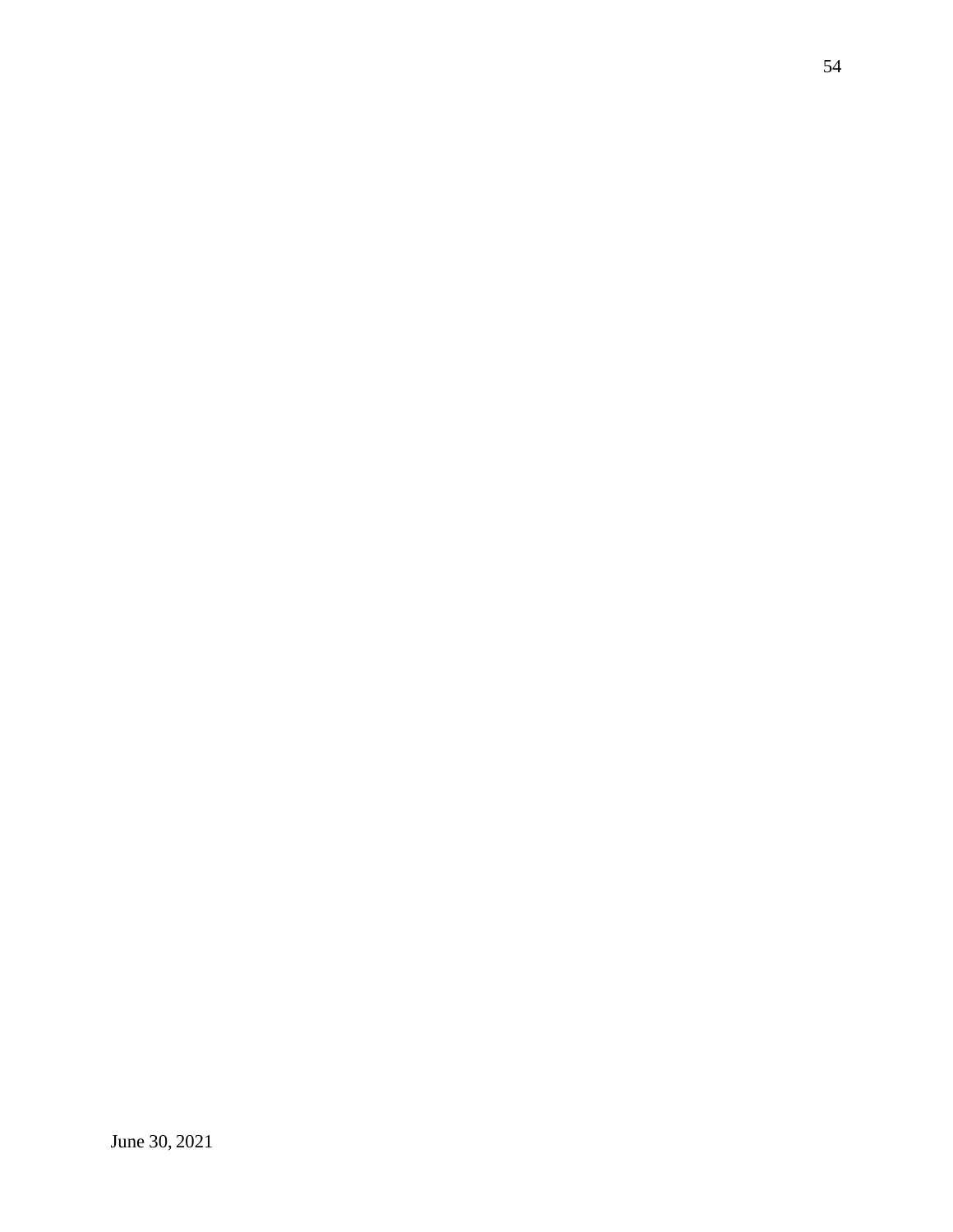#### <span id="page-54-0"></span>**III. Attachment A: Z Code List**

#### **Home-Based Family Treatment Services**

Qualifying Z-Codes:

- Z59.9 Homelessness
- Z59.9 Problemrelated to housing and economic circumstances
- Z60.1 Atypical parenting situation
- Z60.9 Problemrelated to social environment
- Z61.8 other negative life eventsin childhood
- Z61.9 Negative eventsin life, unspecified
- Z62.0 Inadequate parental supervision
- Z69.0101 Encounter for mental health services for victim of child abuse/neglect, psychological abuse/sexual abuse byparent
- Z62.820 Parent-child relational problem
- Z62.898 Child affected by parental relationship distress
- Z62.4 emotional neglect of child
- Z62.9 problemrelated to upbringing unspecified
- Z63.0 problemsin relationship with spouse or partner
- Z63.2 Absence familymember
- Z63.5 Disruption of family
- Z63.7 other stressful life events
- Z64.0 Unwanted pregnancy
- Z65.1 Prison or incarceration
- Z65.9 Unspecified psychosocial circumstances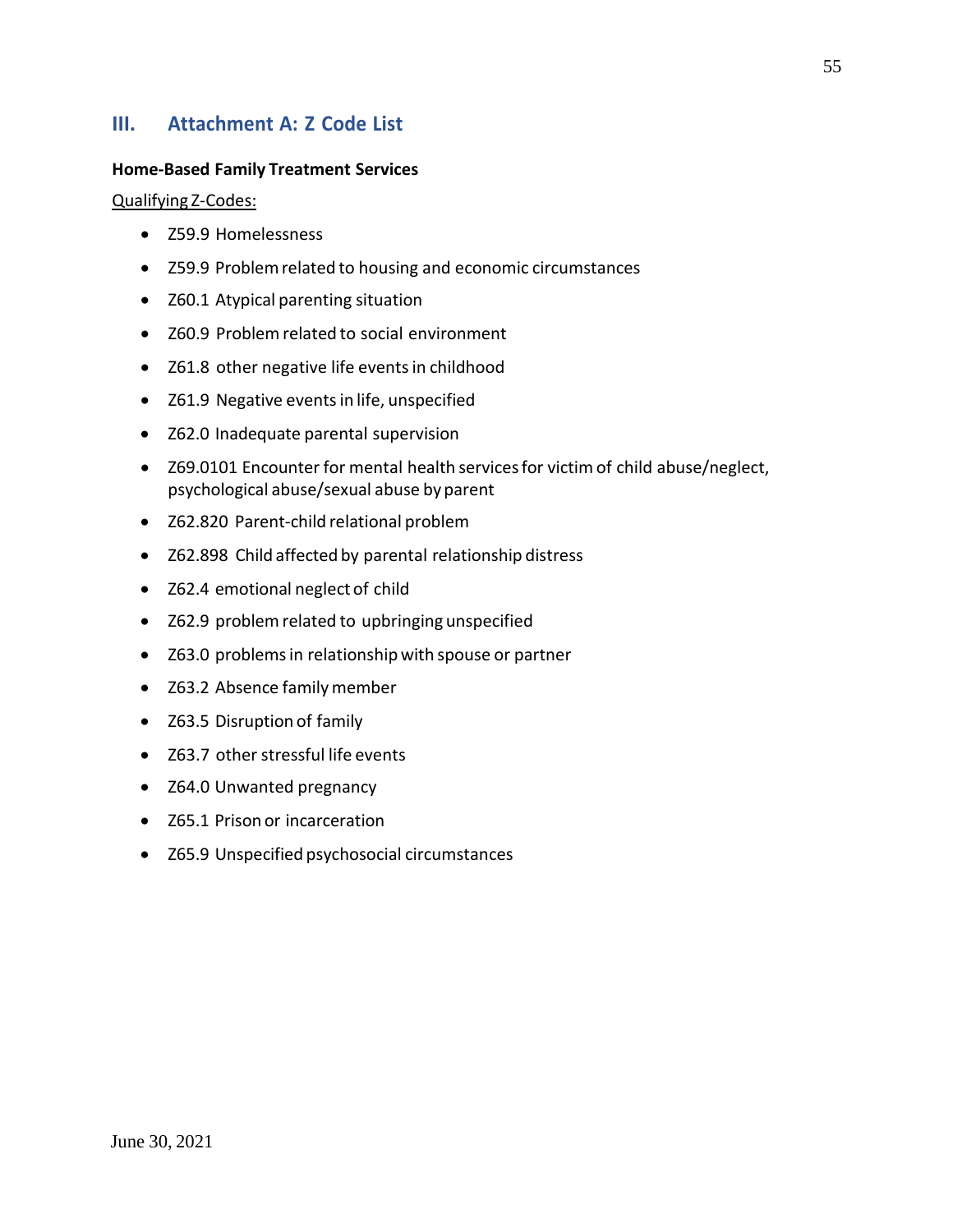### <span id="page-55-0"></span>**V. Attachment B: SAMHSA's Ten Essential Expectations for Crisis Services**

The following include the ten essential expectations for crisis service providers during a crisis response, as recommended by SAMHSA, regardless of the nature of the crisis, the situation where assistance is offered, or the individual providing assistance.

- 1. **Avoiding harm:** In circumstances where there is an urgent need to establish physical safety and few viable alternatives to address an immediate risk of significant harm to the individual or others, an appropriate crisis response incorporates measures to minimize the duration and negative impact of interventions used.
- 2. **Intervening in person-centered ways:** Appropriate crisis assistance avoids rote interventions based on diagnostic labels, presenting complaint or practices customary to a particular setting. Appropriate interventions seek to understand the individual, his or her unique circumstances and how that individual's personal preferences and goals can be maximally incorporated in the crisisresponse.
- 3. **Shared responsibility:** An appropriate crisis response seeks to assist the individual in regaining control by considering the individual an active partner in—rather than a passive recipient of—services.
- 4. **Addressing trauma**: Qualified individuals have a responsibility relating to the individual's relevant trauma history and vulnerabilities associated with interventions; crisis responders should appropriately seek out and incorporate this information in their approaches, and individuals should take personal responsibility for making this crucial information available.
- 5. **Establishing feelings of personal safety:** Assisting the individual in attaining the subjective goal of personal safety requires an understanding of what is needed for that person to experience a sense of security (perhaps contained in a crisis plan or personal safety plan previously formulated by the individual) and what interventions increase feelings of vulnerability.
- 6. **Based on strengths:** An appropriate crisis response seeks to identify and reinforce the resources on which an individual can draw, not only to recover from the crisis event, but to also help protect against further occurrences.
- 7. **The whole person:** An individual's emergency may reflect the interplay of psychiatric and/or SUD issues with other health factors. And while the individual is experiencing a crisis that tends to be addressed as a clinical phenomenon, there may also be a host of seemingly mundane, real-world concerns that significantly affect an individual's response.
- 8. **The person as credible source:** Even when an individual's assertions are not well grounded and represent obviously delusional thoughts, the "telling of one's story" may represent an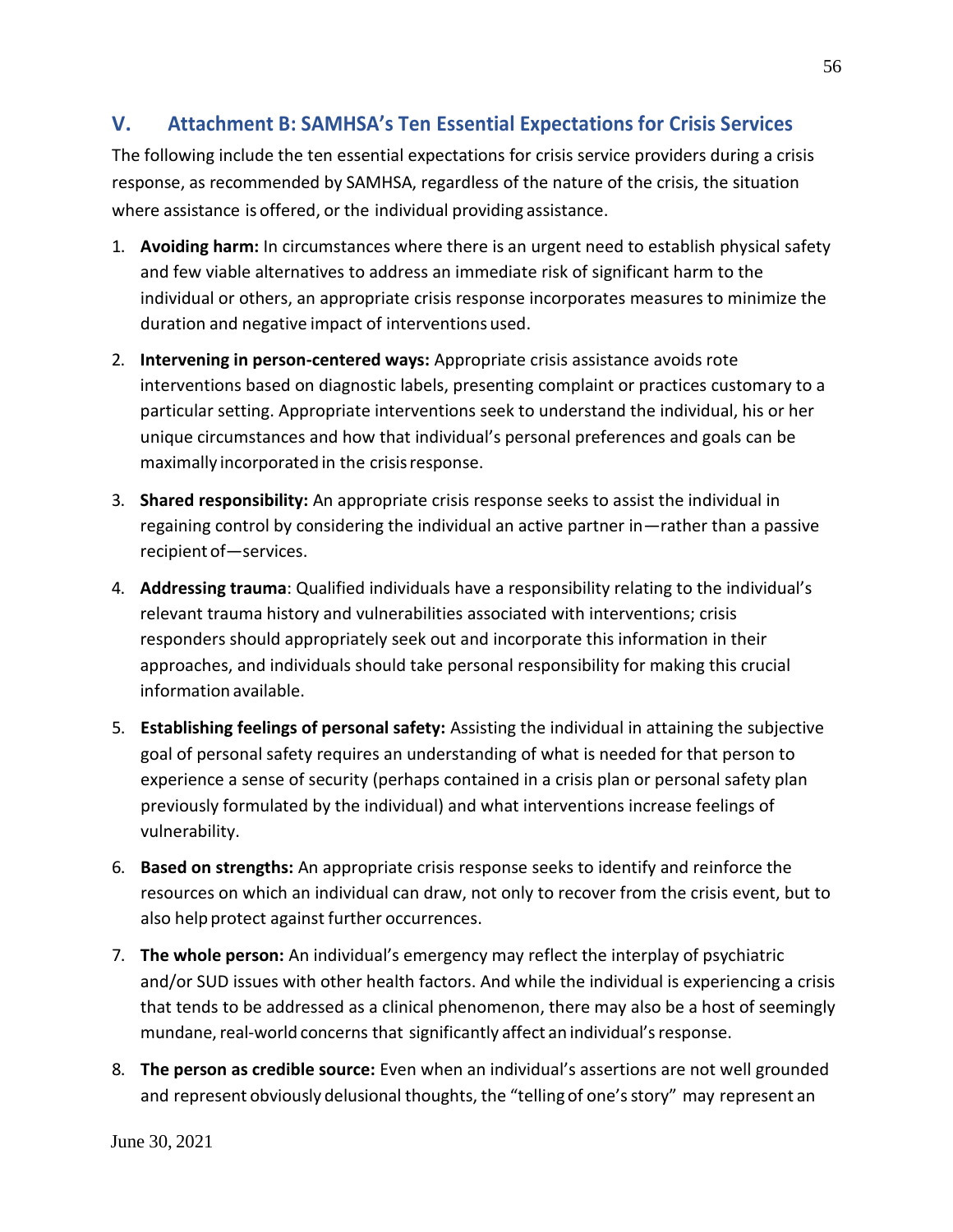important step toward crisis resolution. For these reasons, an appropriate response to an individual in mental health/SUD crisisis not dismissive of the person as a credible source of information—factual or emotional—that is important to understanding the person's strengths and needs.

- 9. **Recovery, resilience, and natural supports:** An appropriate crisis response contributes to the individual's larger journey toward recovery and resilience and incorporates these values. Accordingly, interventions should preserve dignity, foster a sense of hope, and promote engagement with formal systems and informal resources.
- 10. **Prevention:** An adequate crisis response requires measures that address the person's unmet needs, both through individualized planning and by promoting systemic improvements.

SAMHSA, Core Elements of Responding to Mental Health Crisis, 2009. Available at: https://store.samhsa.gov/product/Assertive-Community-Treatment-ACT-Evidence-Based-Practices-EBP-KIT/sma08-4344